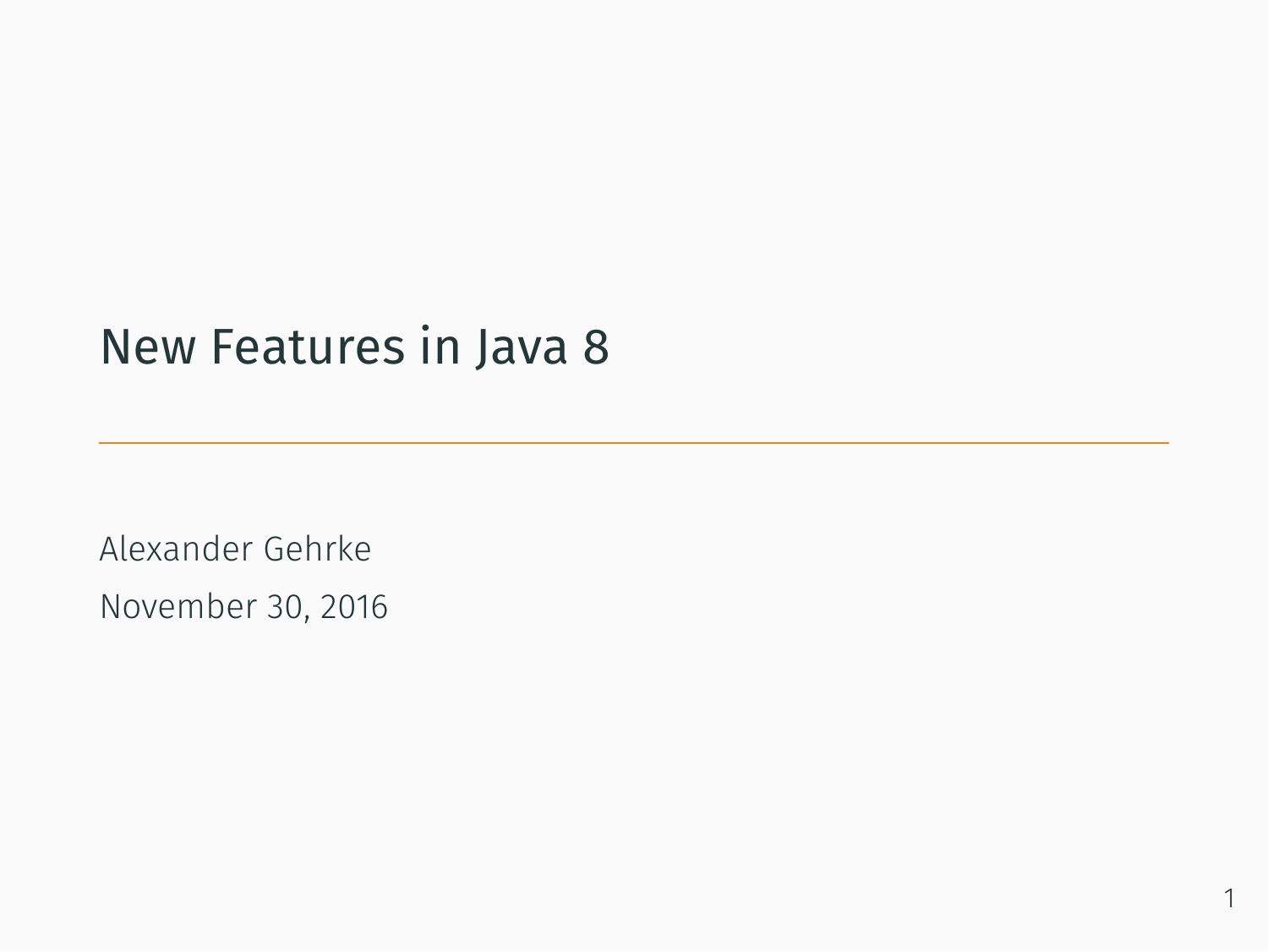# Übersicht - WIP

New Features of Interfaces

*λ* Lambdas *λ*

Anonymous Functions and Method References

java.util.stream

java.util.Optional

Parallelization with Streams

Other News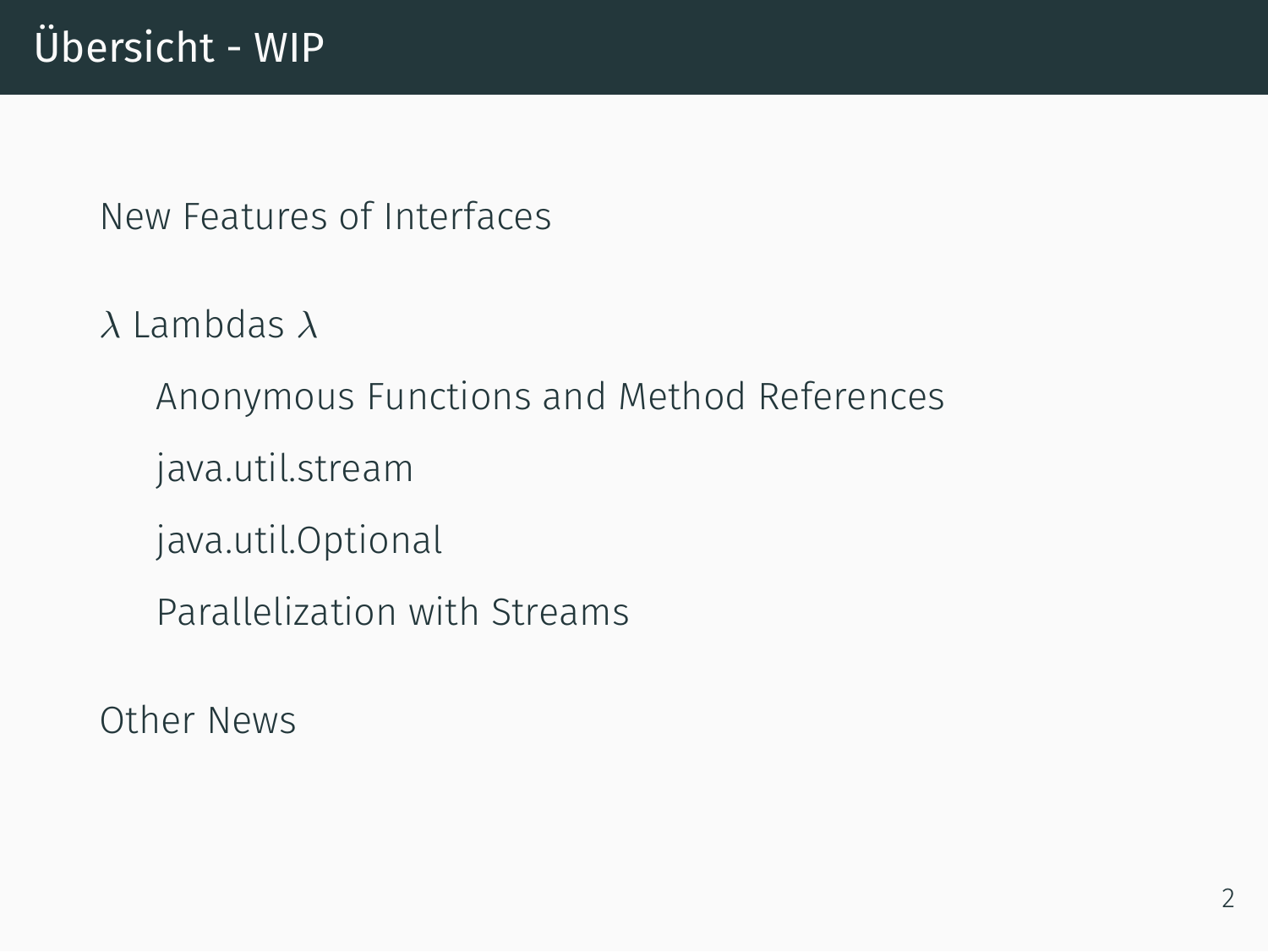New Features of Interfaces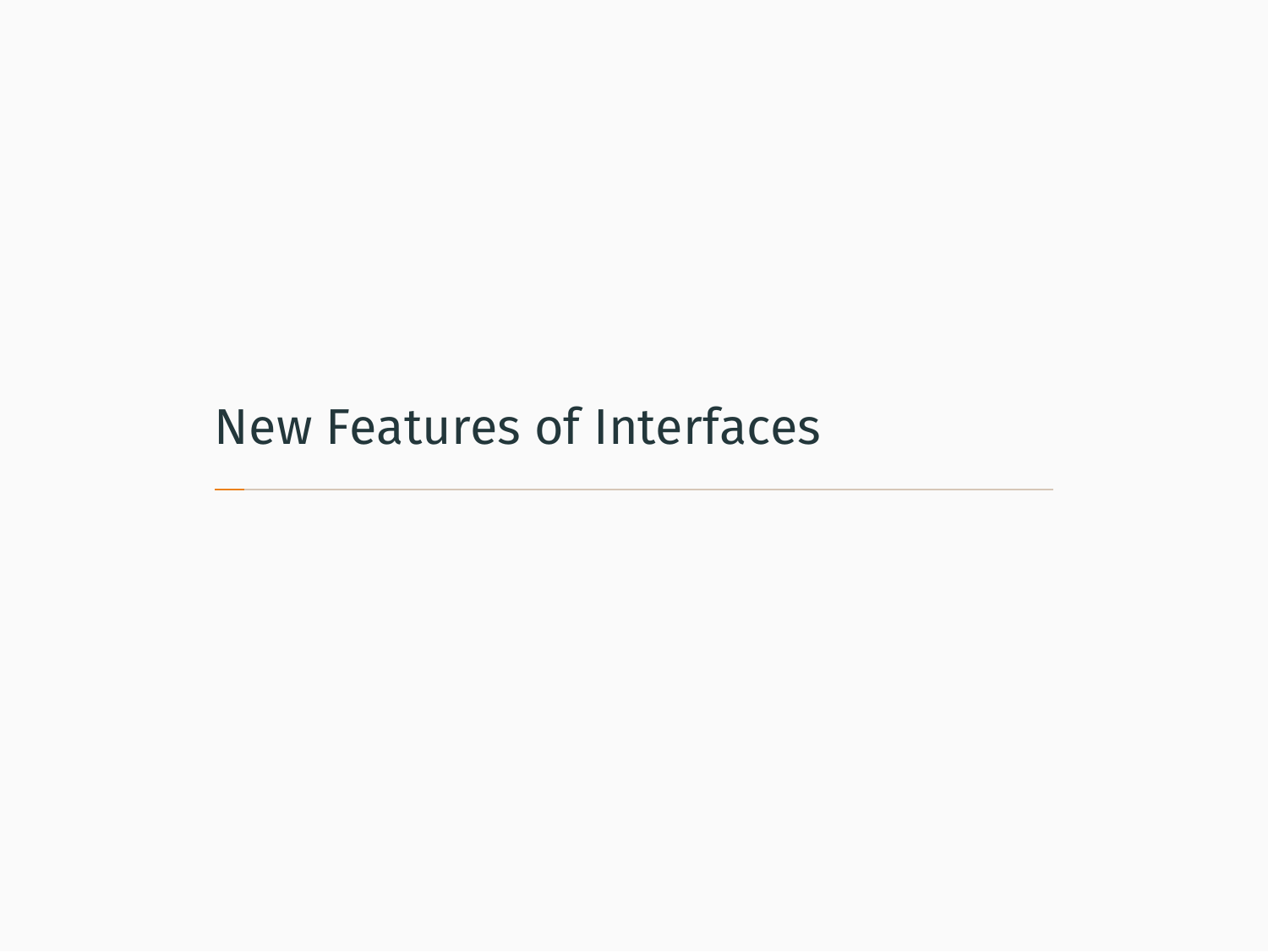- Interfaces can now have static methods
- Can replace utility classes =*⇒* not instantiable
- Several new utility functions in the standard library, e.g. in Comparator:

```
static <T extends Comparable<? super T>>
    Comparator<T> naturalOrder()
```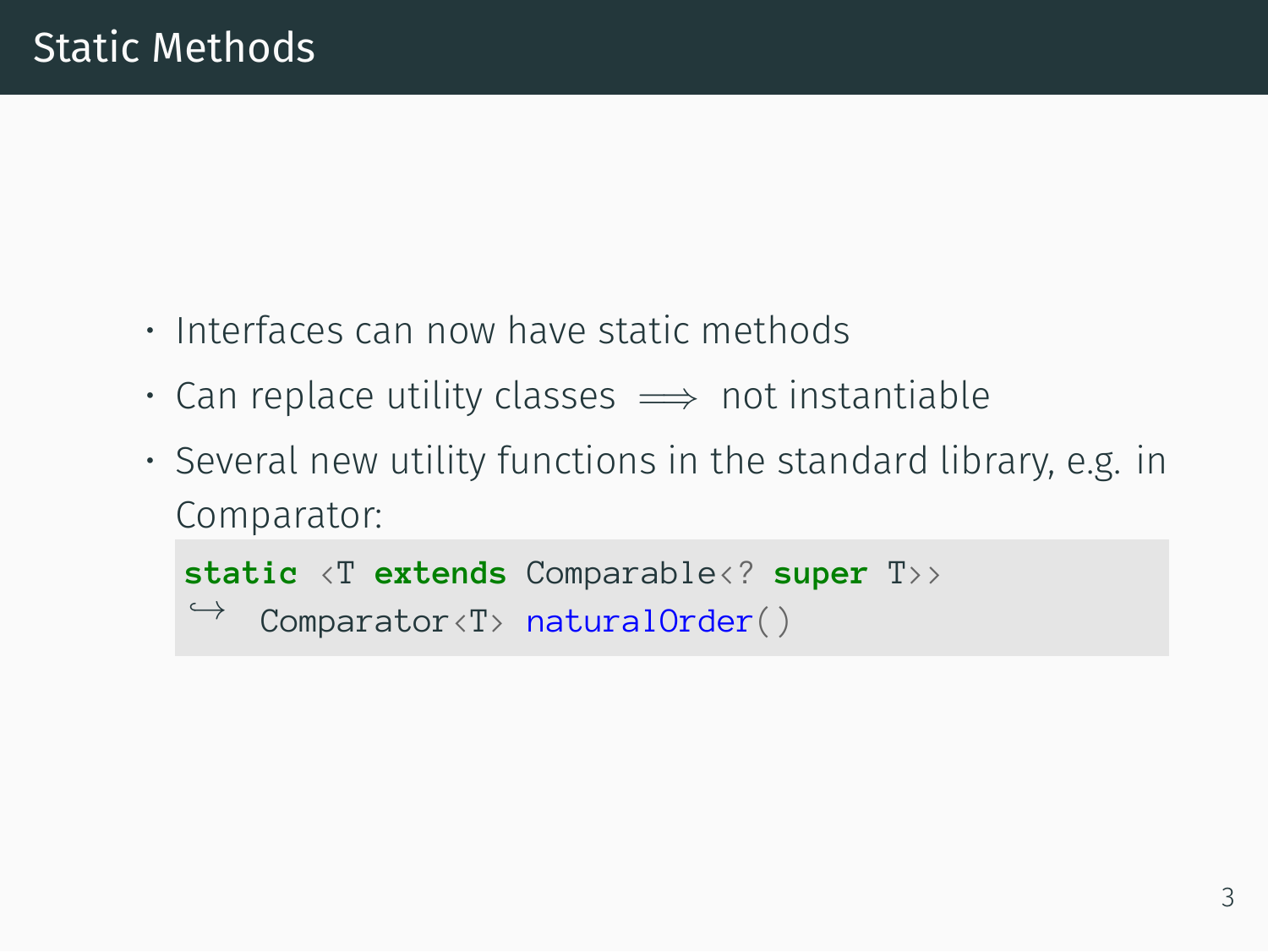New keyword **default** allows implementation of methods in interfaces.

#### Use cases:

- Allow extension of interfaces without breaking existing implementations
- Reuse methods on several classes, with less limitations than abstract base class (i.e. a limited form of traits)
- Mark optional methods (e.g. Iterator.remove())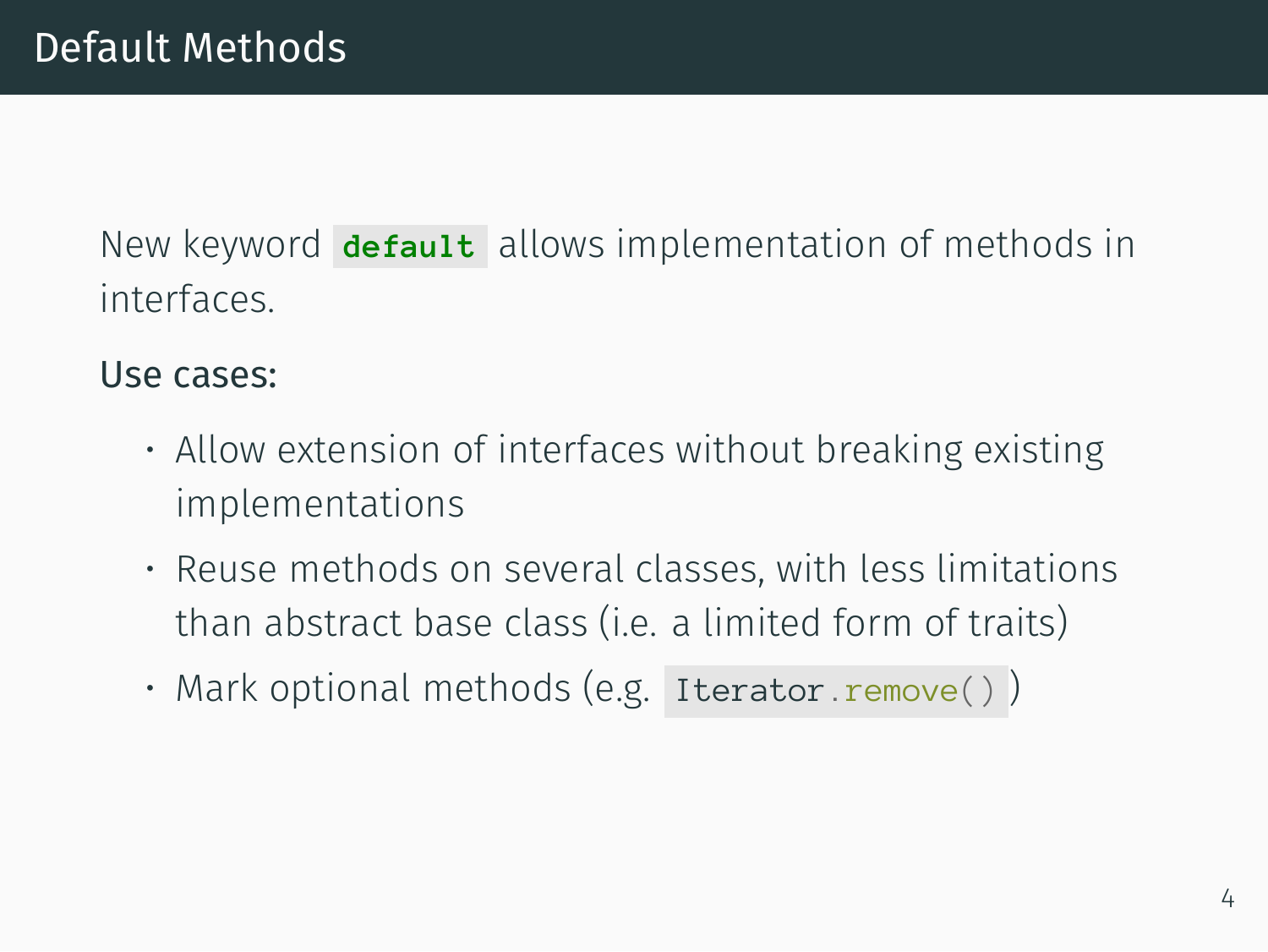```
interface DefaultExample {
  int foo();
  int bar();
  default int sum() {
    return foo() + bar();
  }
}
```
- No state, i.e. no fields or static vars in interfaces
- May access other methods defined in the interface
- when implementing two interfaces with same default method: override required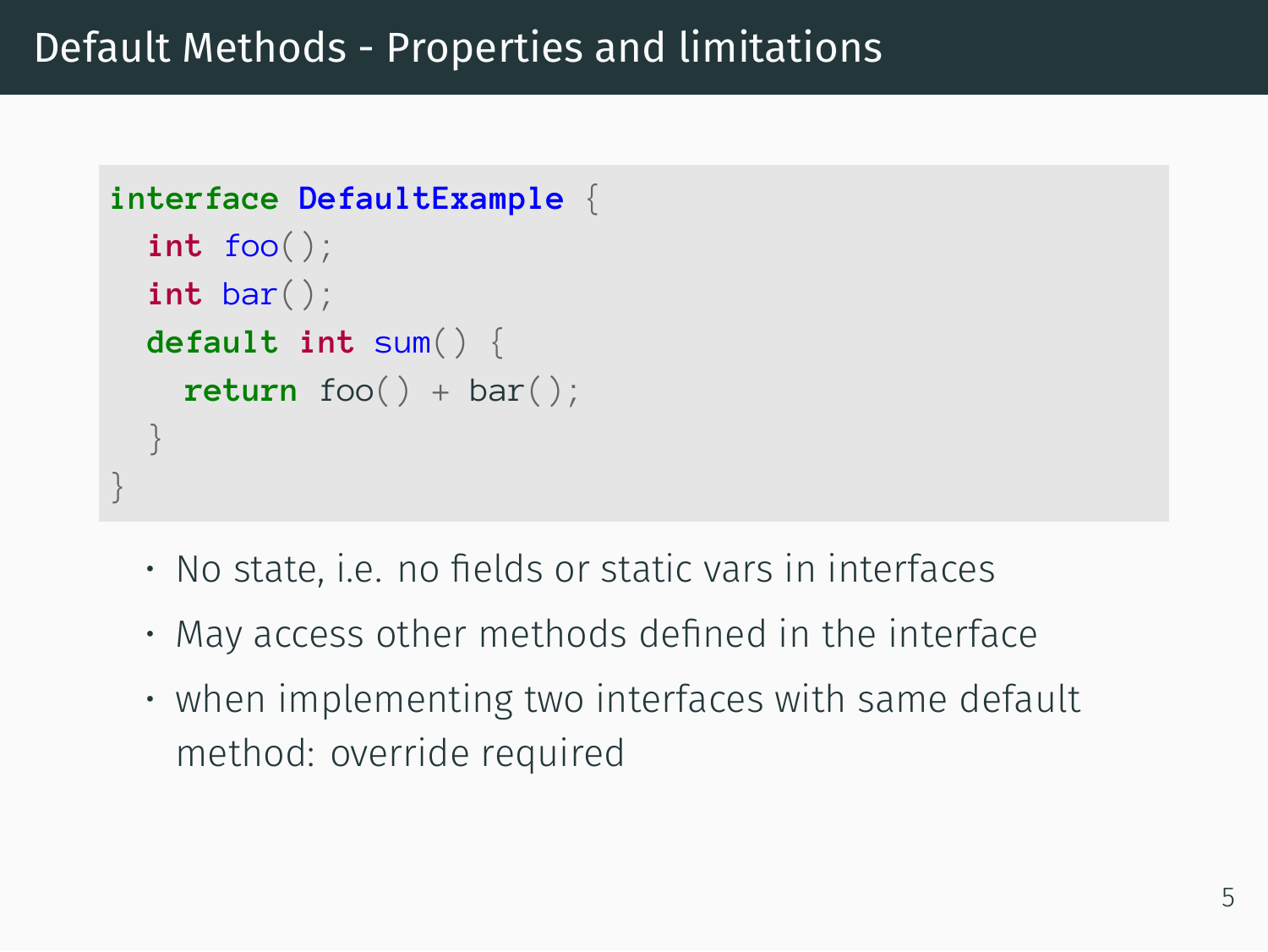An implementation in a class always takes precedence

- includes methods in implementing class and methods inherited from extending other classes
- therefore can not override methods from Object (e.g. **boolean** equals(Object) , **int** hashCode() , String toString() )
- But *can* override default method of parent interface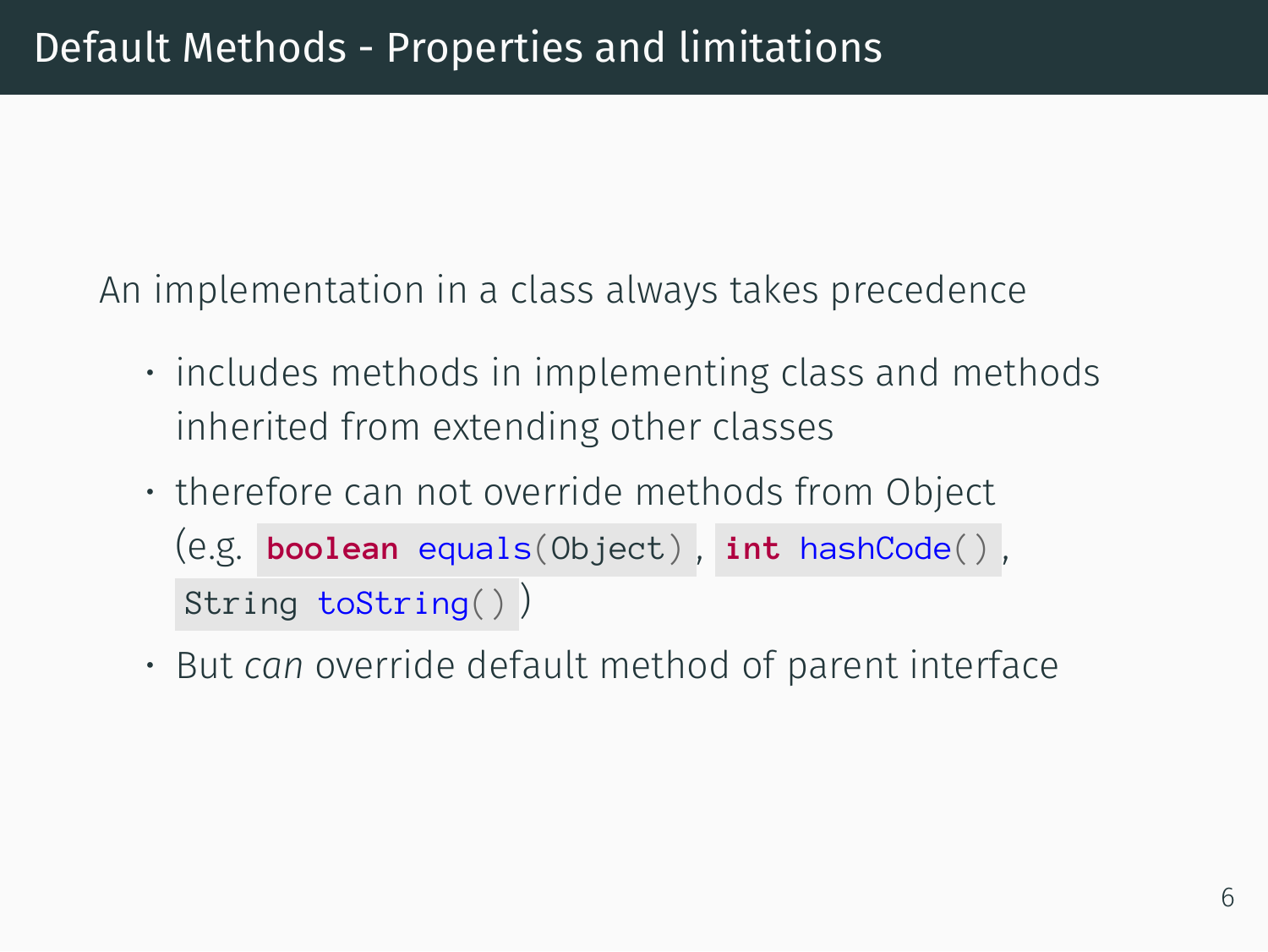```
@FunctionalInterface
interface Comparator {
  int compare(T o1, T o2);
  /* ... */
}
```
An interface annotated with @FunctionalInterface ...

- may only have one abstract method (otherwise: compiler error)
- can contain static and default methods
- can be instantiated with a lambda (although not required)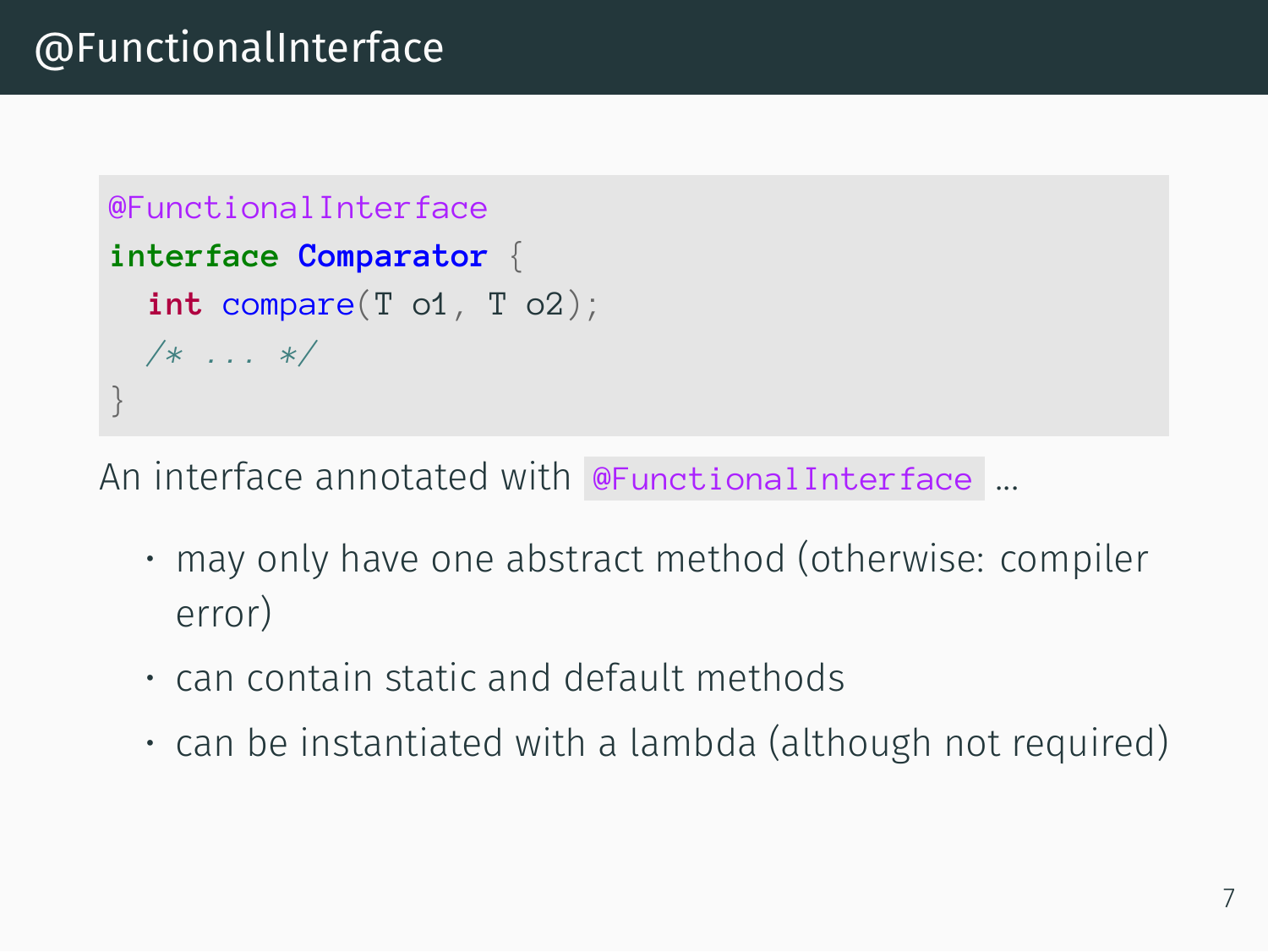*λ* Lambdas *λ*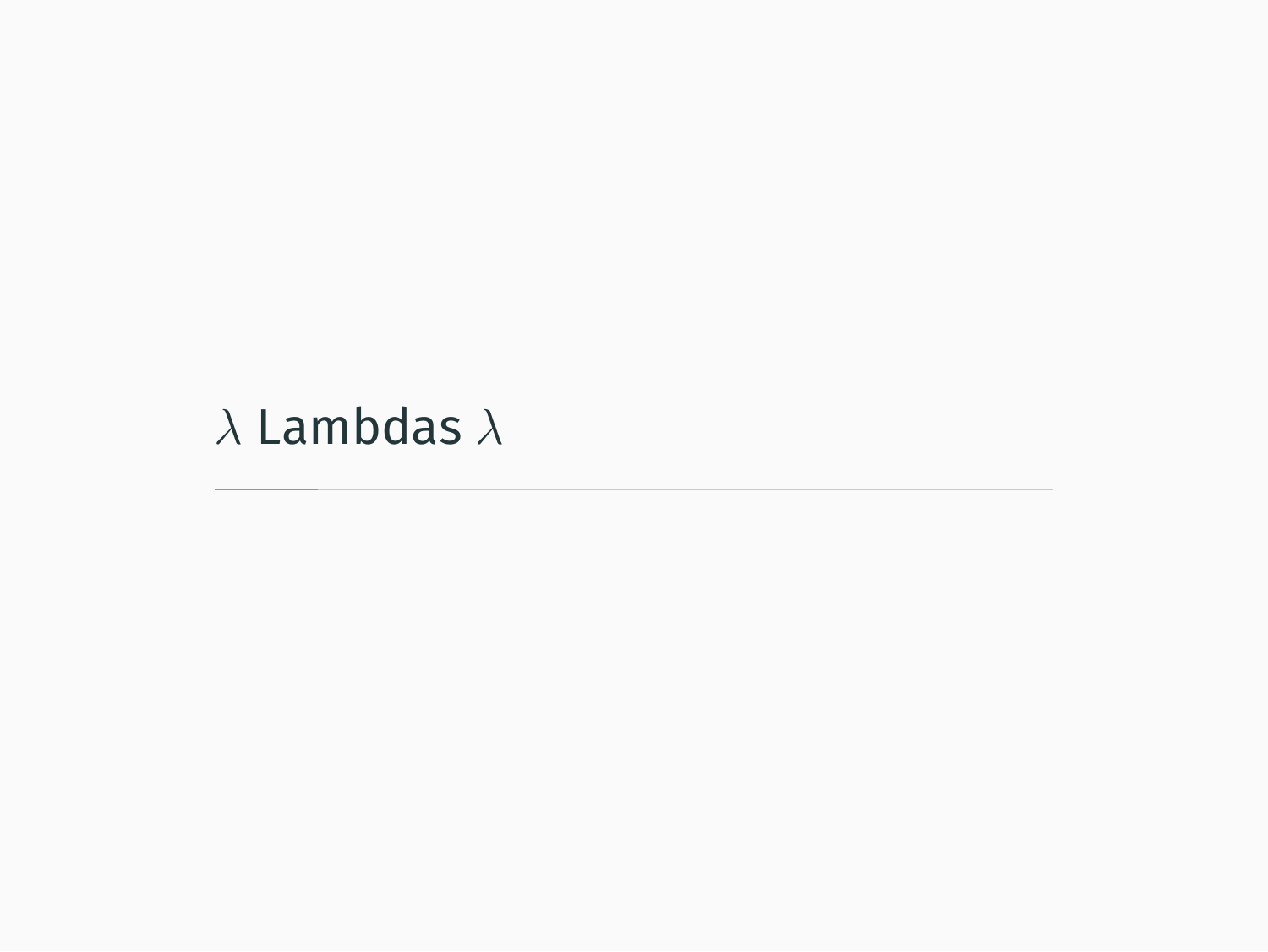# **Outline**

#### New Features of Interfaces

# *λ* Lambdas *λ*

# Anonymous Functions and Method References

java.util.stream

java.util.Optional

Parallelization with Streams

### Other News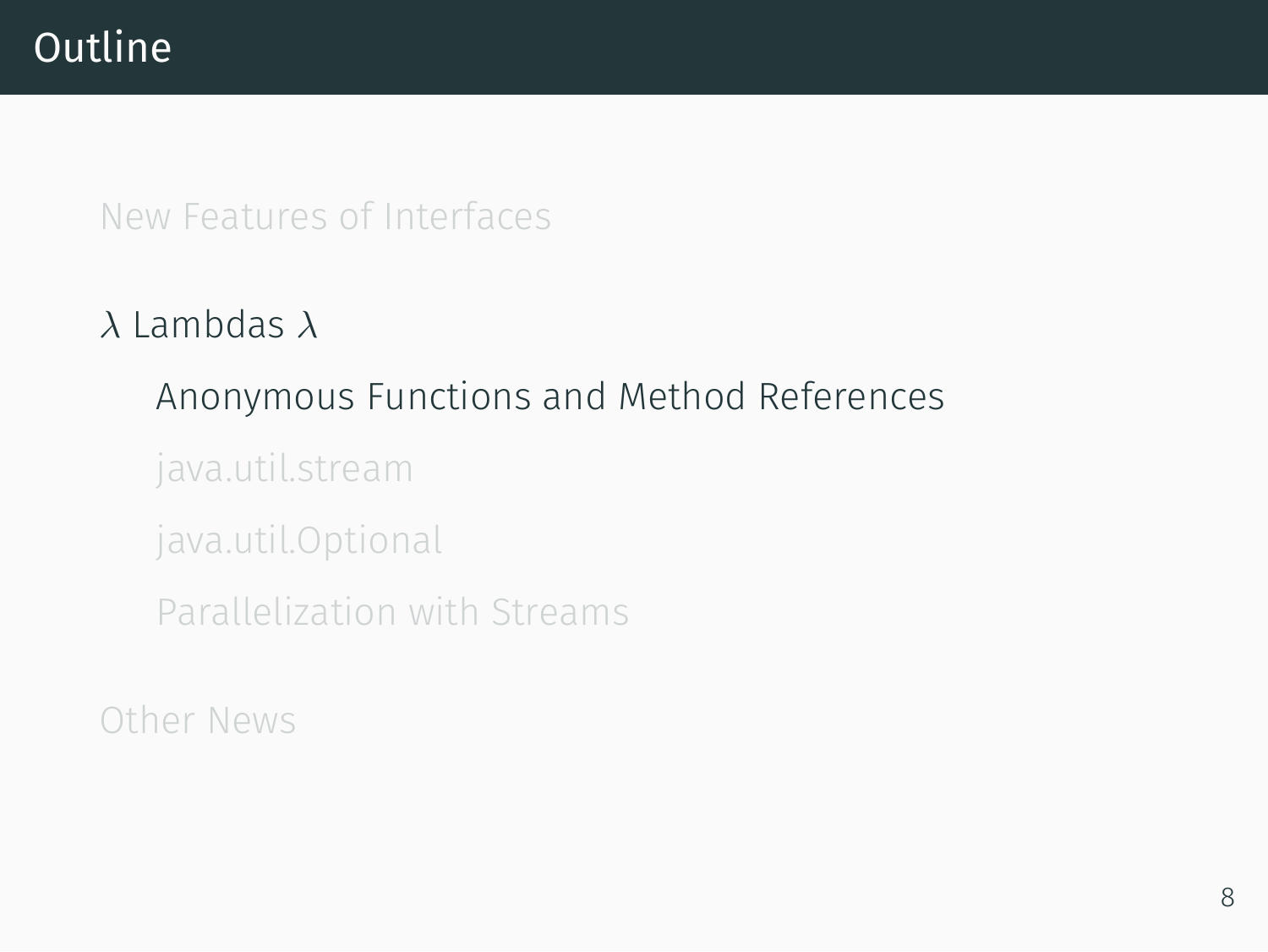#### New syntax for defining inline functions:

```
// from int to int
(int x) \rightarrow x * x// more than one argument
(int a, int b) -> a * b
```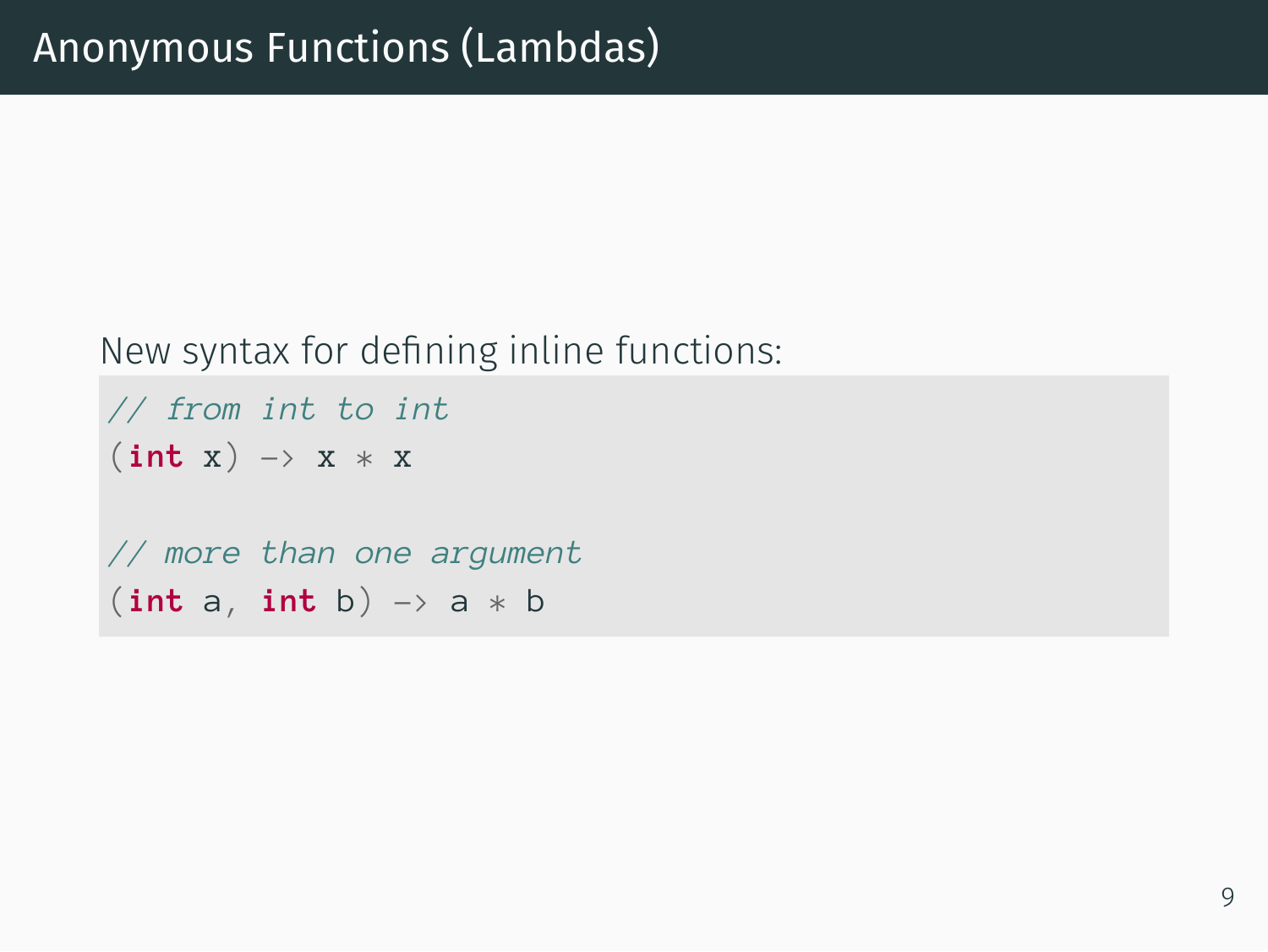```
Types can be inferred
// single argument with inferred type
X \rightarrow X * X// with multiple arguments parentheses are required
(a, b) \rightarrow a * b// function without parameters
() \rightarrow new Foo()
```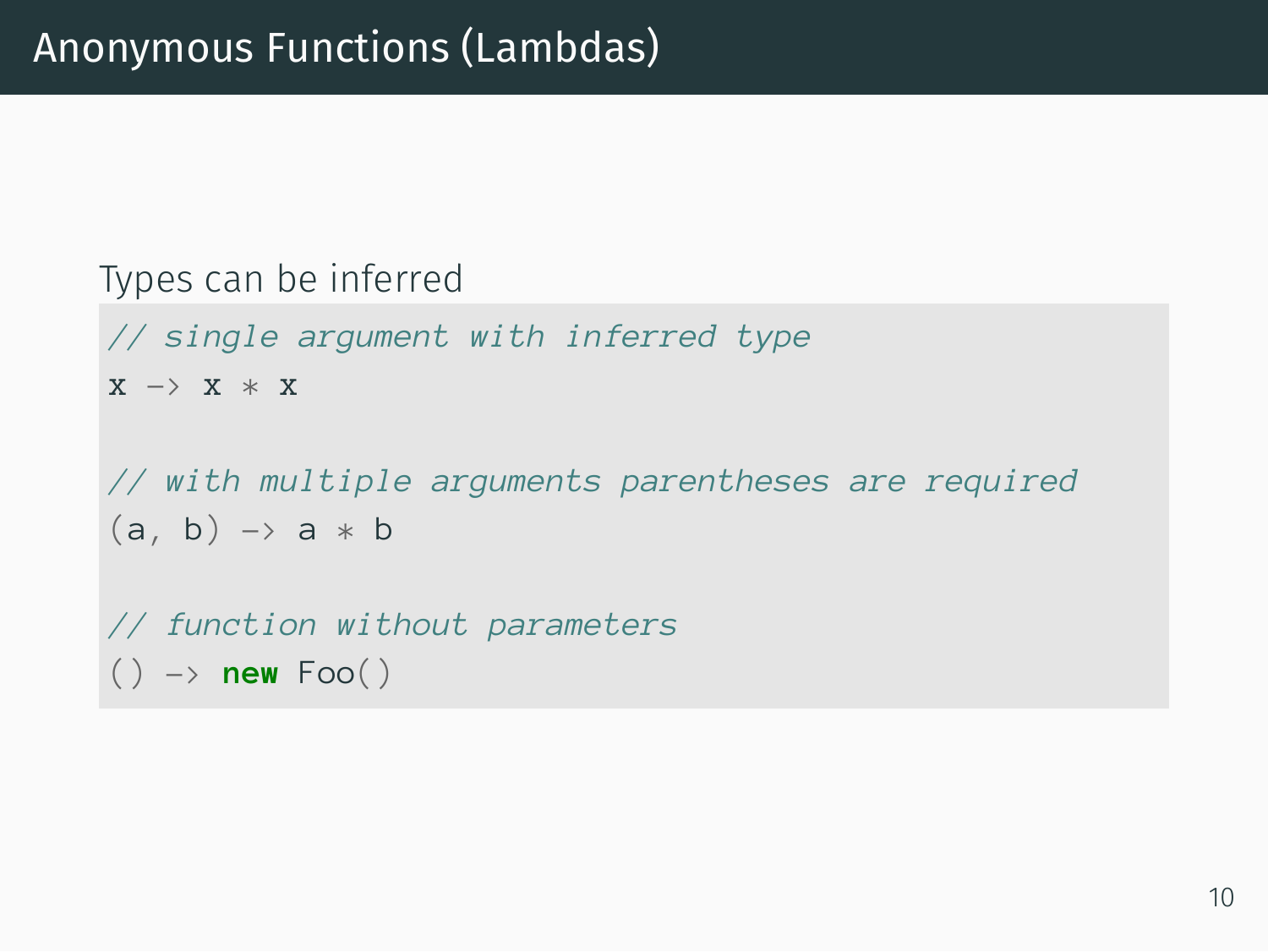Lambda may take a multiline block:

```
// single expression
(Foo arg) \rightarrow arg.doSomething()// block, requires 'return'
(Foo arg) \rightarrow \{String res = arg.doSomething();
  Bar finalRes = ... /* do more stuff */
  return finalRes;
}
```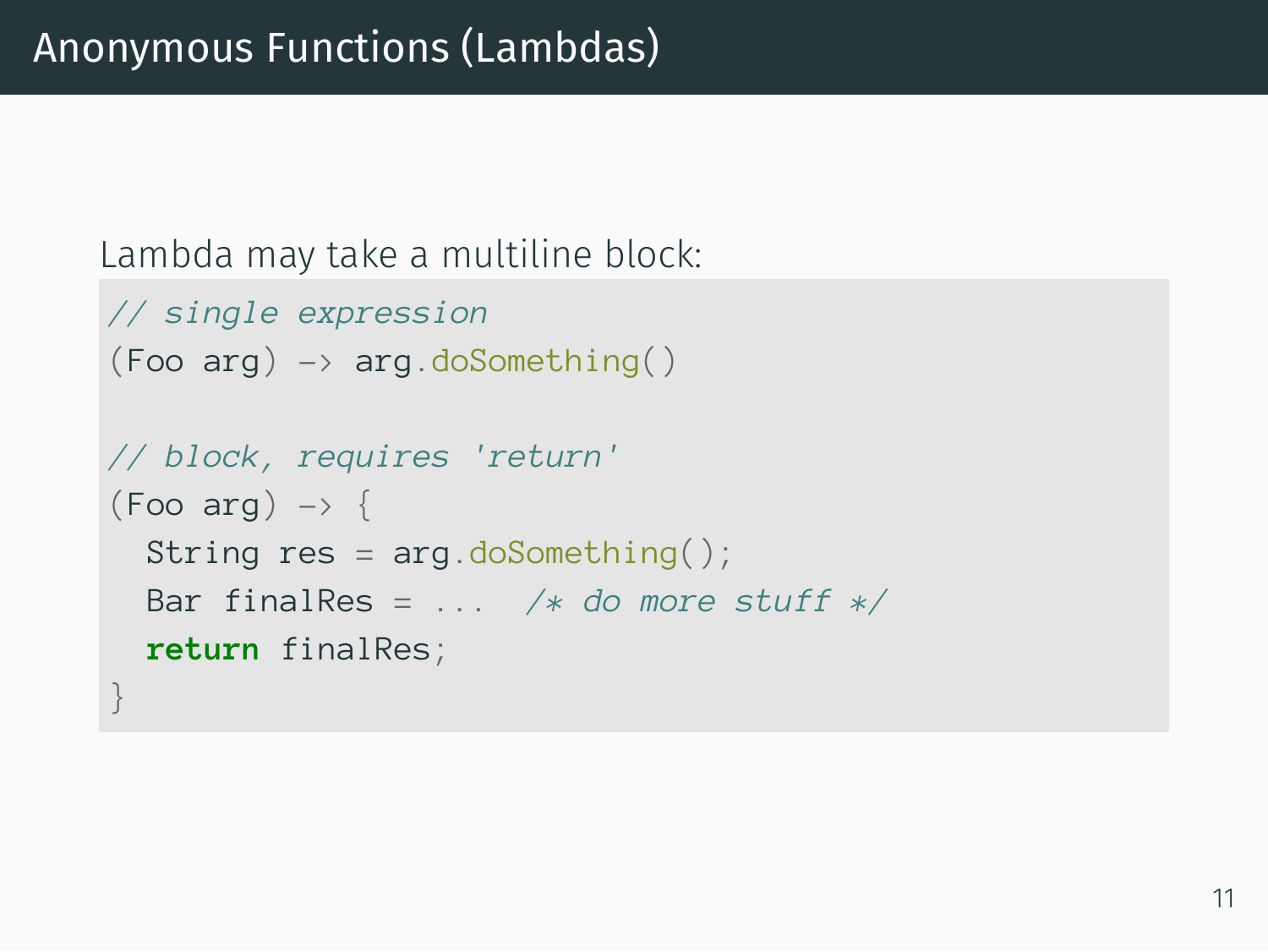#### Types of Lambdas

A lambda takes the type of an interface with exactly one abstract method, which matches its signature.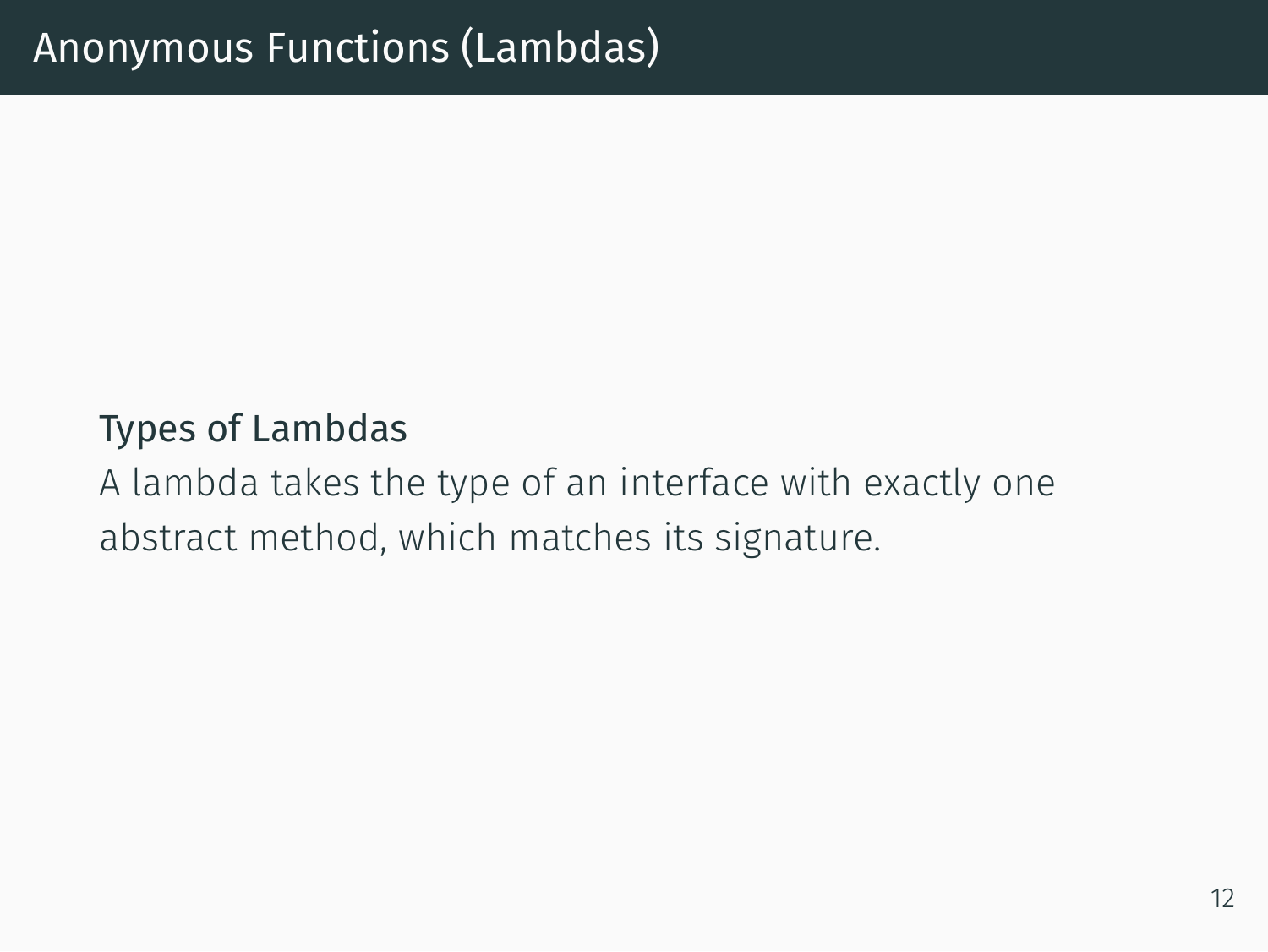```
class Foo { String doSomething() { /*...*/ } }
```

```
// single expression
(Food arq) \rightarrow \text{arg.do}Something()
```
- takes one argument of type Foo
- returns the result of the expression, no **return** needed
- returns a String , the type of the expression
- $\implies$  matching signature: String someName(Foo theFoo)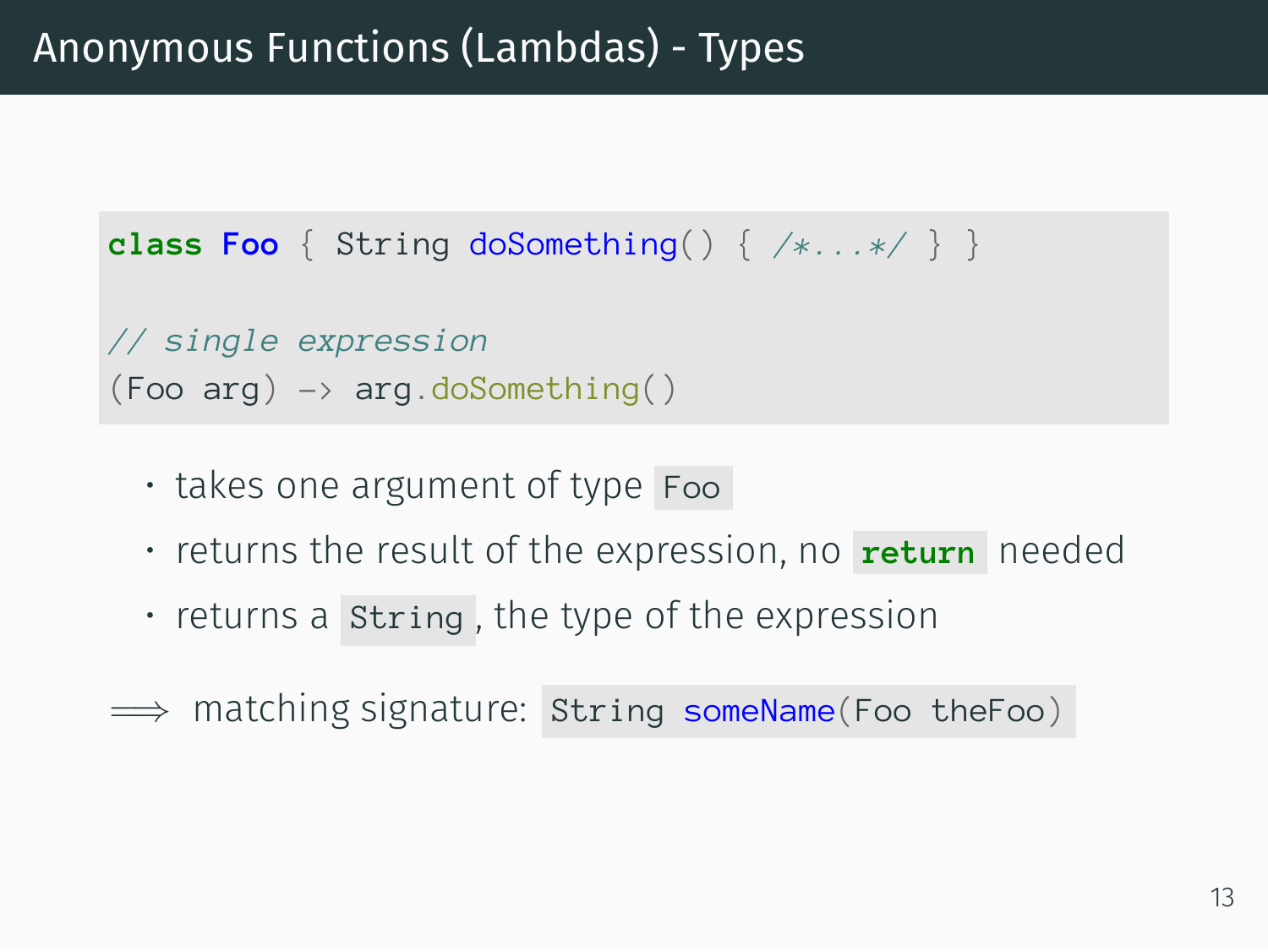# Anonymous Functions (Lambdas) - Types

```
// block
(Foo arg) \rightarrow \{String res = arg.doSomething();
  Bar finalRes = ... /* do more stuff */
  return finalRes;
}
```
- takes one argument of type Foo
- evaluates the block after  $\rightarrow$
- returns a Bar (type of finalRes )
- **return** required, otherwise return type is void
- =*⇒* matching signature: Bar someName(Foo theFoo)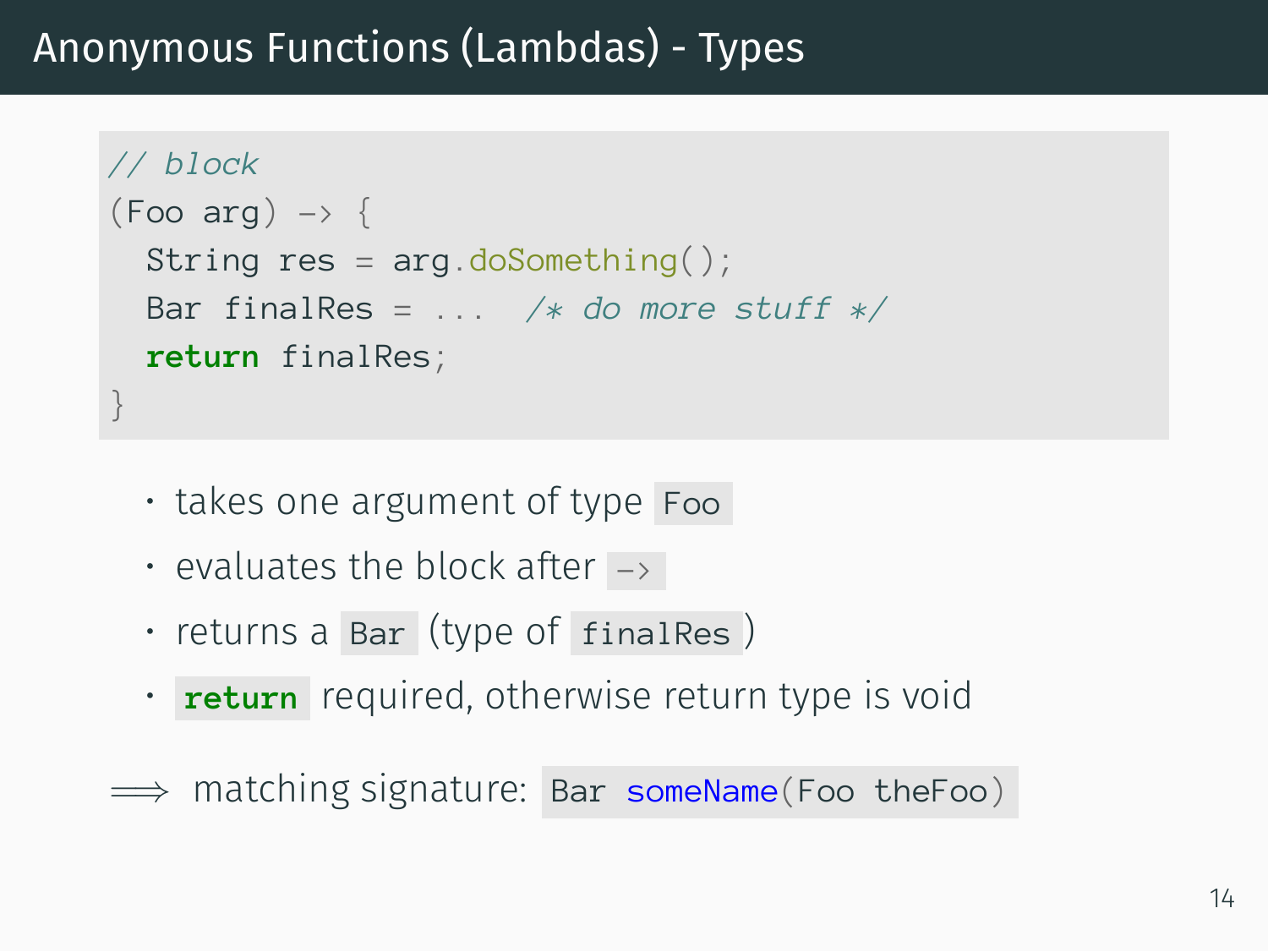```
@FunctionalInterface
public interface Function<T, R> {
    /**
     * Applies this function to the given argument.
     *
     * @param t the function argument
     * @return the function result
     */
    R apply(T t);
```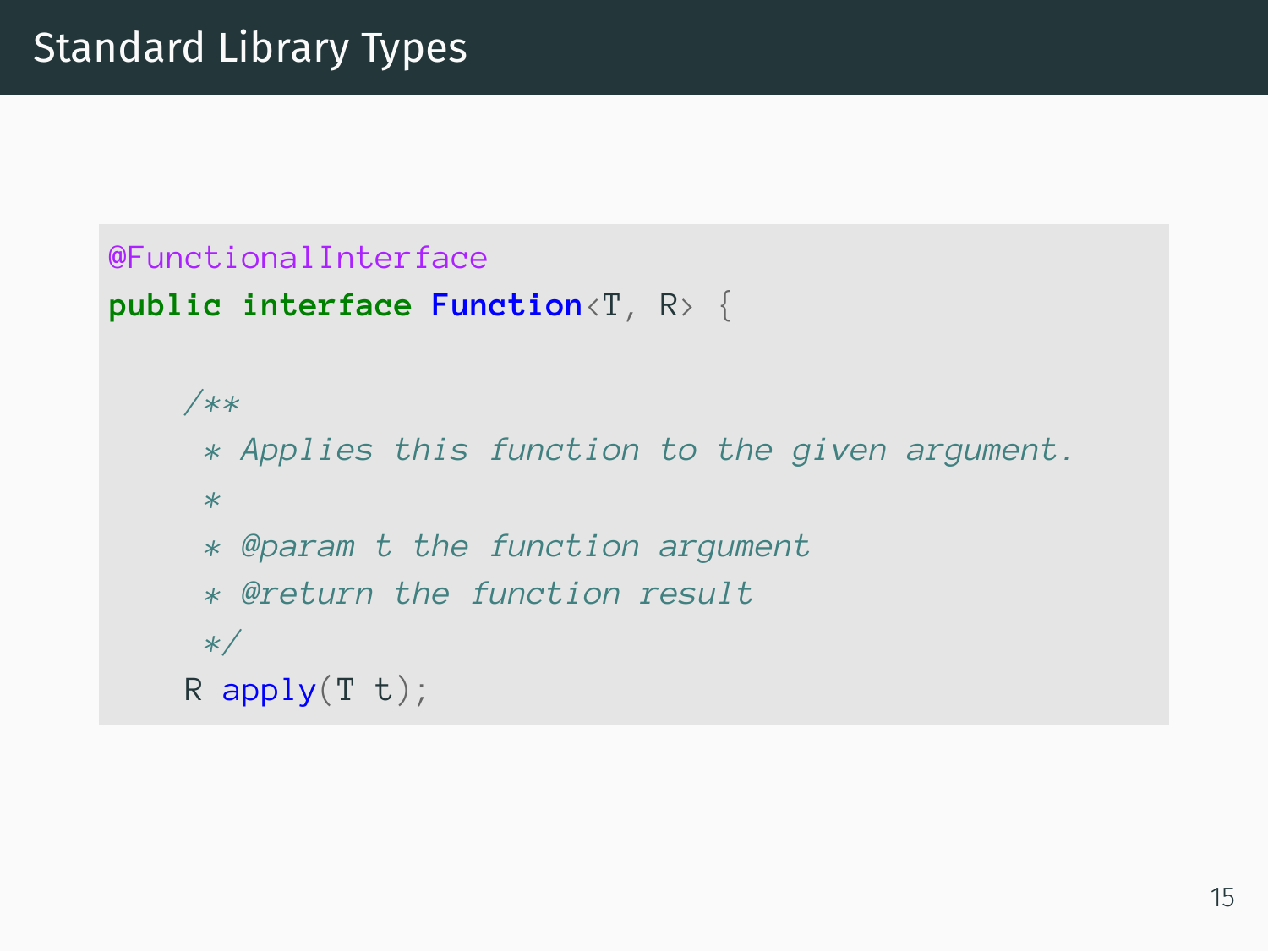```
Function<Foo, String> myFooFunc =
(Food arg) \rightarrow arg.doSomething;
```

```
Foo myFoo = new Foo();
```

```
String res = myFooFunc.appendy(myFoo);
```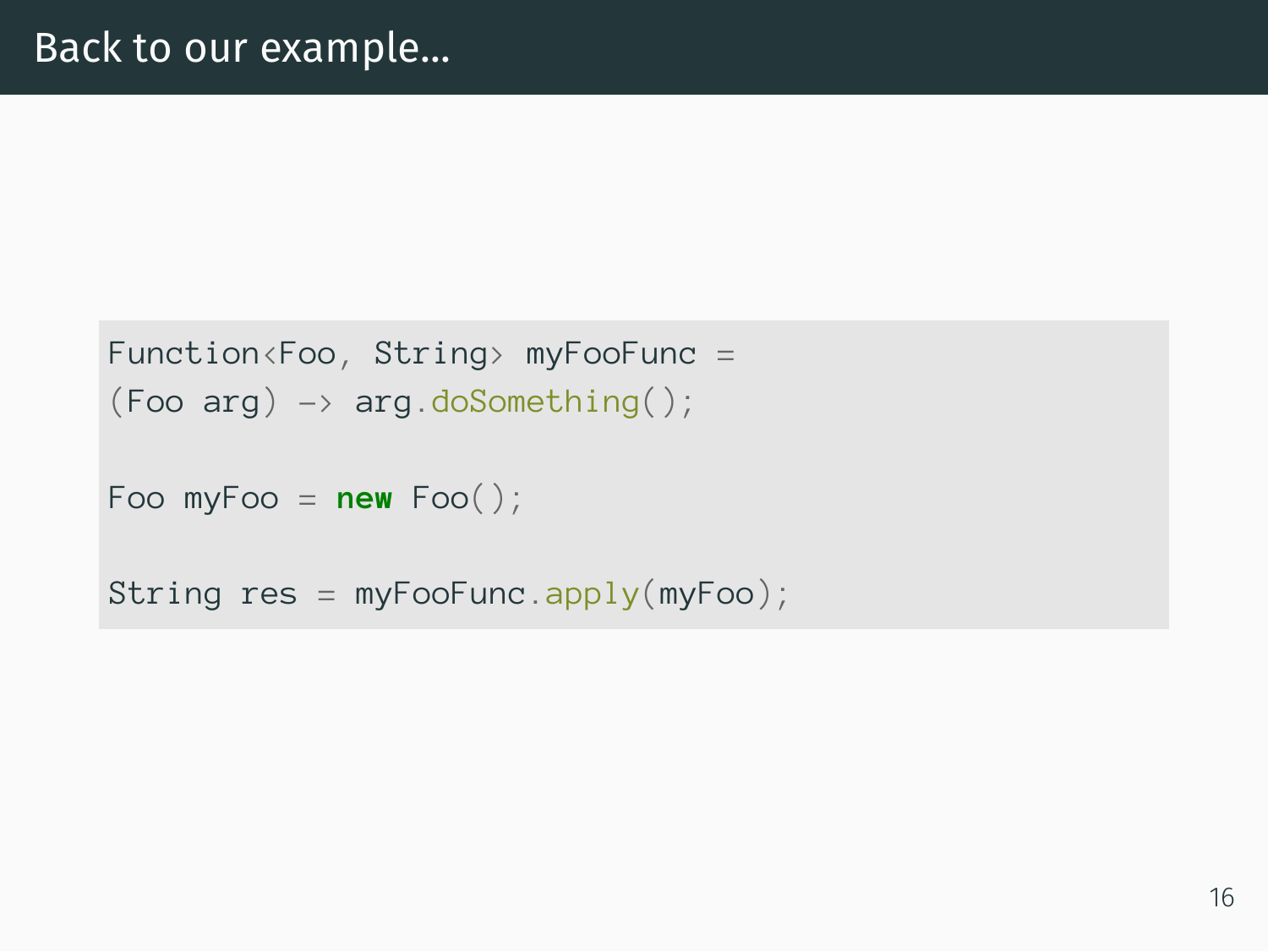```
Function<Foo, String> myFooFunc =
(\text{arg}) \rightarrow \text{arg.doSomething});
Foo myFoo = new Foo();
String res = myFooFunc.appendy(myFoo);
```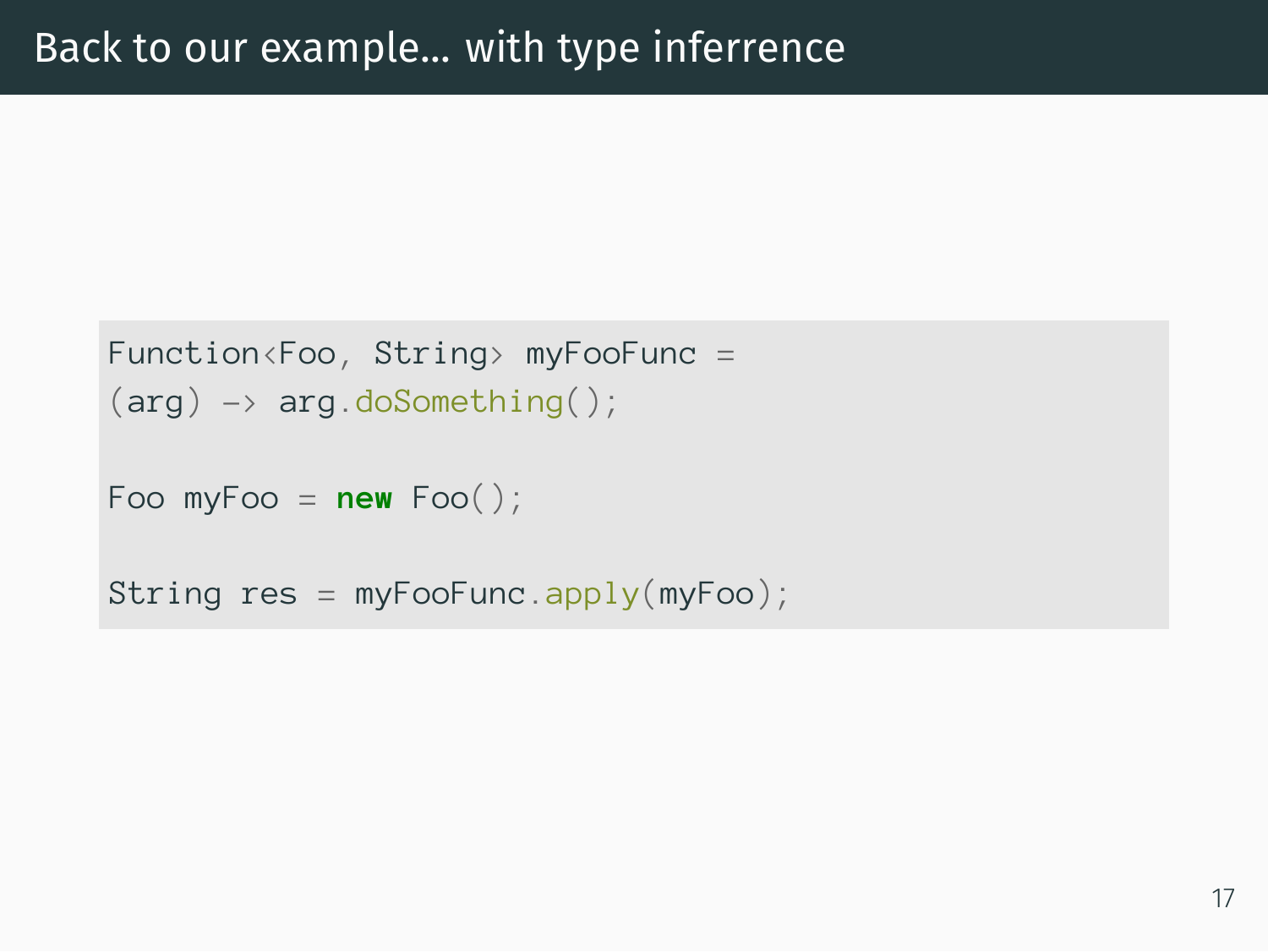| Function(T, R)                  | takes a T, returns an R            |
|---------------------------------|------------------------------------|
| BiFunction <t, r="" u,=""></t,> | takes a T and a U, returns an R    |
| UnaryOperator <t></t>           | like above, all types identical    |
| BinaryOperator <t></t>          |                                    |
| $Predicate \langle T \rangle$   | like above, returns a boolean      |
| BiPredicate <t, u=""></t,>      |                                    |
|                                 |                                    |
| Consumer $\langle T \rangle$    | takes $a \mid r$ , returns nothing |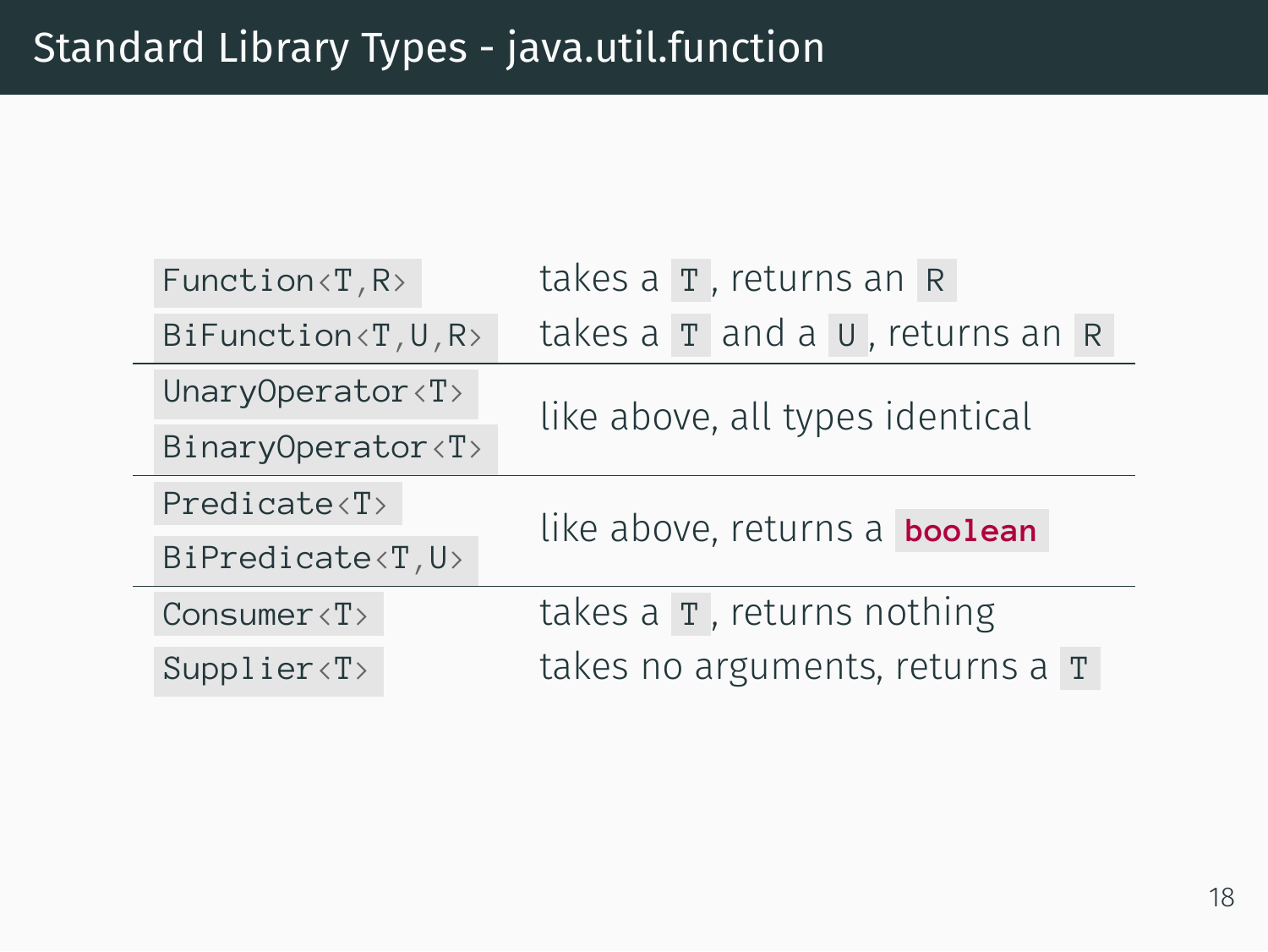Lambdas may refer to variables outside the lambda:

- local variables, if they are (effectively) final
- fields
- static variables

 $int k = 2;$ return  $x \rightarrow x * k$ ;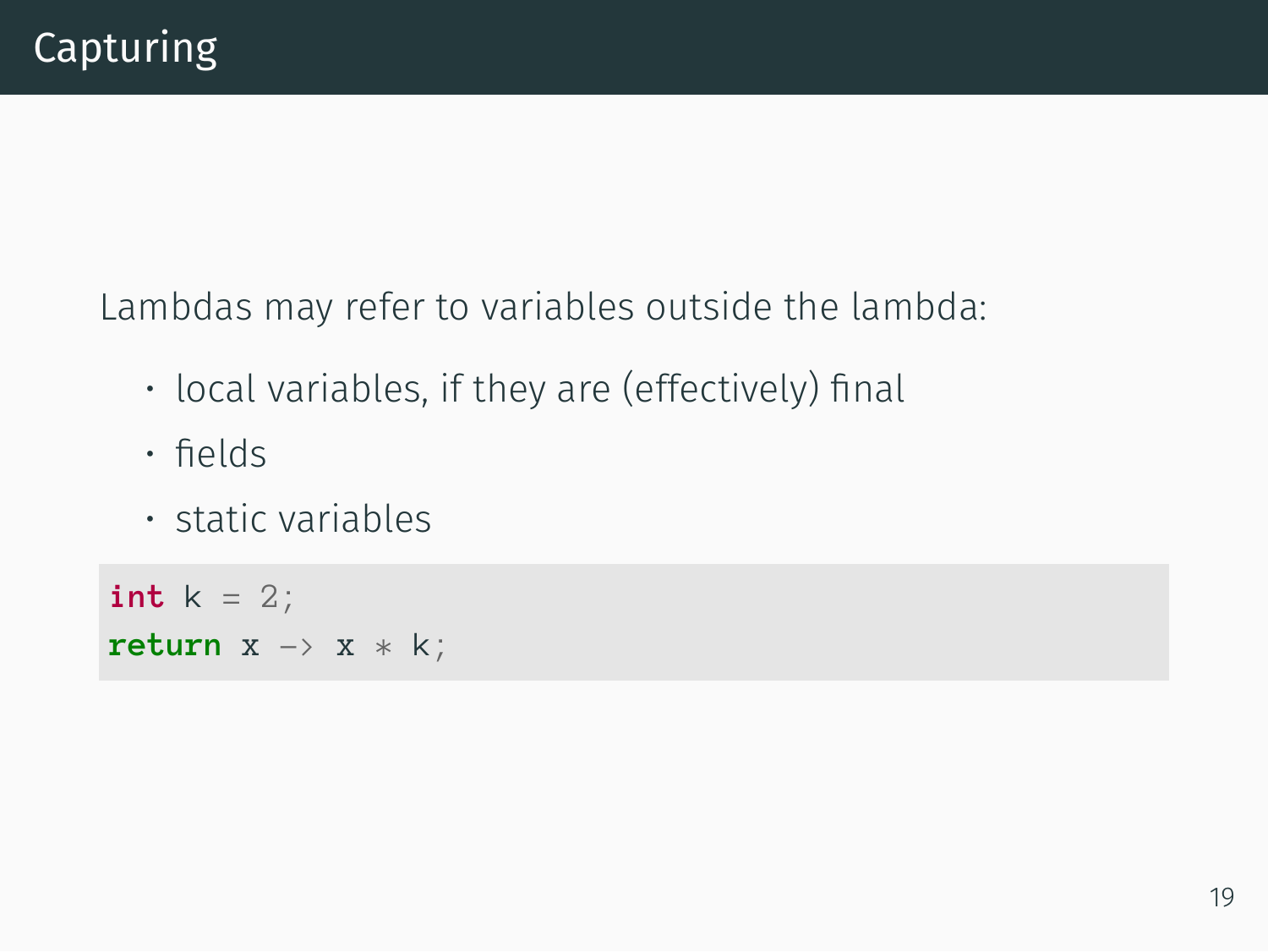What you cannot do with lambdas:

- modify captured local variables (that would make them non-final)
	- but captured fields and static variables can be changed
- throw checked exceptions not declared by the functional interface
- use **break** or **return** to break out of surrounding loops or return from the calling function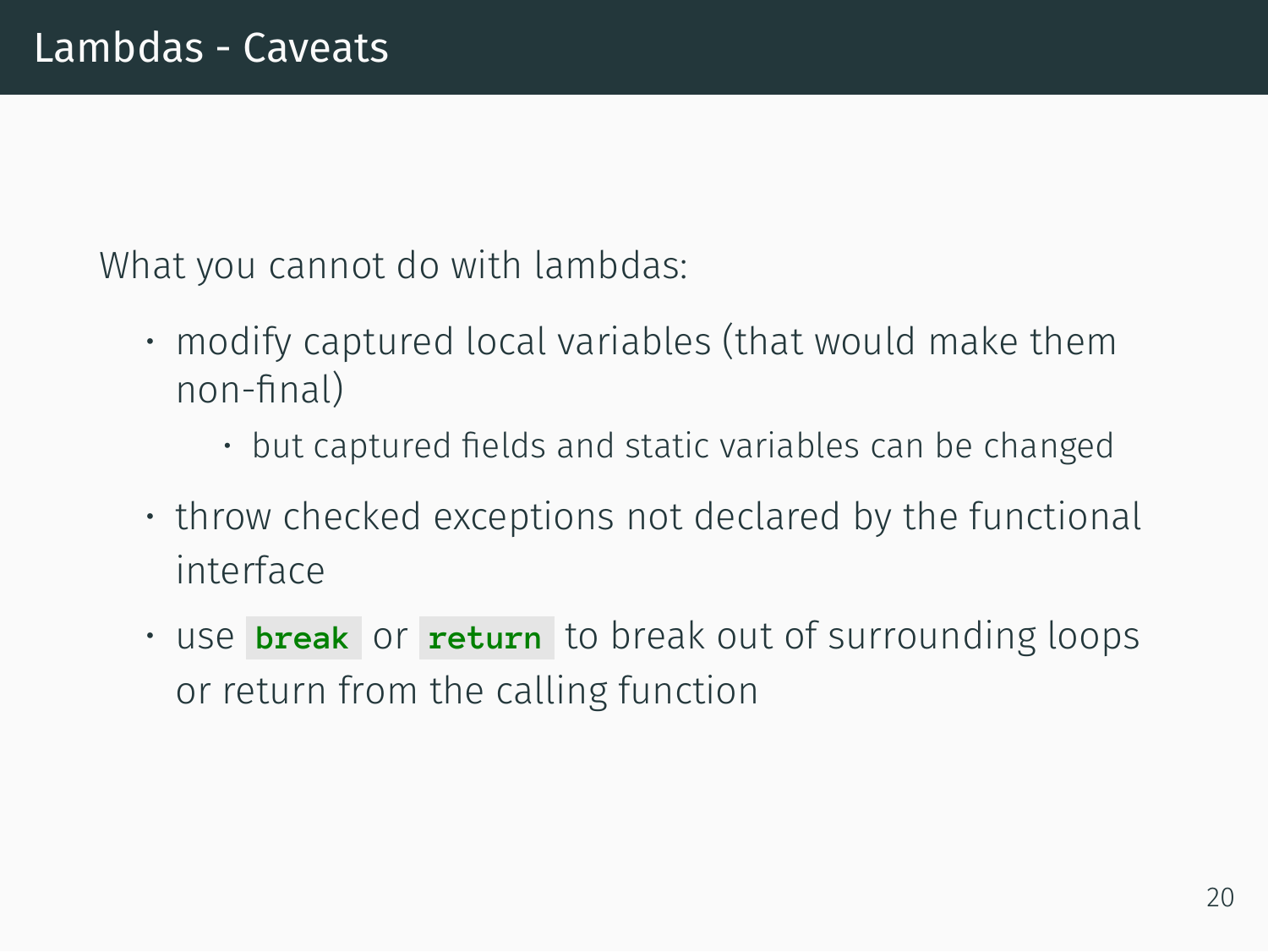Lambdas may instantiate any single-abstract-method (SAM) interface, for example:

• Comparators:

```
List<Person> people = ...;
people.sort((a,b) \rightarrowa.getName().compareTo(b.getName()));
```
• GUI Event handlers: button.setOnAction((event)  $\rightarrow$  log("Button clicked")); *,→*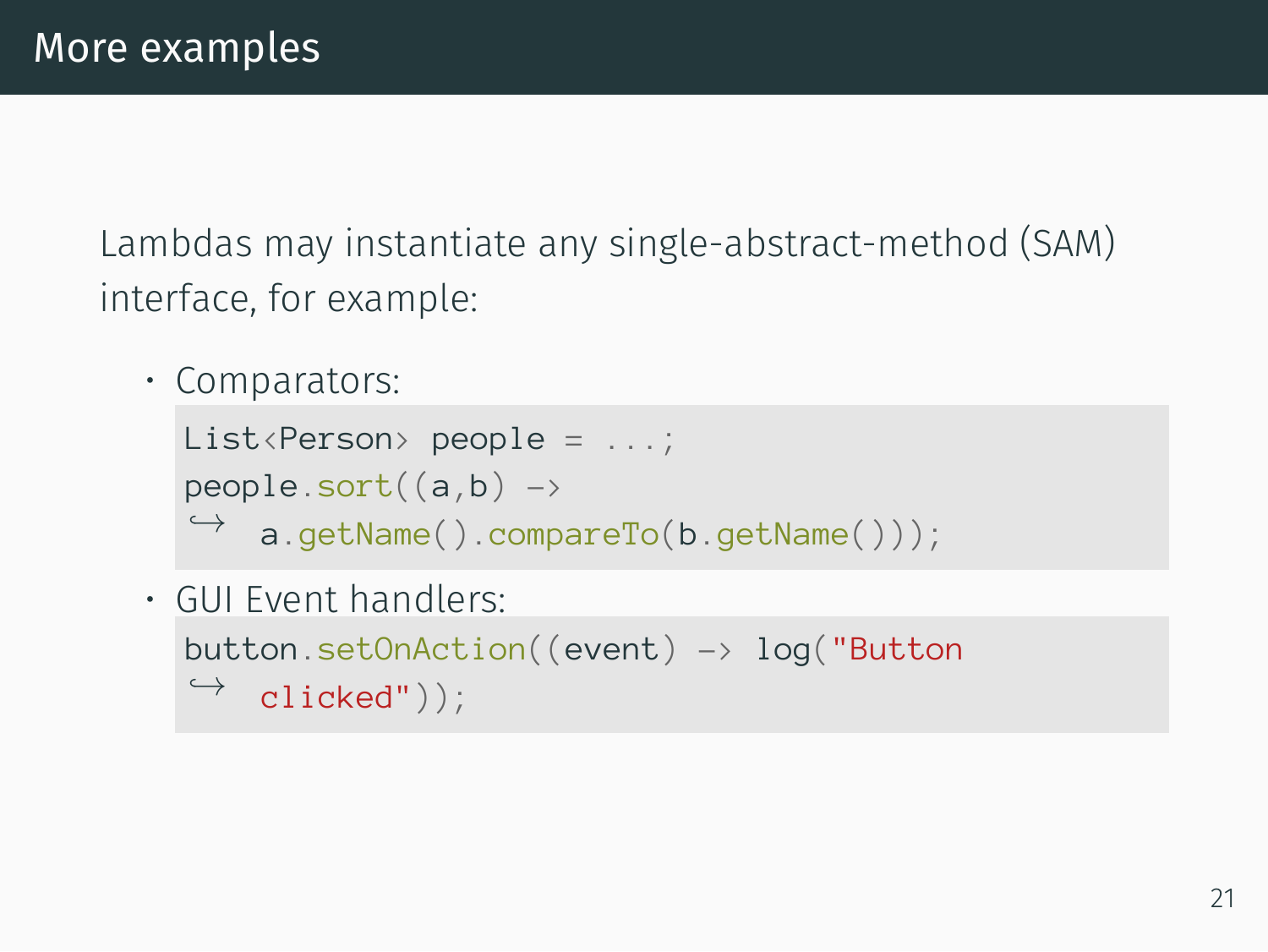What if we want to call an existing method, that already has the right signature?

- Existing methods can be referenced with new :: operator
- Can reference static methods, instance methods and constructors
- instance methods either bound to an instance, or take an additional parameter for **this**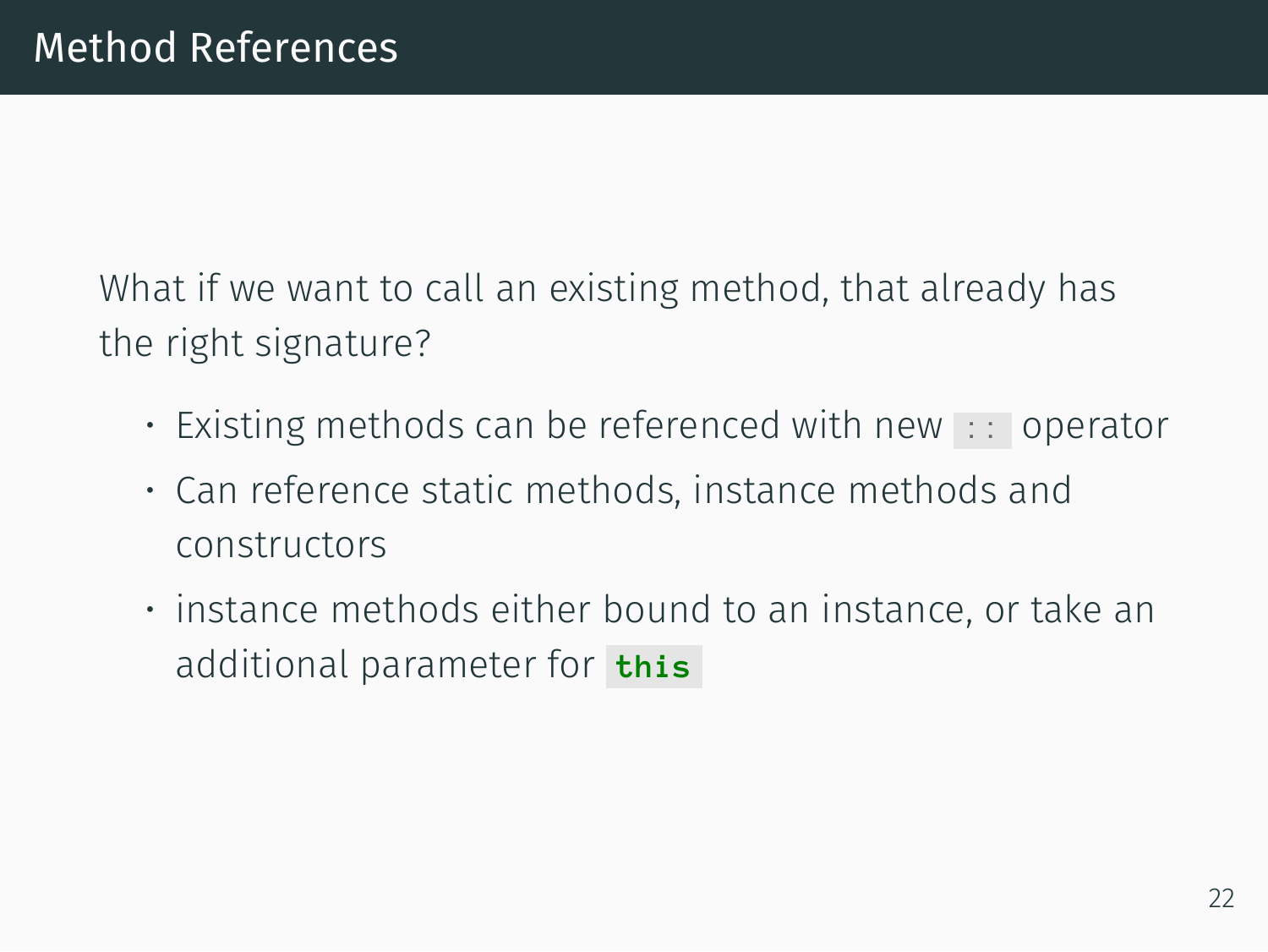Static methods are referenced by ClassName: : methodName :

Function<String, Integer> strToInt = Integer::parseInt;  $int answer = strTolnt.append(y("42");$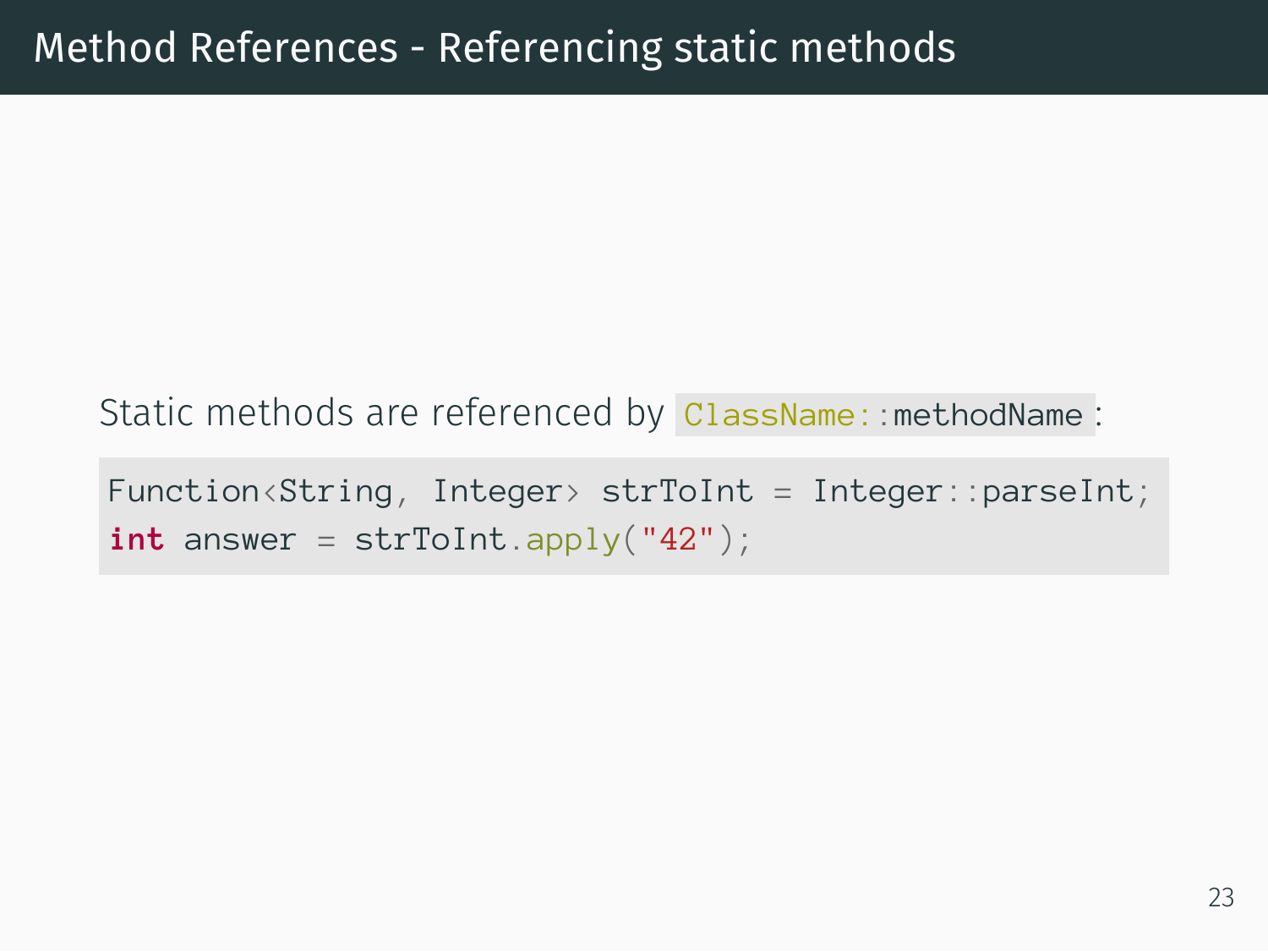With instance::methodName, reference is bound to an object: Predicate<Object> inSet = mySet::contains; **if**(inSet.test(someObject)) { ... }

When using ClassName::methodName, add instance as first parameter BiPredicate<Set<?>, Object> inSet = Set::contains; if(inSet.test(mySet, someObject)) { ... }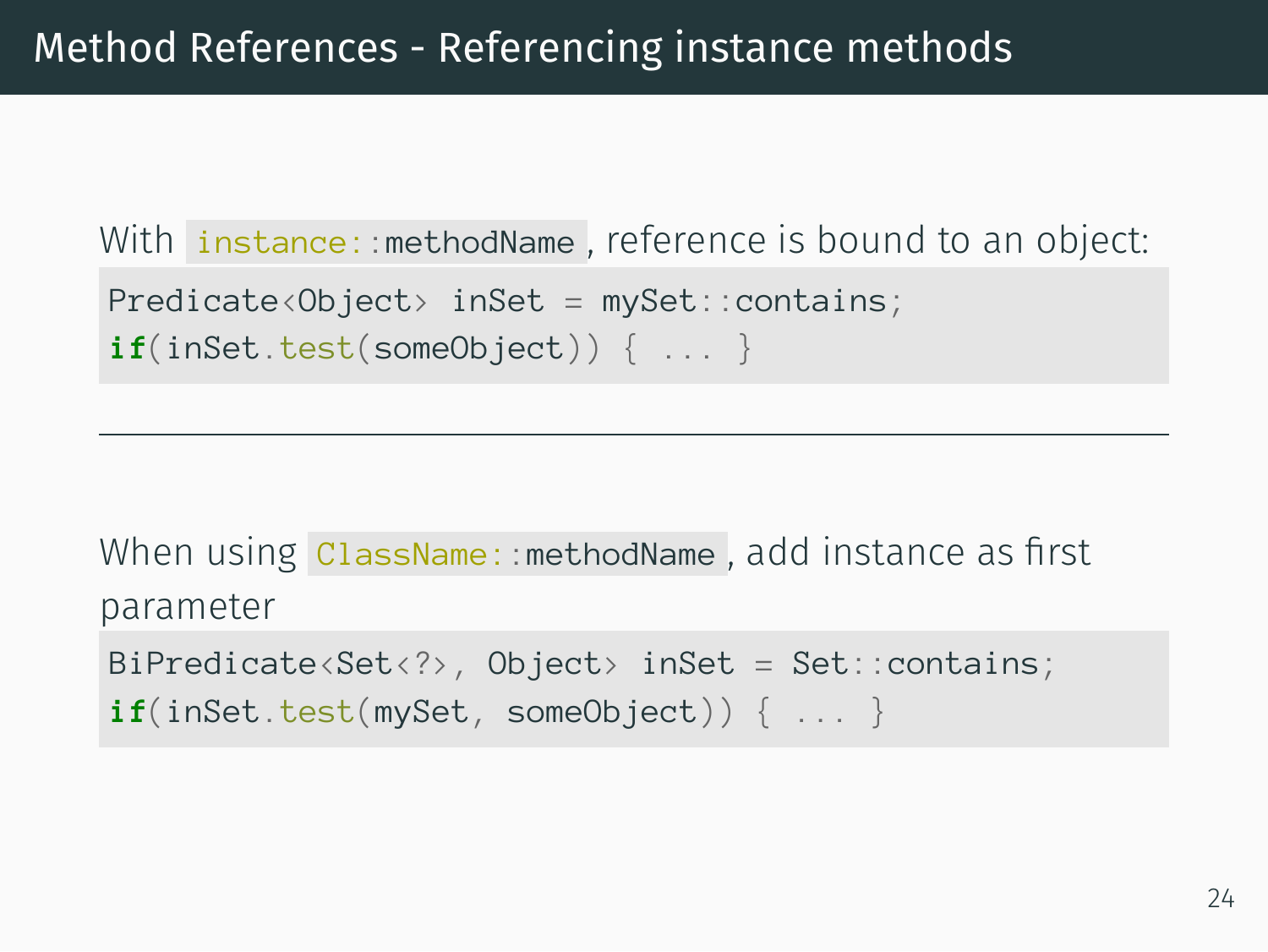```
Reference constructors with ClassName::new :
```

```
Supplier<ArrayList<String>> listFactory =
   ArrayList::new;
,→
ArrayList<String> = listFactory.get();
```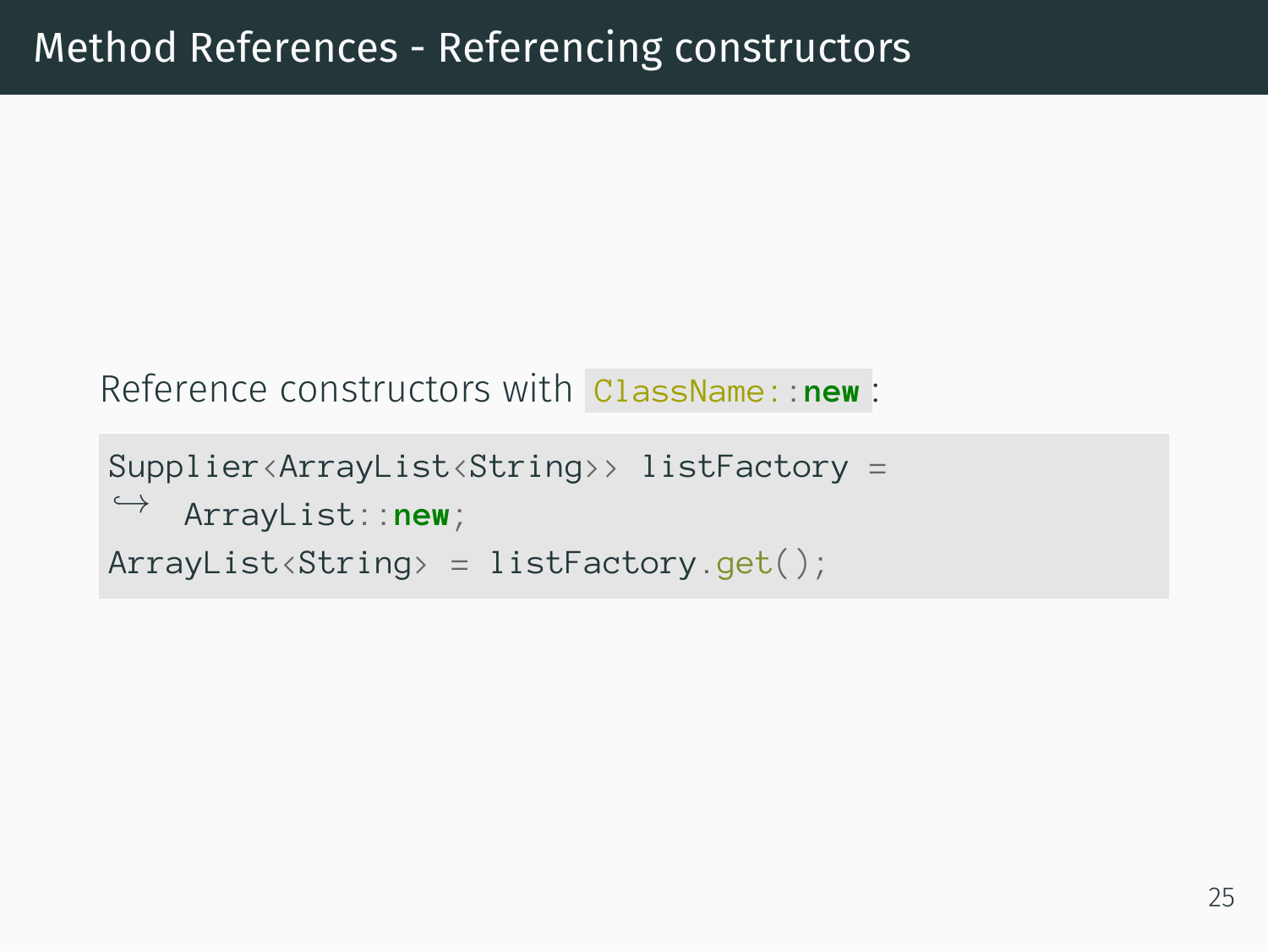When a method or constructor is overloaded, select the one matching the used interface:

```
IntFunction<ArrayList<String>> listWithCapacity =
    ArrayList::new;
,→
ArrayList\langle String \rangle = listFactory.append(v(5));
```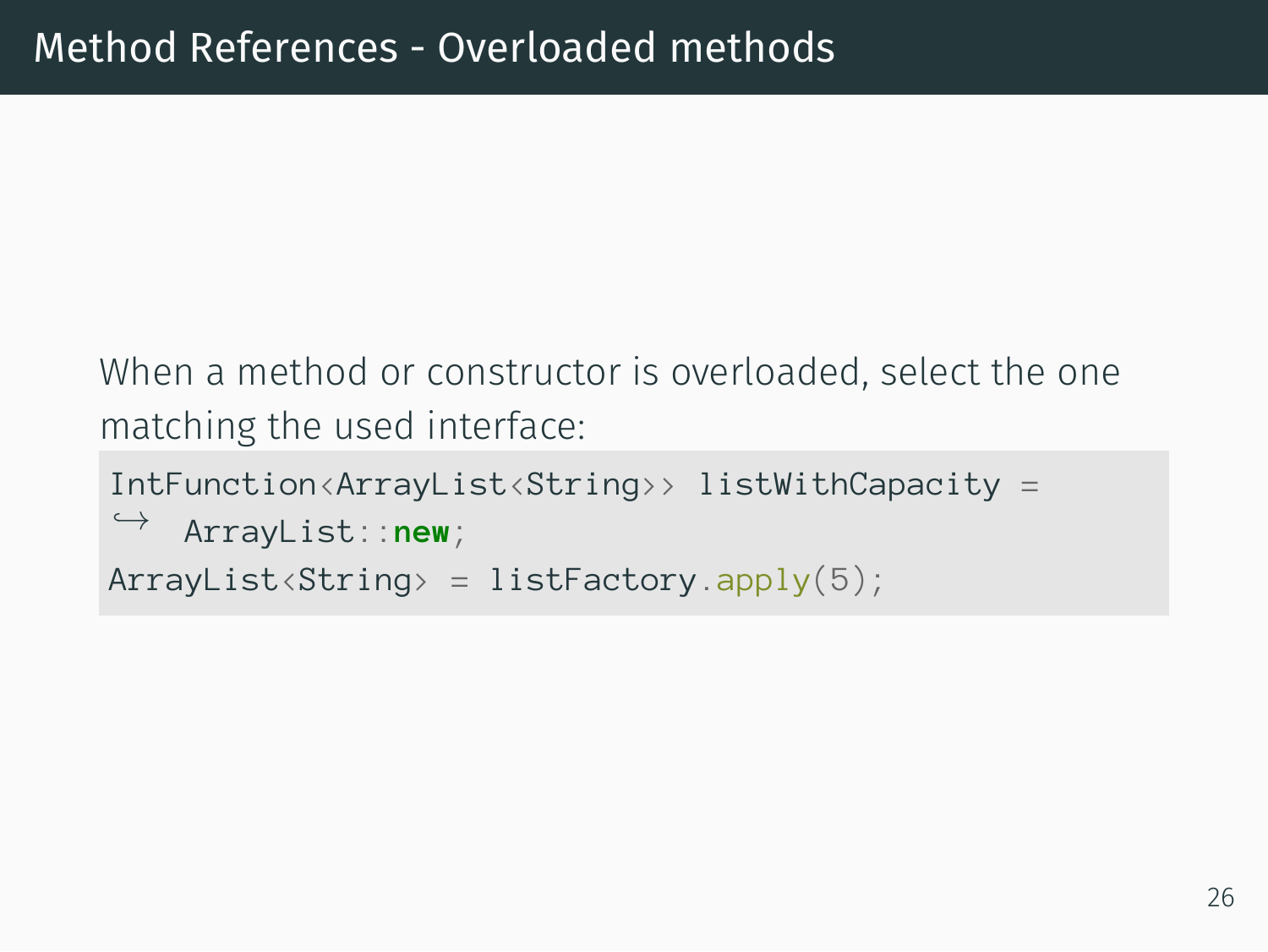Caveat: static method and instance method with same signature cannot be handled:

```
// compile error: ambiguous
Function<Integer, String> i2s = Integer::toString;
// could be
static Integer.toString(int a);
Integer.toString();
```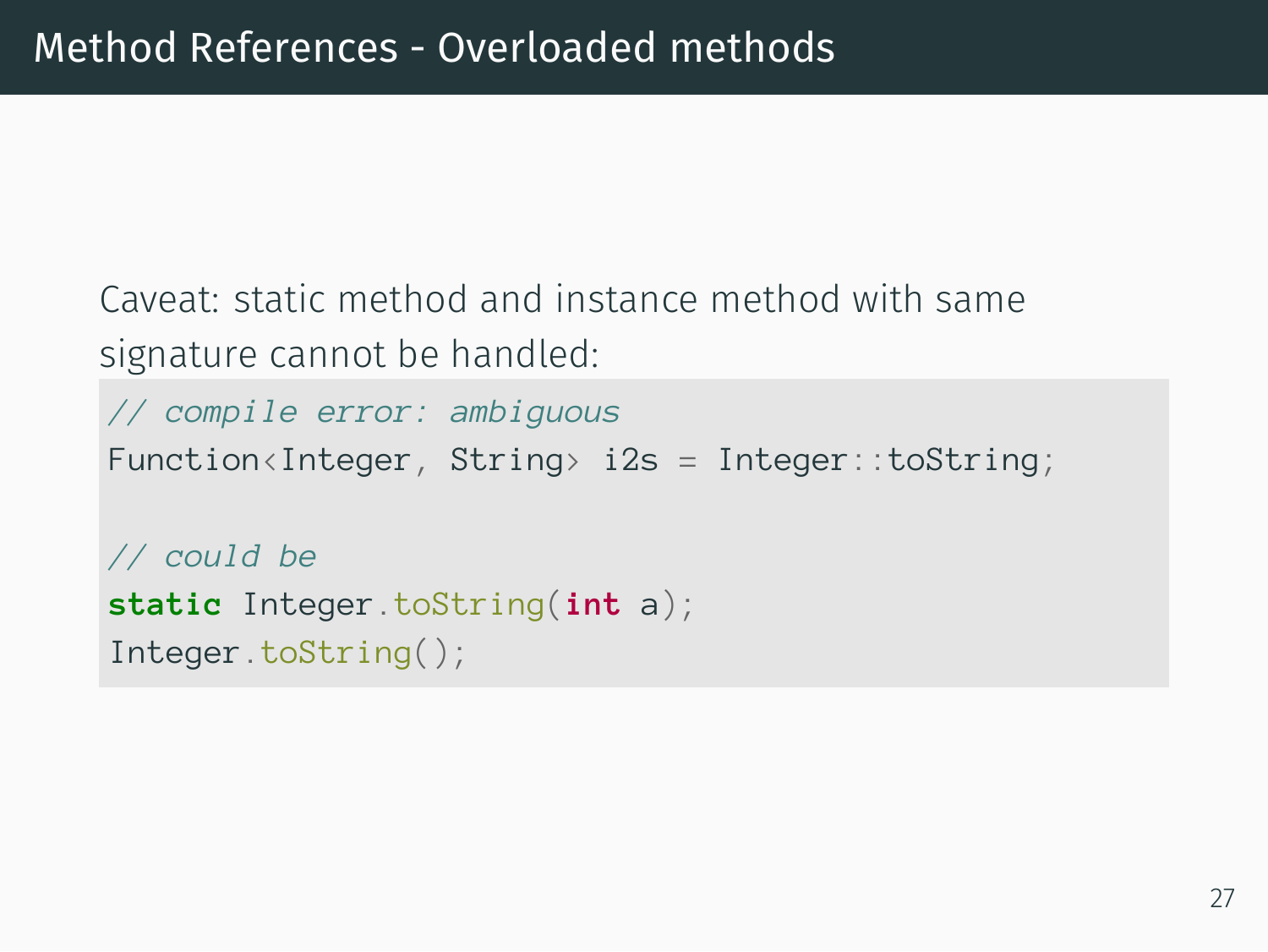| <b>Method Reference</b> | equivalent lambda                          |
|-------------------------|--------------------------------------------|
| Integer::parseInt       | $str \rightarrow$ Integer.parseInt(str)    |
| Set:: contains          | $(mySet, e) \rightarrow mySet.contains(e)$ |
| mySet:: contains        | $(e) \rightarrow$ mySet.contains(e)        |
| ArrayList:: new         | $() \rightarrow new ArrayList()$           |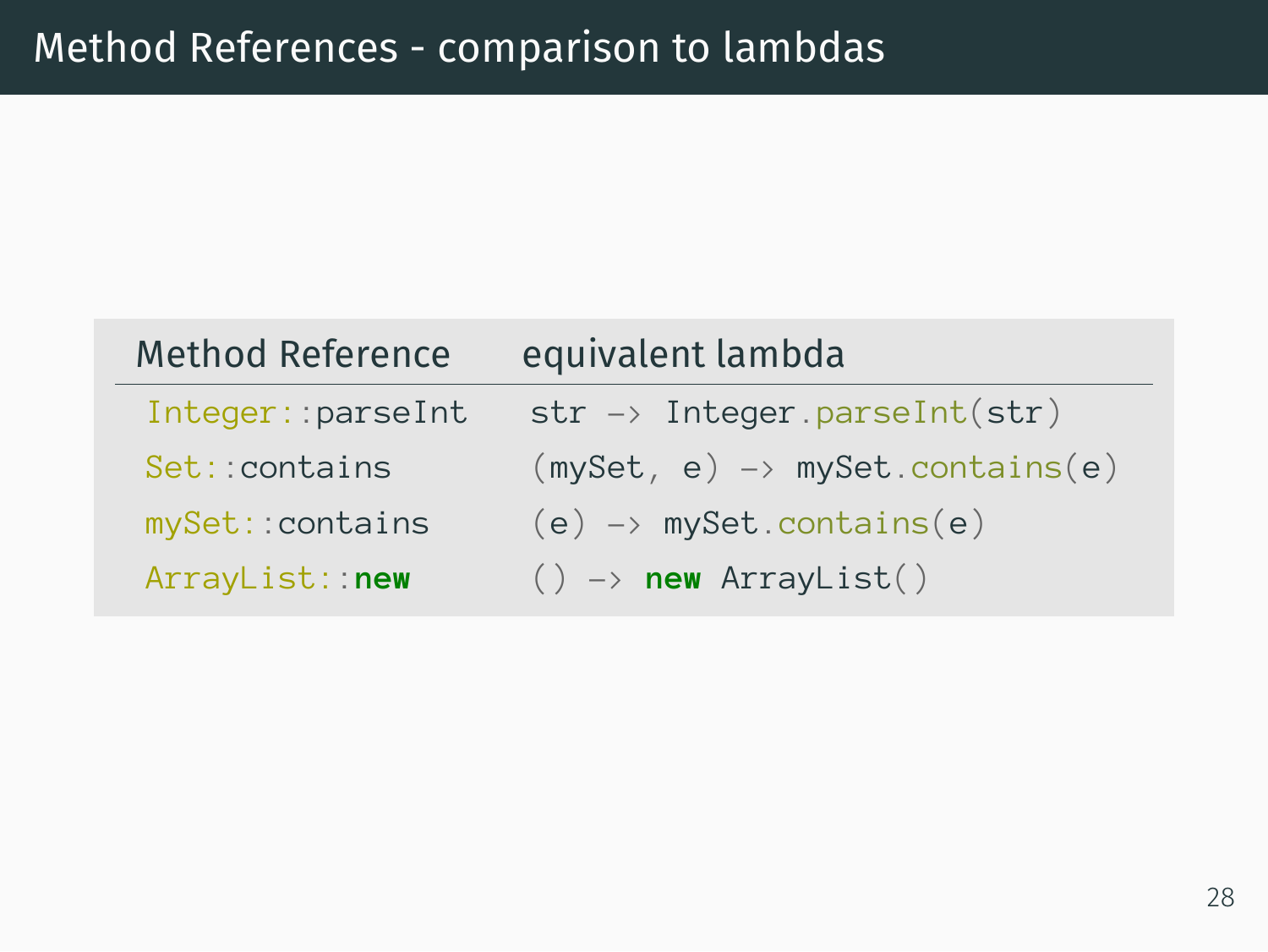#### Task:

You have a class Person with first name, last name, age and an address. Write a comparator for sorting Persons by last name, then by first name, then by age and then by address.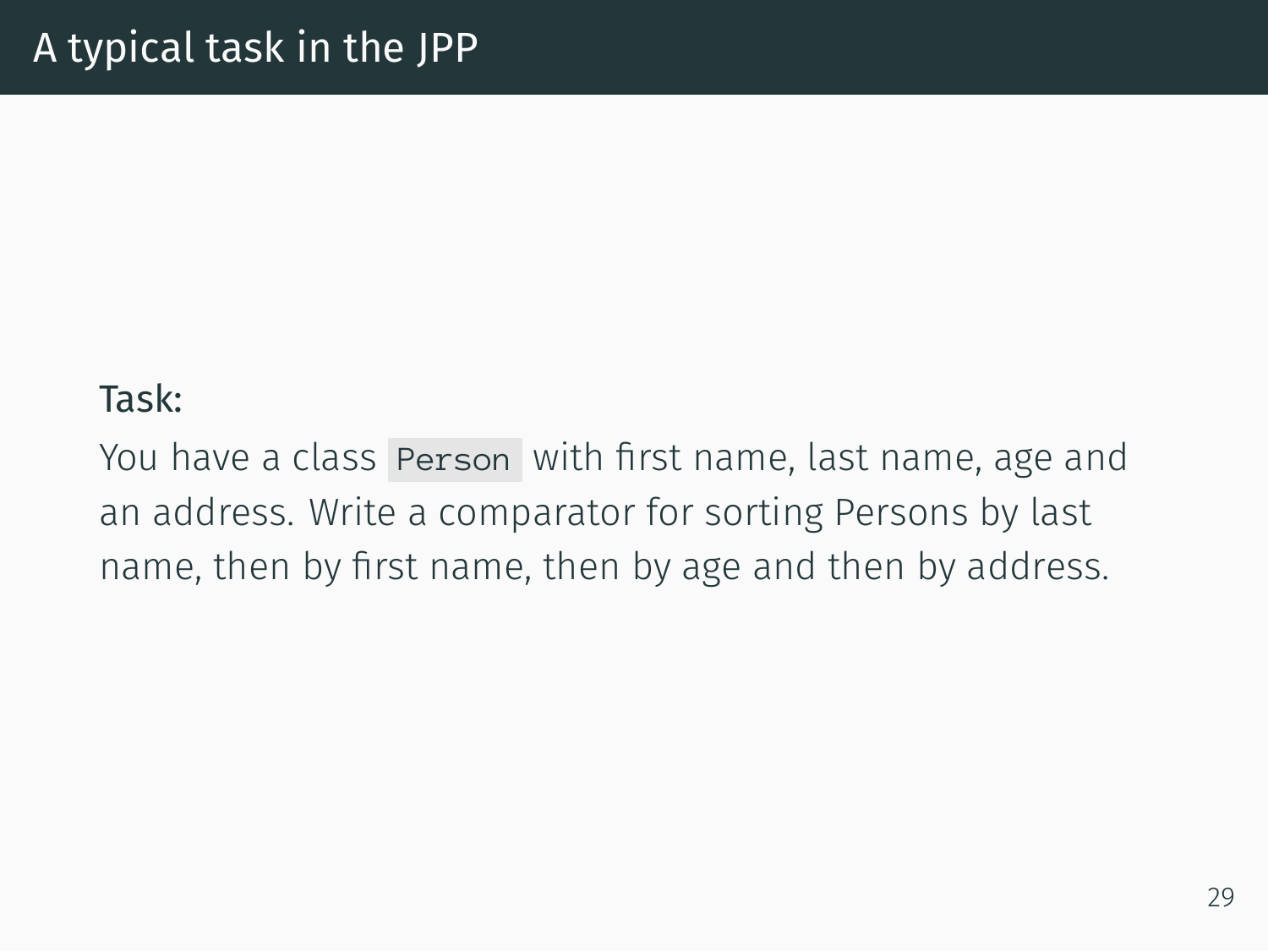### The old way to write comparators

}

```
class PersonComparator implements Comparator<Person> {
  int compare(Person a, Person b) {
    int result = a.getLastName().compareTo(b.getLastName());
    if(result == 0) {
      result = a.getFirstName().compareTo(b.getFirstName());
      \mathbf{if}(\text{result} == \emptyset) {
        result = Integer.compile...
        if(result == 0) {
           ...
         }
       }
    }
    return result;
  }
```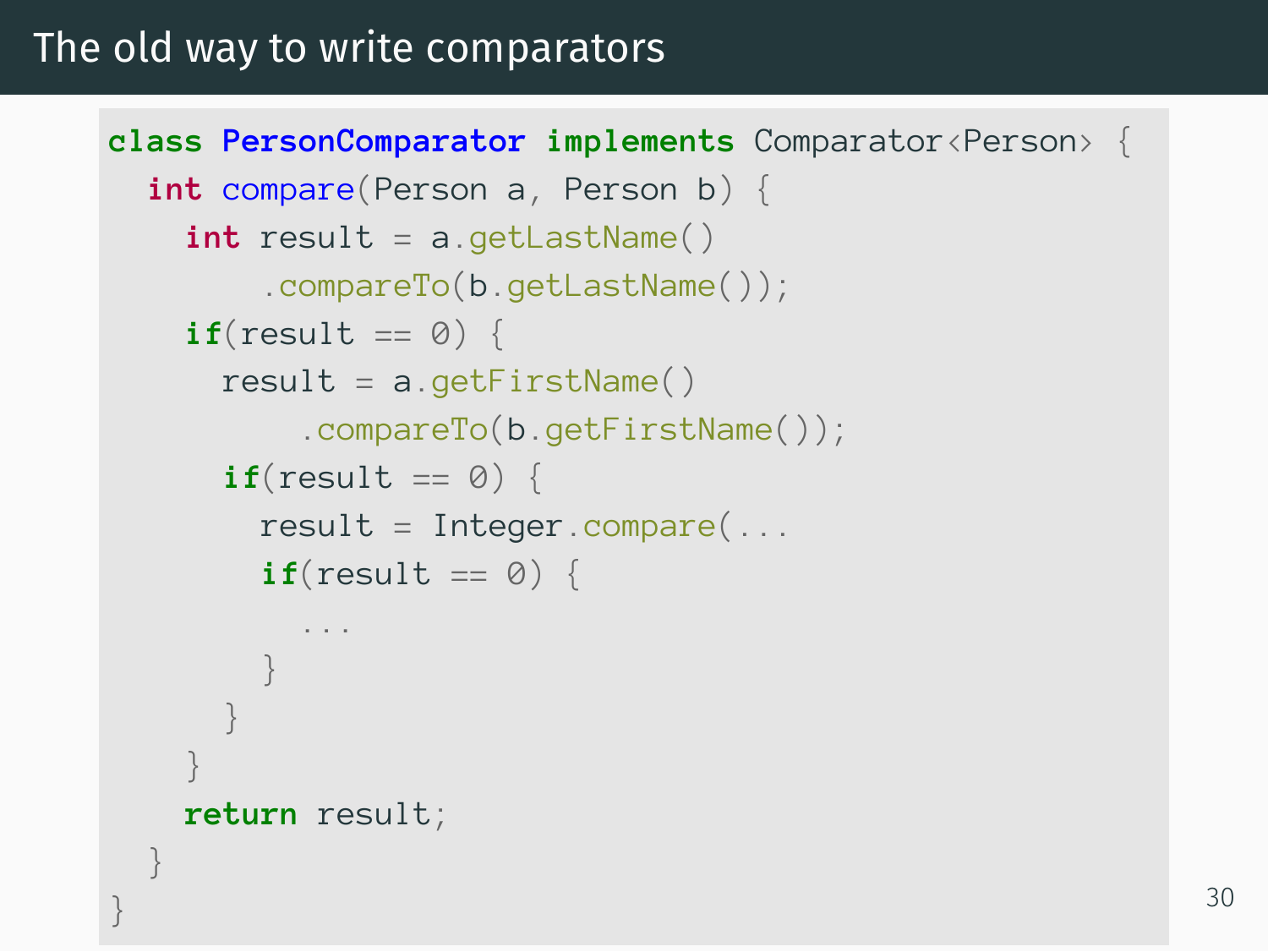Comparator<Person> myPersonComparator = Comparator.comparing(Person::getLastName) .thenComparing(Person::getFirstName) .thenComparingInt(Person::getAge) .thenComparing(Person::getAddress);

- $\cdot$  much shorter (fits on the slide ;-)
- describes what is happening, not how
- small enough so that a separate class is usually not needed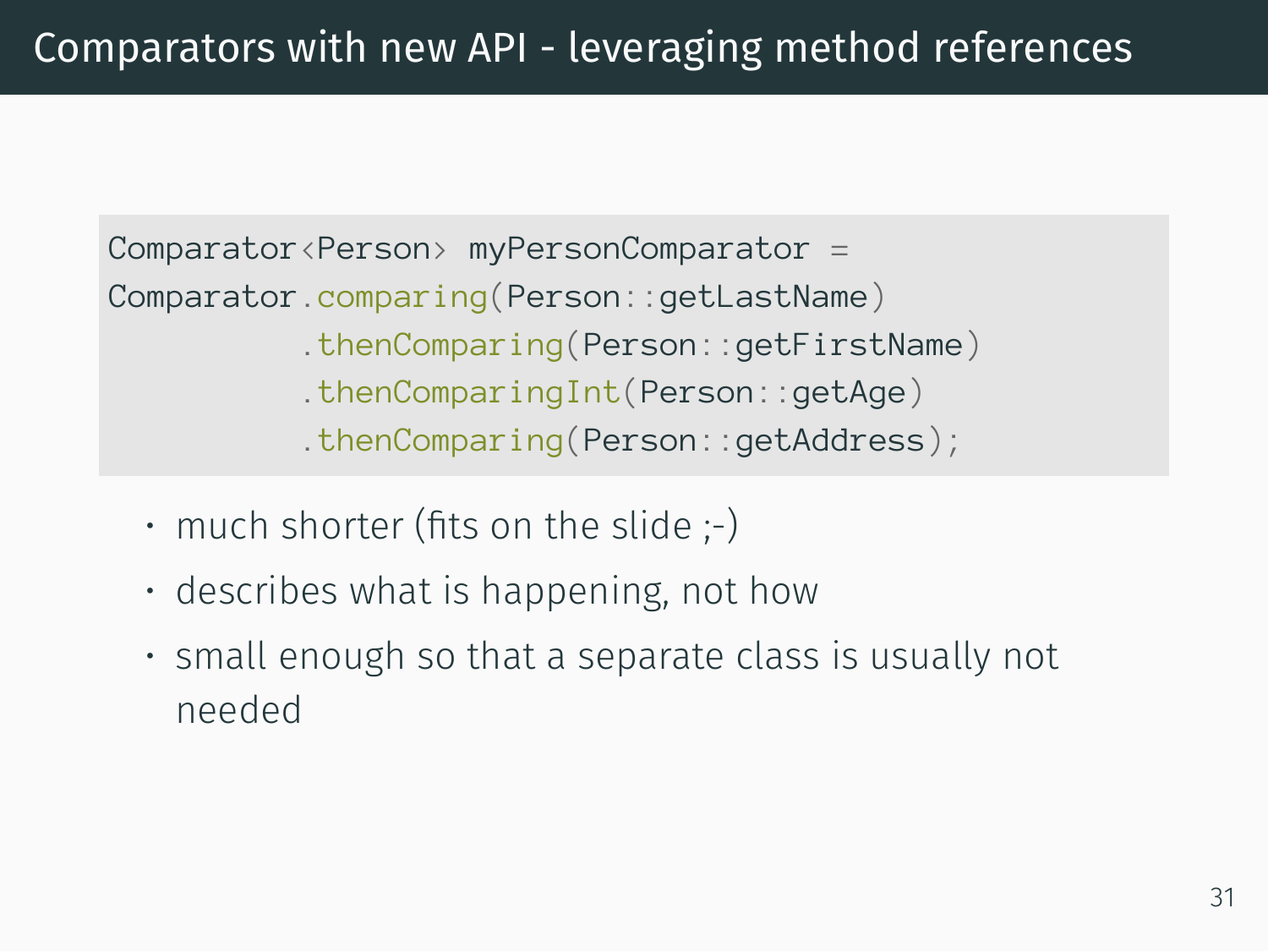Several new utility methods in Comparator :

- comparing / thenComparing for Comparables, primitives or other types with an additional comparator
- instance method reversed()
- Comparator.naturalOrder() , when an API needs a comparator, but your type is already Comparable
- Comparator.nullsFirst(Comparator c) for sorting collections containing nulls. If you need this, there's something wrong with your

collection.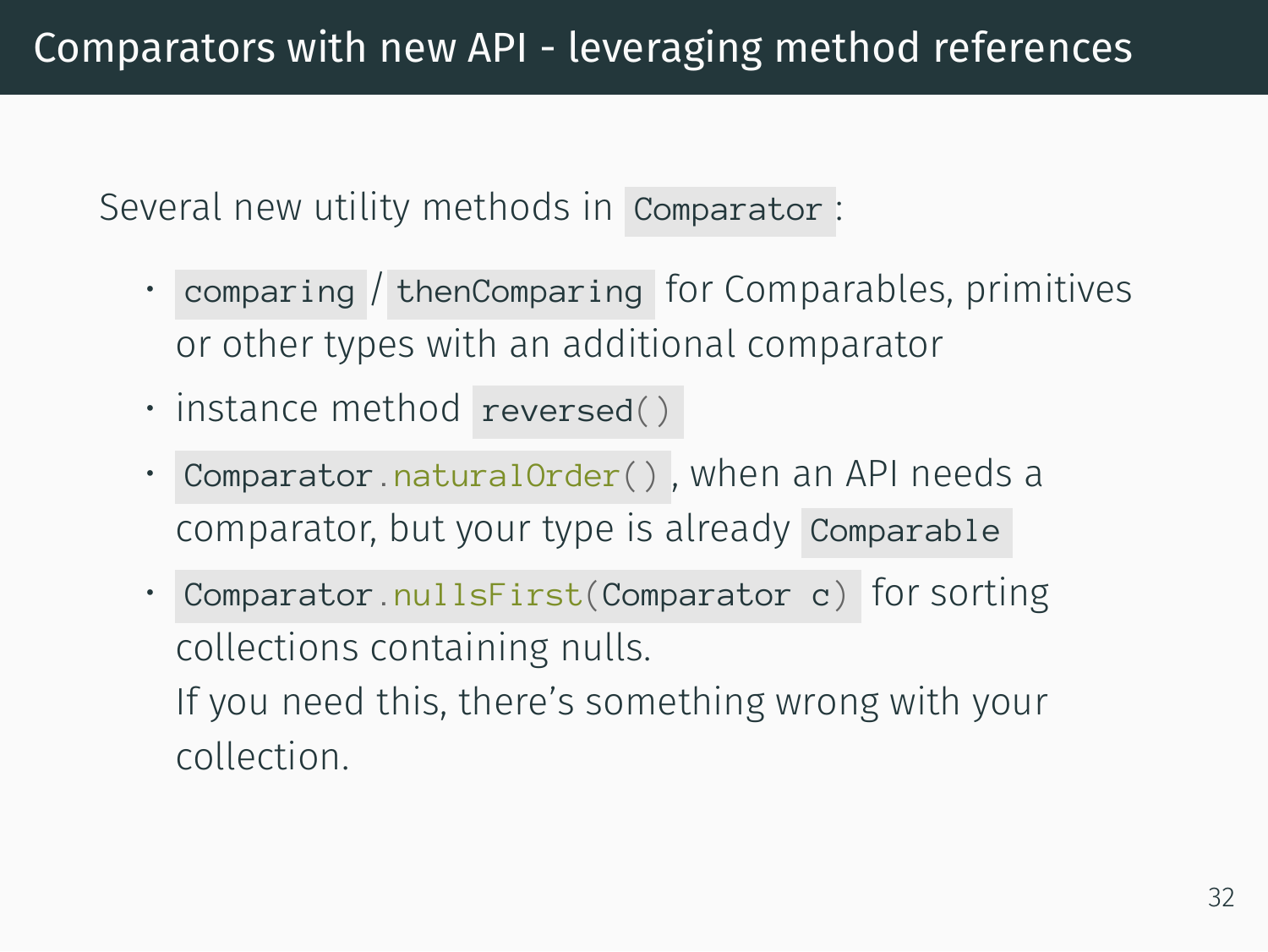# **Outline**

### New Features of Interfaces

# *λ* Lambdas *λ*

Anonymous Functions and Method References

### java.util.stream

java.util.Optional

Parallelization with Streams

# Other News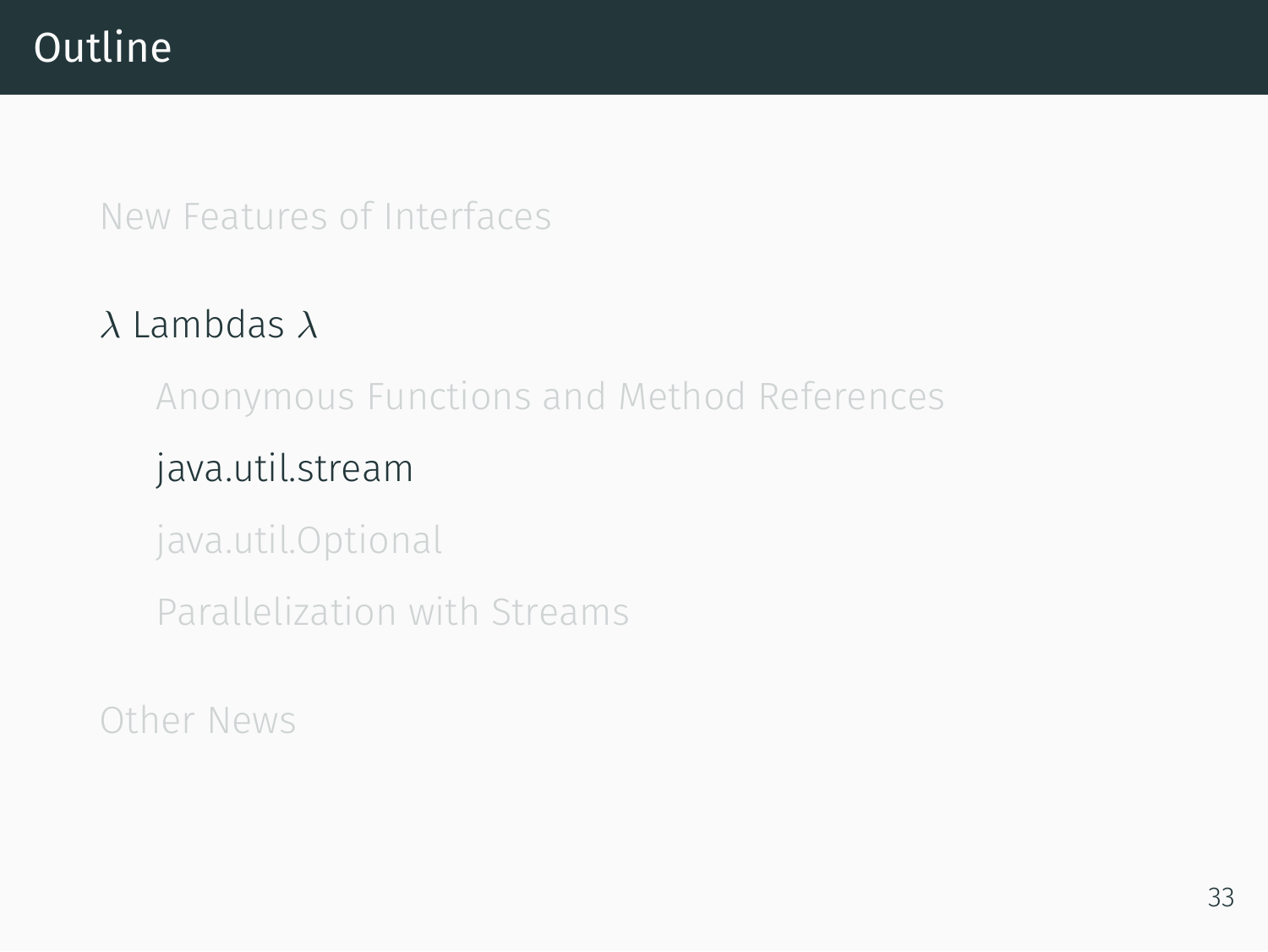One of the most common tasks: do something with several input objects:

- **for** -loop with indices
- Iterator with hasNext() , next()
- enhanced **for** -loop ( **for**(T elem : coll) ... )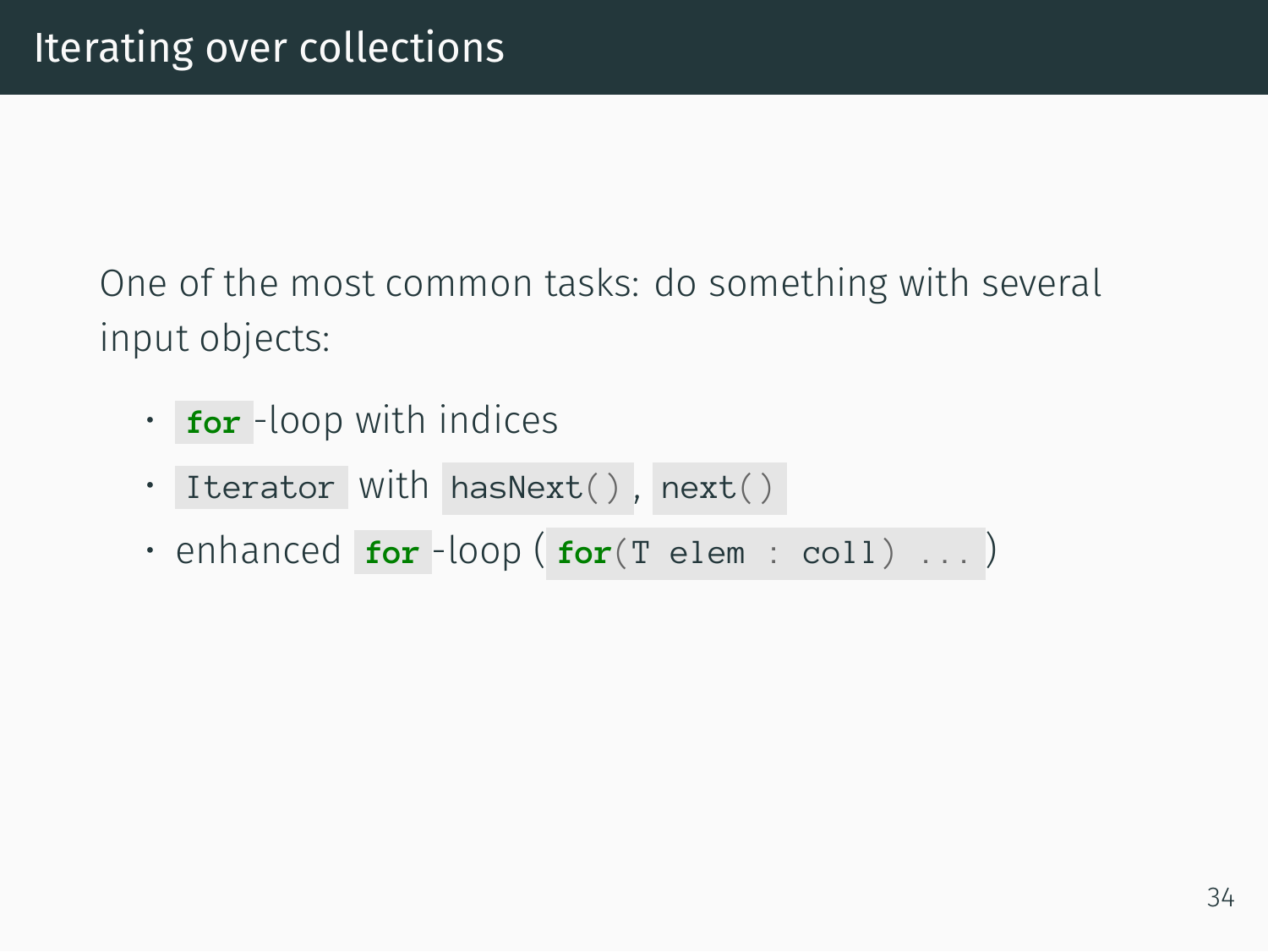One of the most common tasks: do something with several input objects:

- **for** -loop with indices
- Iterator with hasNext(), next()
- enhanced **for** -loop ( **for**(T elem : coll) ... )
- New: Collection<T>.forEach(Consumer<T>)
- *New:* Element Streams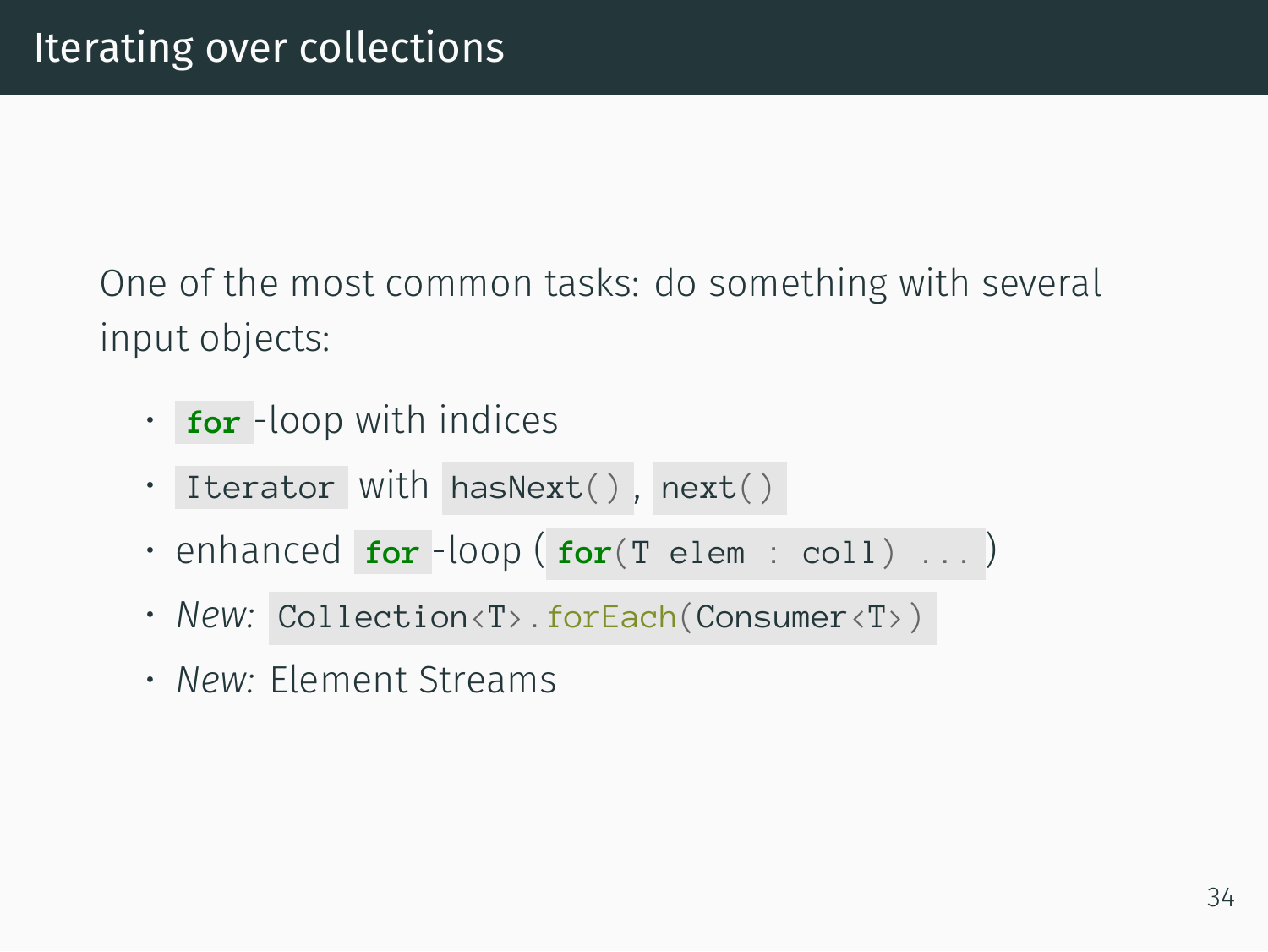## Streams - Handling collections with Lambdas

- new package java.util.stream contains Classes for handling collection elements in a more functional way
- Stream<T> similar to iterator: can only be used once, returns elements, may be infinite
- provides several operations on stream elements
- operations are chained and result in a pipeline
- can be parallelized
- primitive variants for **double** , **int** and **long**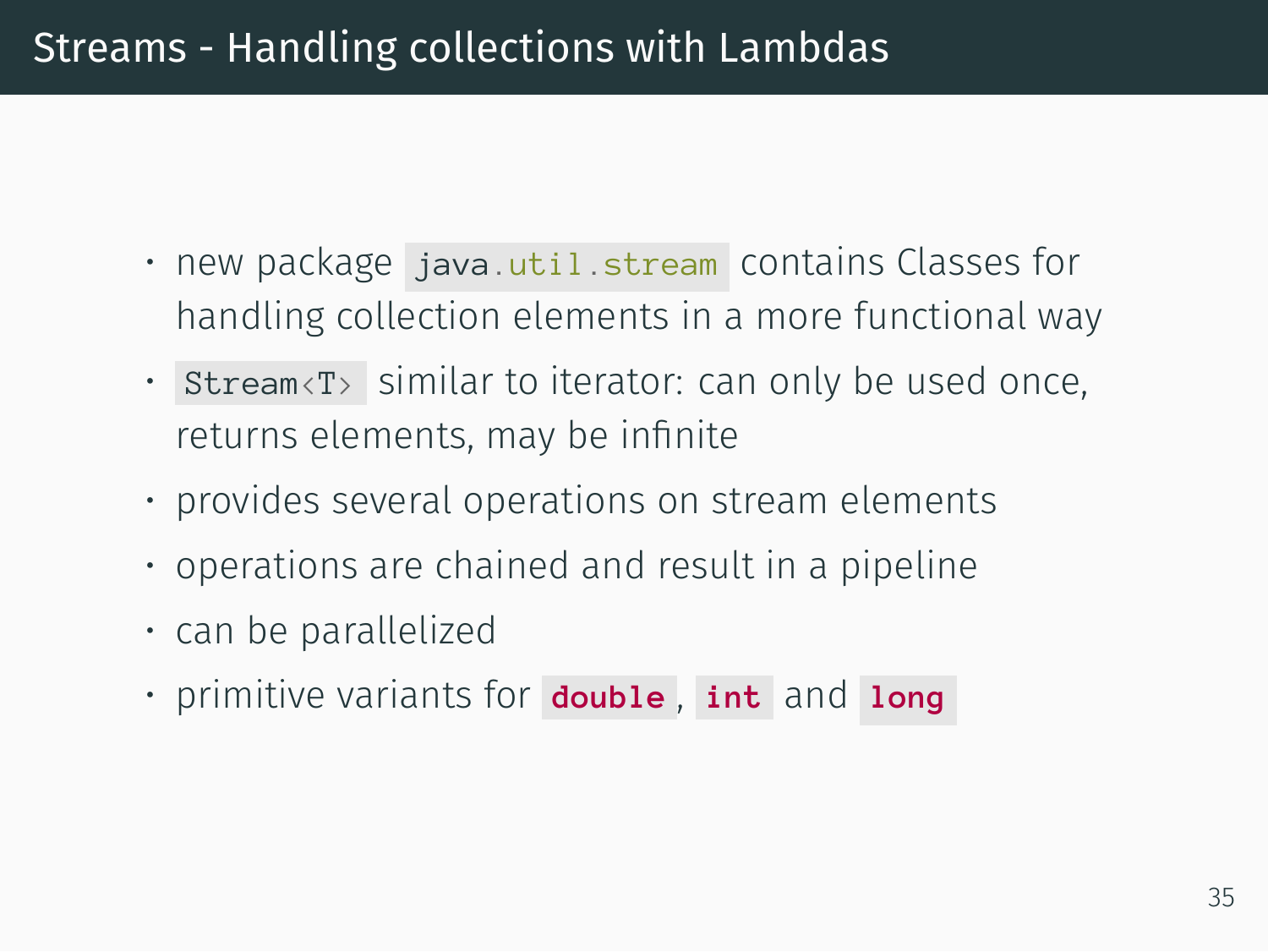Streams can have several intermediate operations, that return a Stream, and a single terminal operation, that can return any type. A stream pipeline:

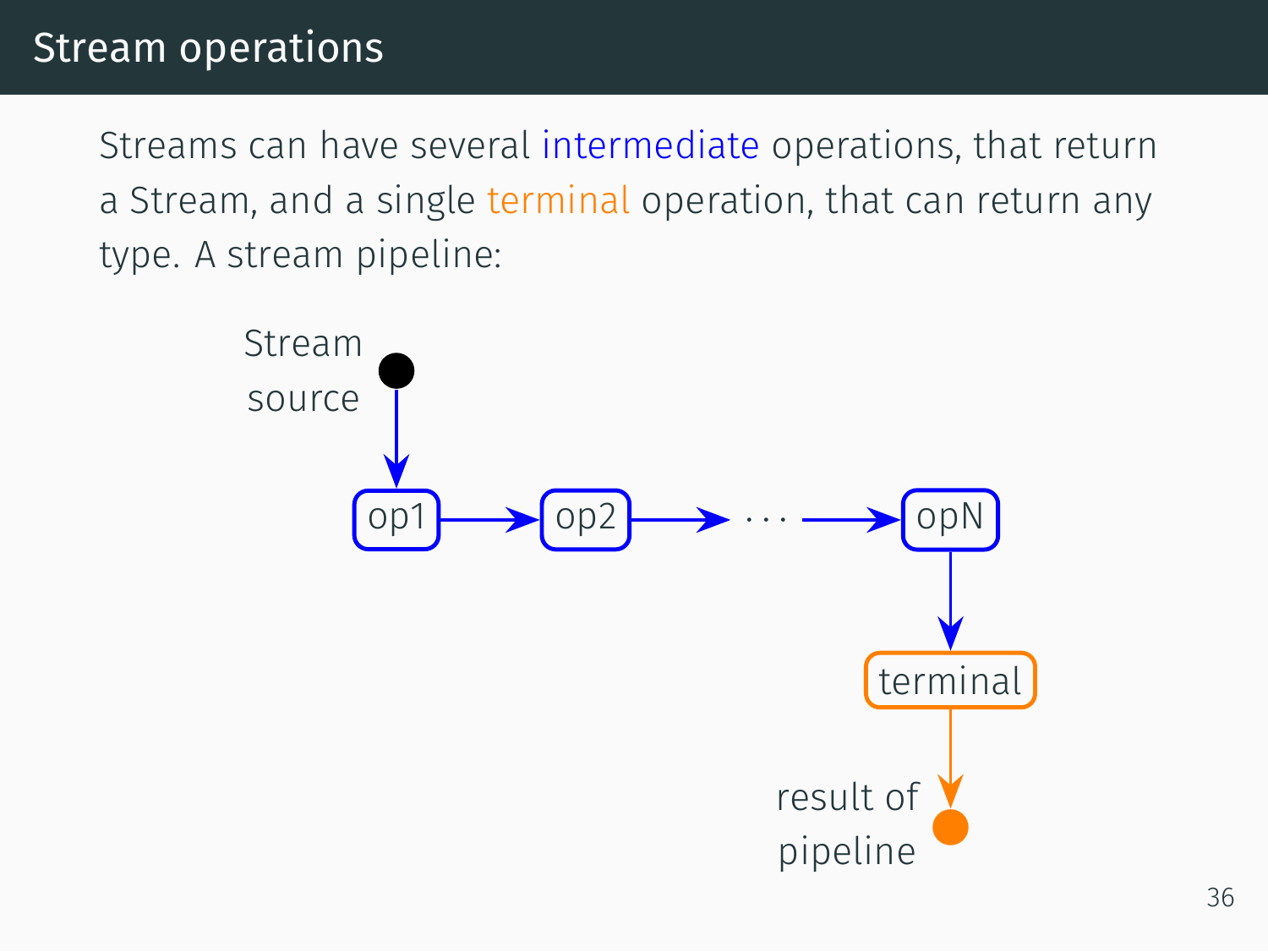An intermediate operation transforms the stream into another stream.

- map(Function<? **super** T, ? **extends** R> f) : apply f to each element, return stream of results
- filter(Predicate<? **super** T> p) : apply p to each element, return stream of all elements, for which it returns true
- flatMap(Function<...Stream<R>>f): apply a function that returns a stream to each element. return stream of all elements in the results.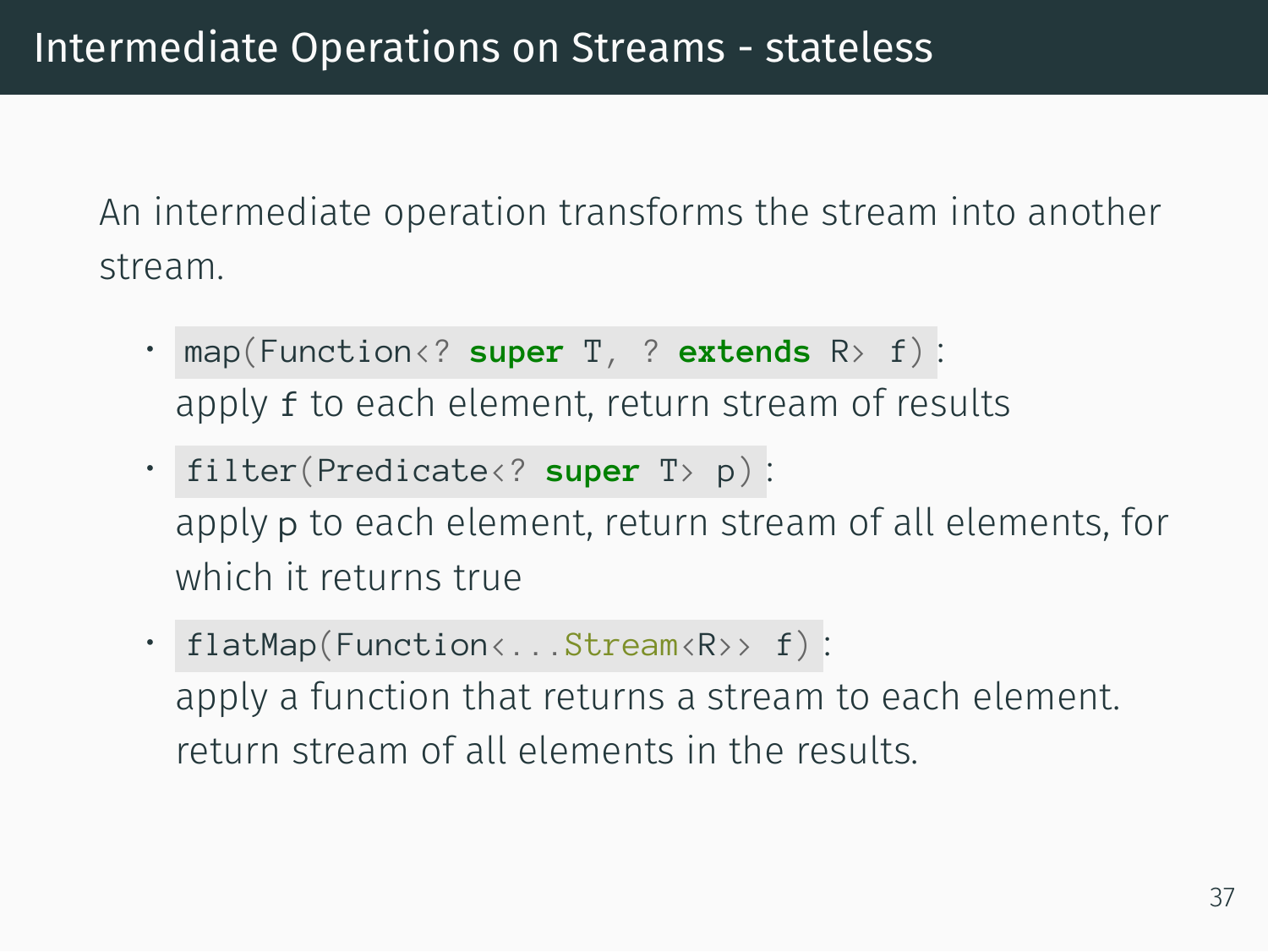Stateful intermediate operations keep some kind of state and may be slow in parallel streams

• limit(**int** n) :

return a stream of the first n elements

• skip(**int** n) :

return the stream without the first n elements

• sorted() :

returns a stream in sorted order (optionally with comparator)

• distinct() :

returns a stream without duplicated elements (first occurrence only)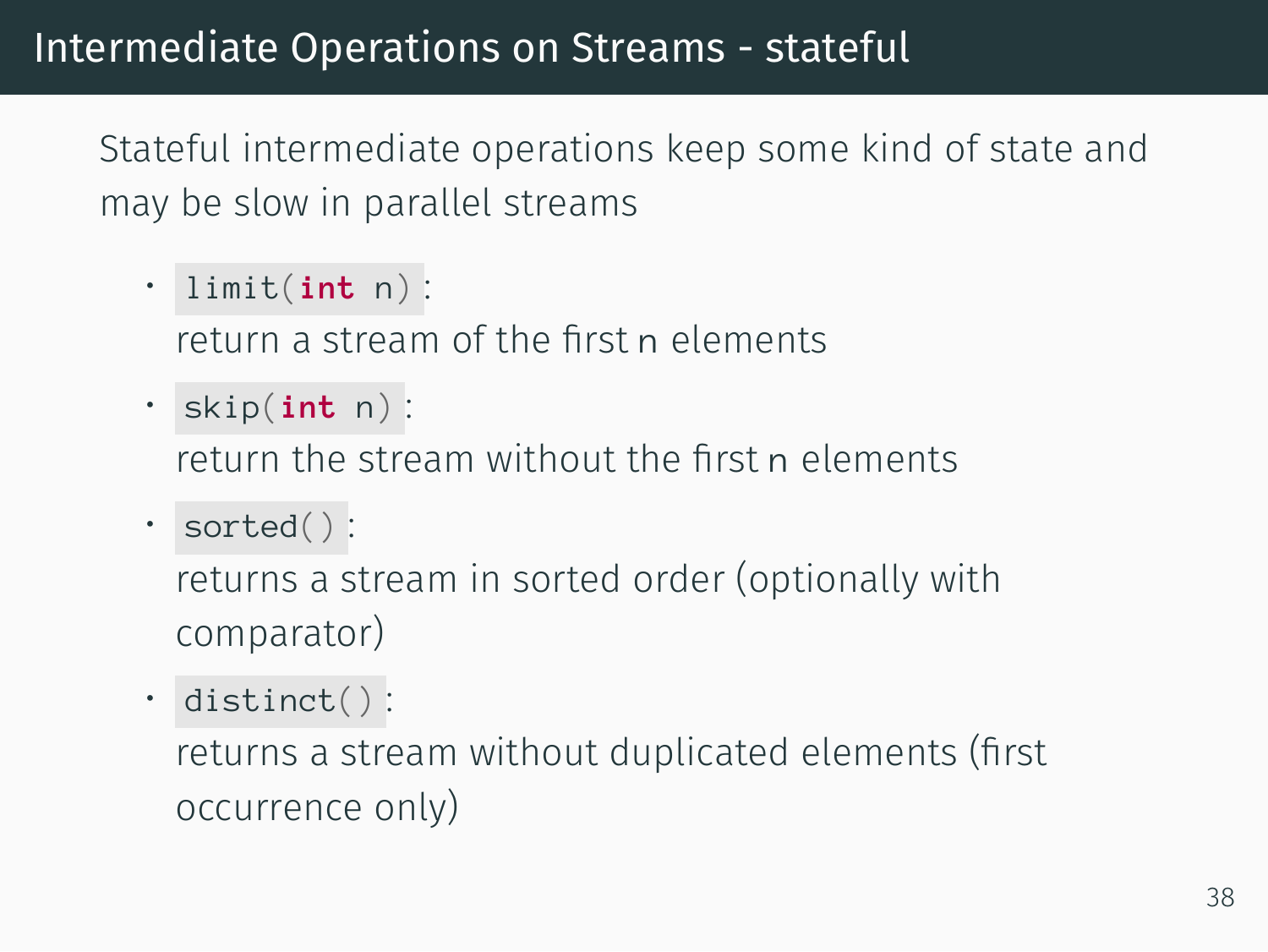## Intermediate Operations on Streams - Example

```
Stream<String> lowercasedLongStrings =
   someStringCollection.stream() //(1)
      .filter(str -> str.length() > 10) //(2)
      .map(String::toLowerCase) //(3)
      . flatMap(str \rightarrow { \frac{1}{4}String[] segments = str.split(",");
       return Arrays.stream(segments)
     });
```
- 1. start with a stream of strings
- 2. check for each string, if it is longer than 10 chars
- 3. convert remaining strings to lower case
- 4. split each element at comma and turn into stream flatMap concatenates *⇒* no Stream<Stream<String>>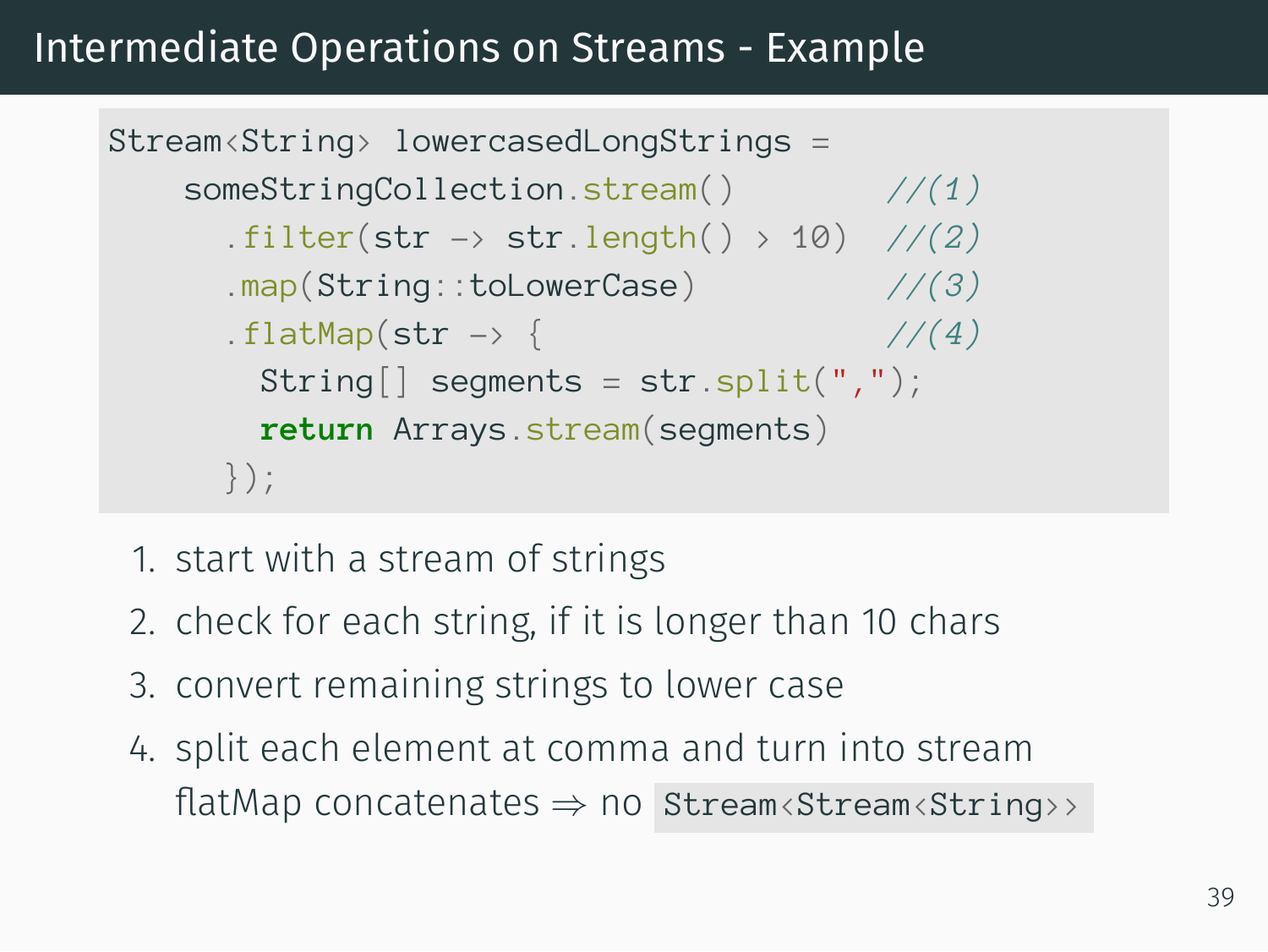A terminal operation produces a result or side-effect. Streams are lazy, intermediates not applied until terminal operation is called.

- forEach(Consumer c) / forEachOrdered(Consumer c) : pass all elements to c, optionally preserving order
- reduce(T identity, BinaryOperator<T> accumulator : combines all elements with associative accumulator, resulting in a single T. Omitting the identity object makes result type Optional<T> (next chapter)
- collect(Collector<? **super** T,A,R> collector) : similar to reduce, but with mutable accumulator. Predefined collectors in java.util.stream.Collectors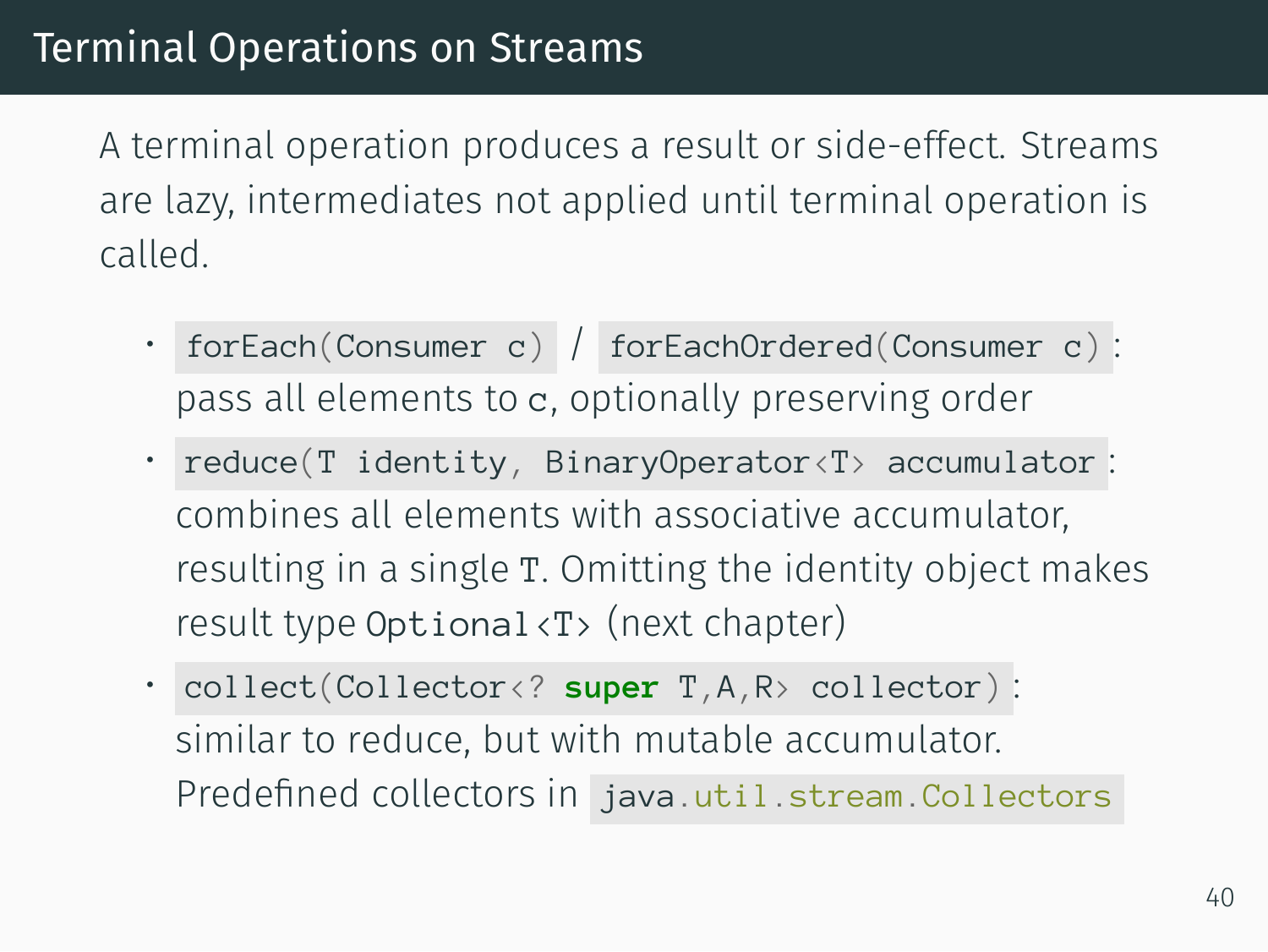These are *short-circuiting*, i.e. may not need to look at all elements. Test given predicate against elements and return true, if any element / all elements / no element matches:

- anyMatch(Predicate<? **super** T> pred)
- allMatch(Predicate<? **super** T> pred)
- noneMatch(Predicate<? **super** T> pred)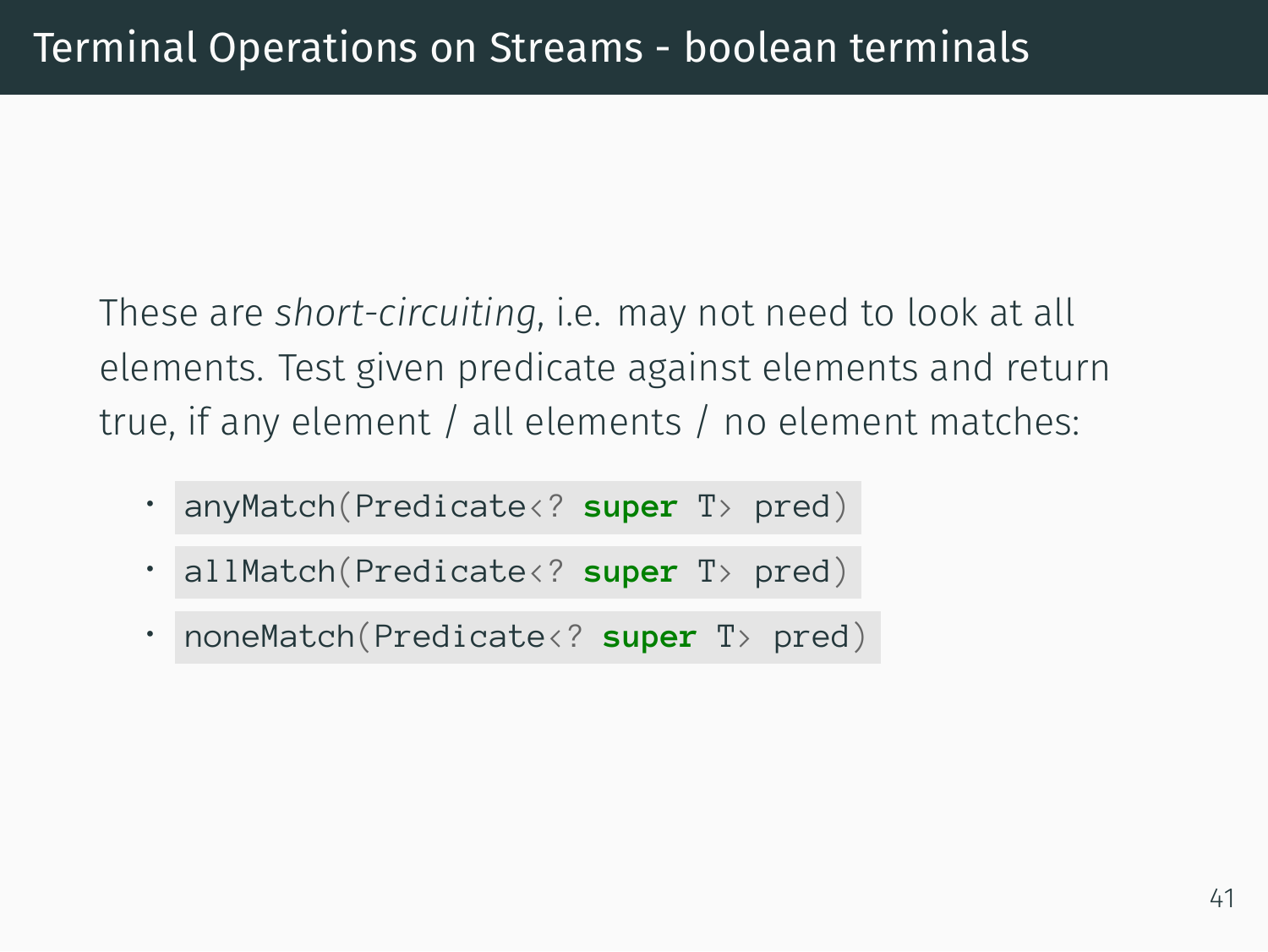# Terminal Operations on Streams - more terminals

• count() :

number of elements (useful in combination with filter)

- min/max(Comparator<? **super** T> comp) : the minimum / maximum element of the stream by the given comparator
- findAny() / findFirst() returns some / the first element of the stream. findAny() is non-deterministic, but faster in parallel streams.

Additional operations on primitive streams:

- sum() : sum of all elements
- average() : arithmetic mean over all elements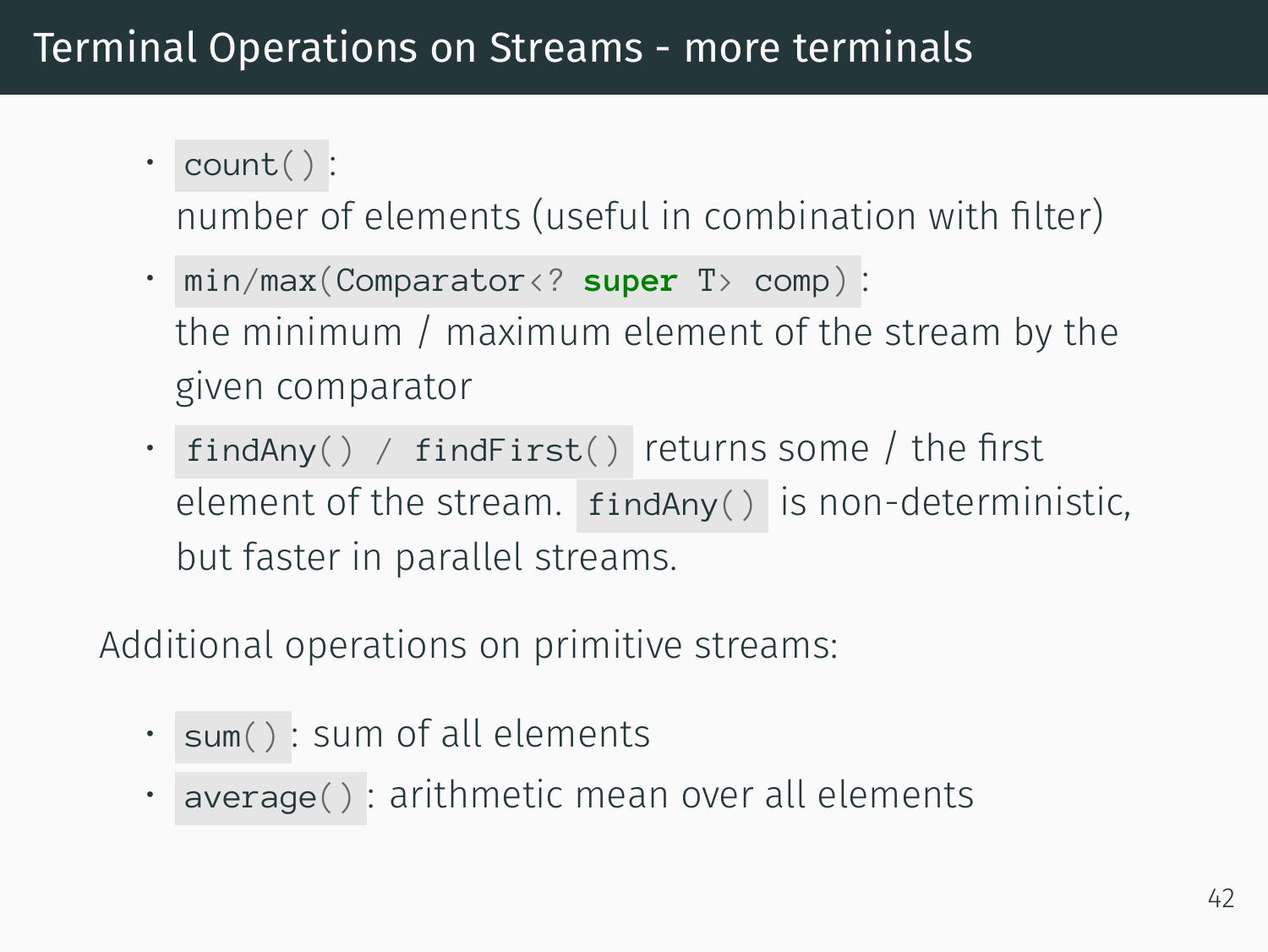```
Stream<String> lowercasedLongStrings =
  someStringCollection.stream()
    .filter(str \rightarrow str.length() > 10)
    .map(String::toLowerCase)
    .flatMap(str \rightarrow {
      String[] segments = str.split(",");
      return Arrays.stream(segments)
    });
```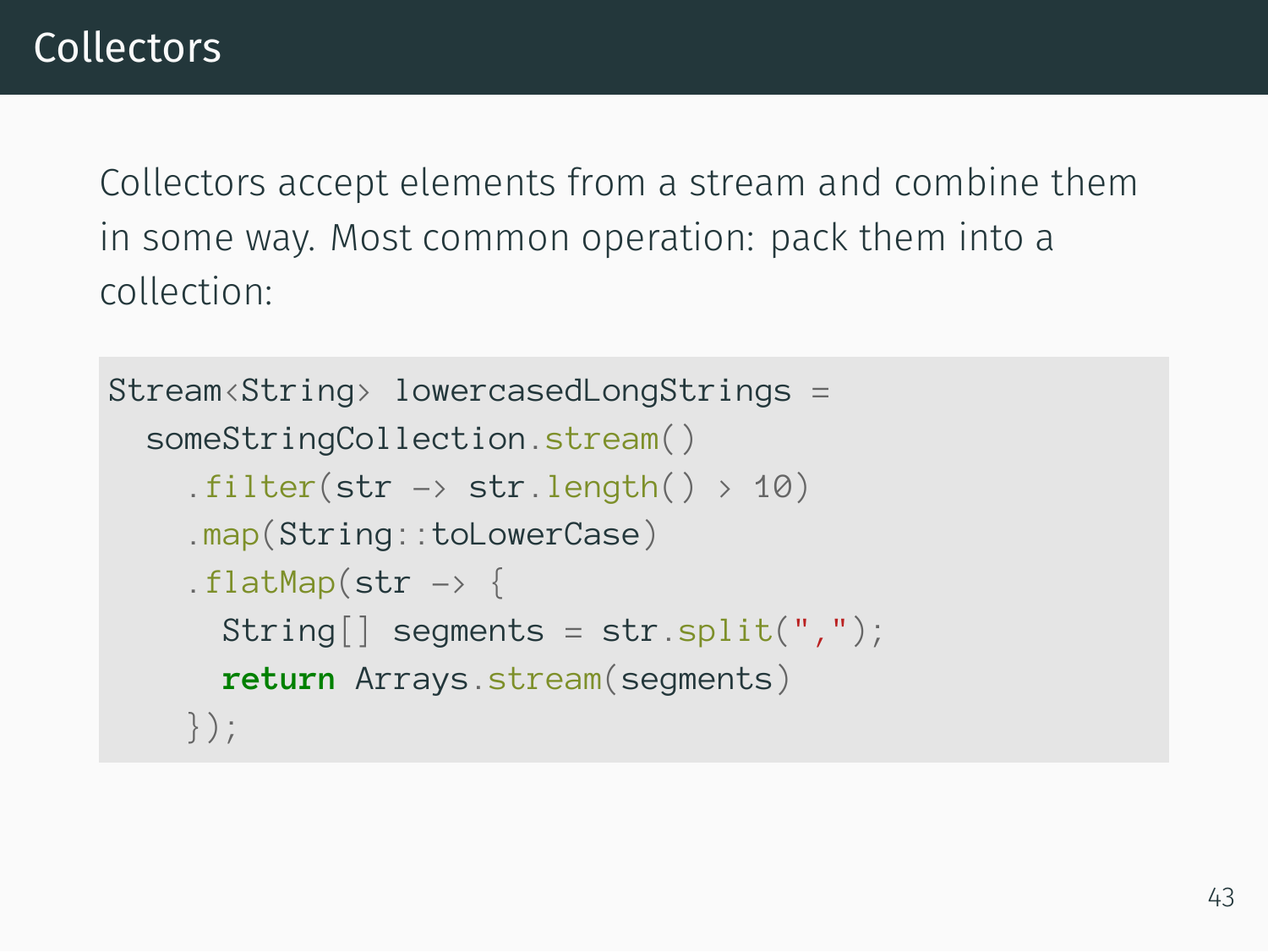```
List<String> listOfStrings =
  someStringCollection.stream()
    map(...).filter(...).flatMap(...)
    .???
```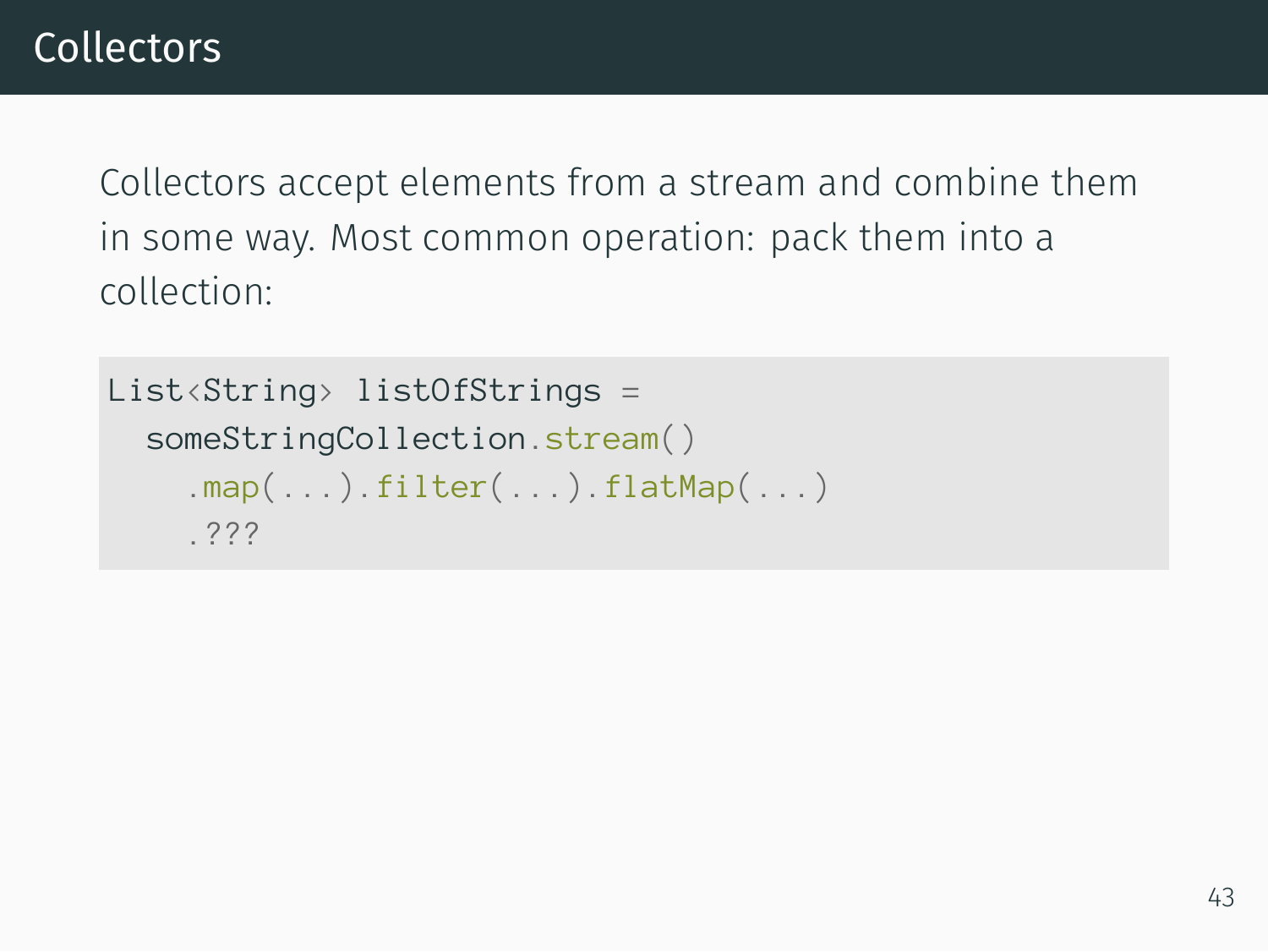```
List<String> listOfStrings =
  someStringCollection.stream()
    map(...).filter(...).flatMap(...)
    .collect(Collectors.toList());
```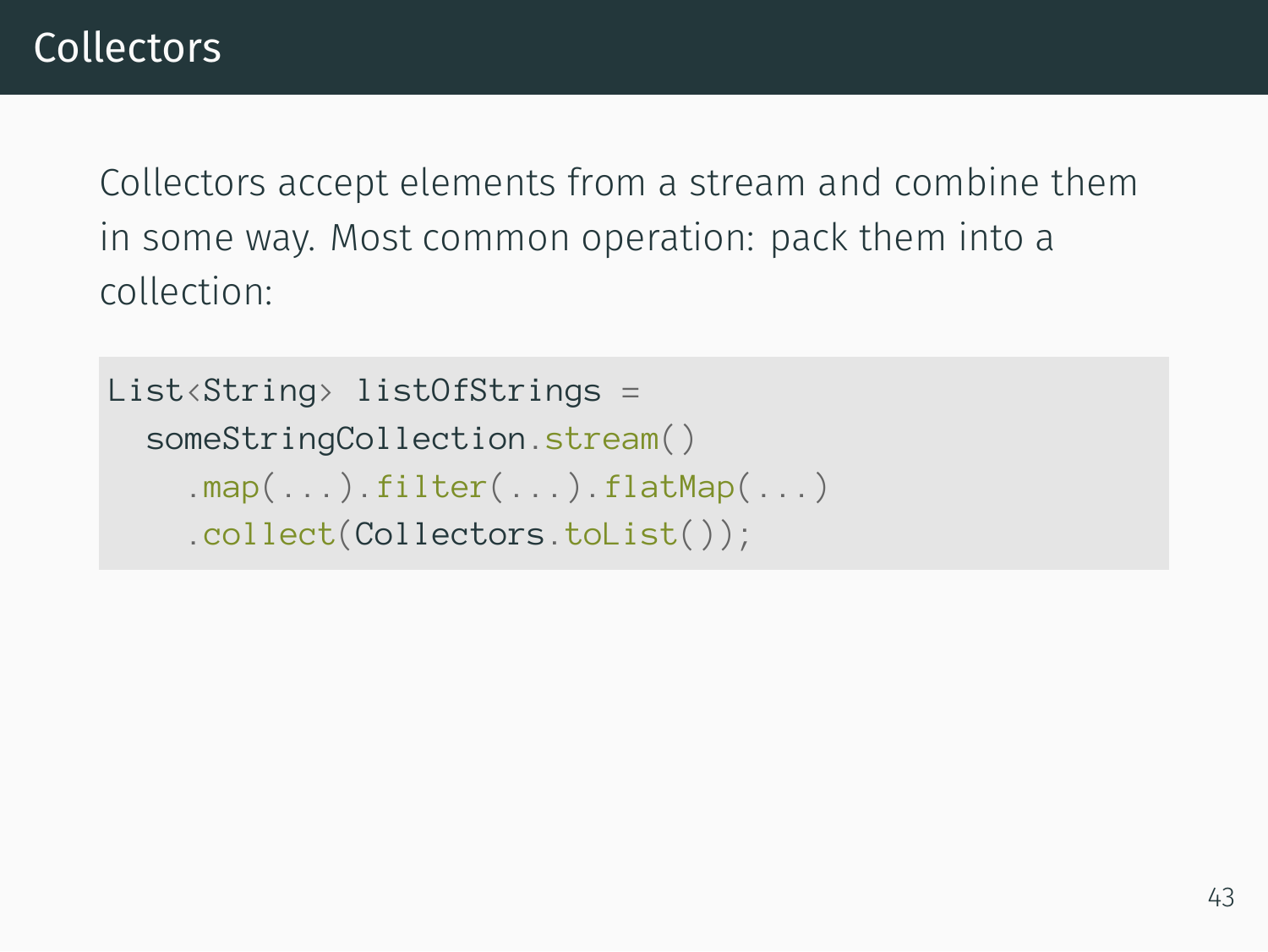```
Set<String> setOfStrings =
  someStringCollection.stream()
    map(...).filter(...).flatMap(...)
    .collect(Collectors.toSet());
```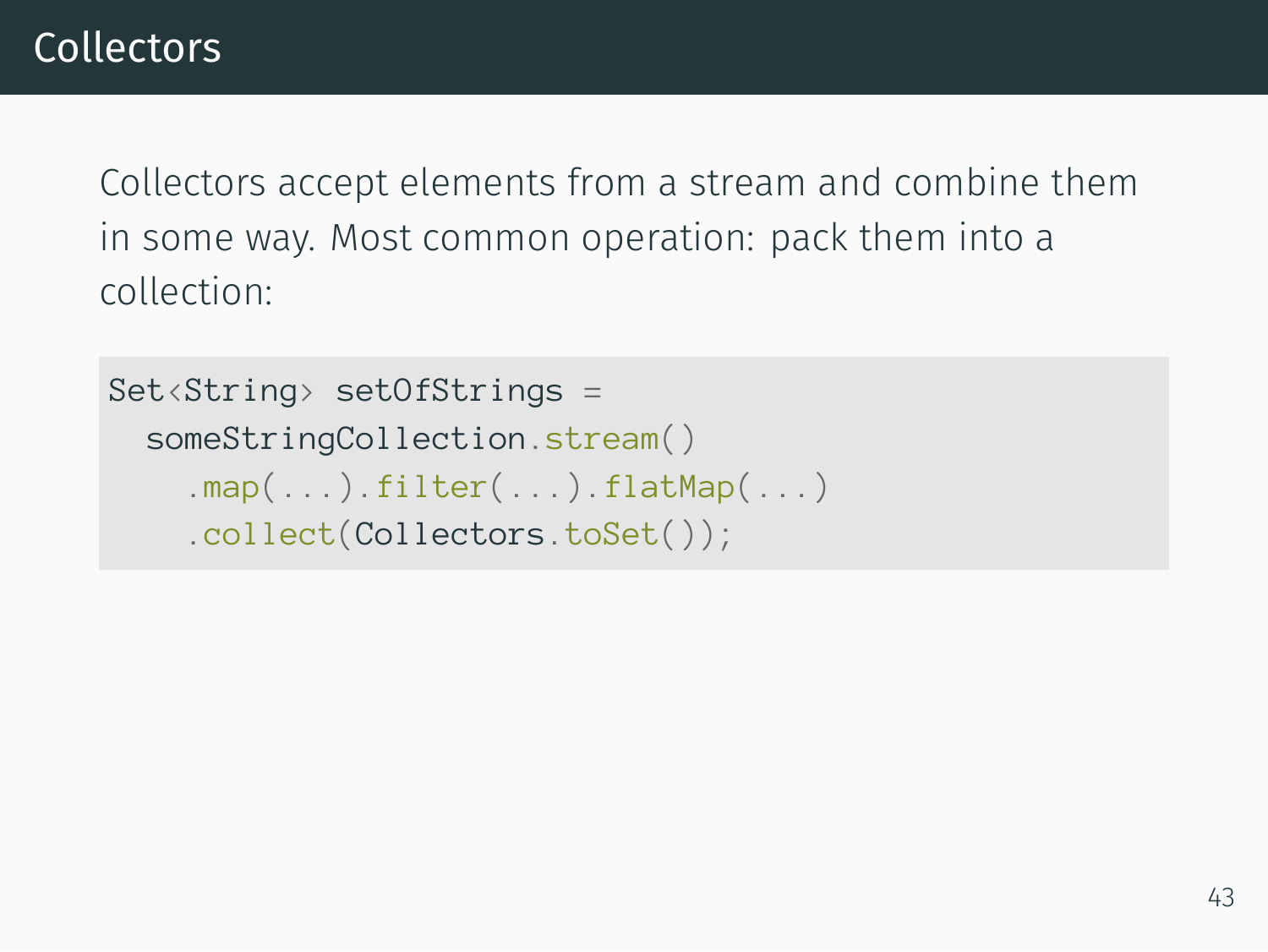```
String concatenatedString =
  someStringCollection.stream()
    map(...).filter(...).flatMap(...)
    .collect(Collectors.joining(", "));
```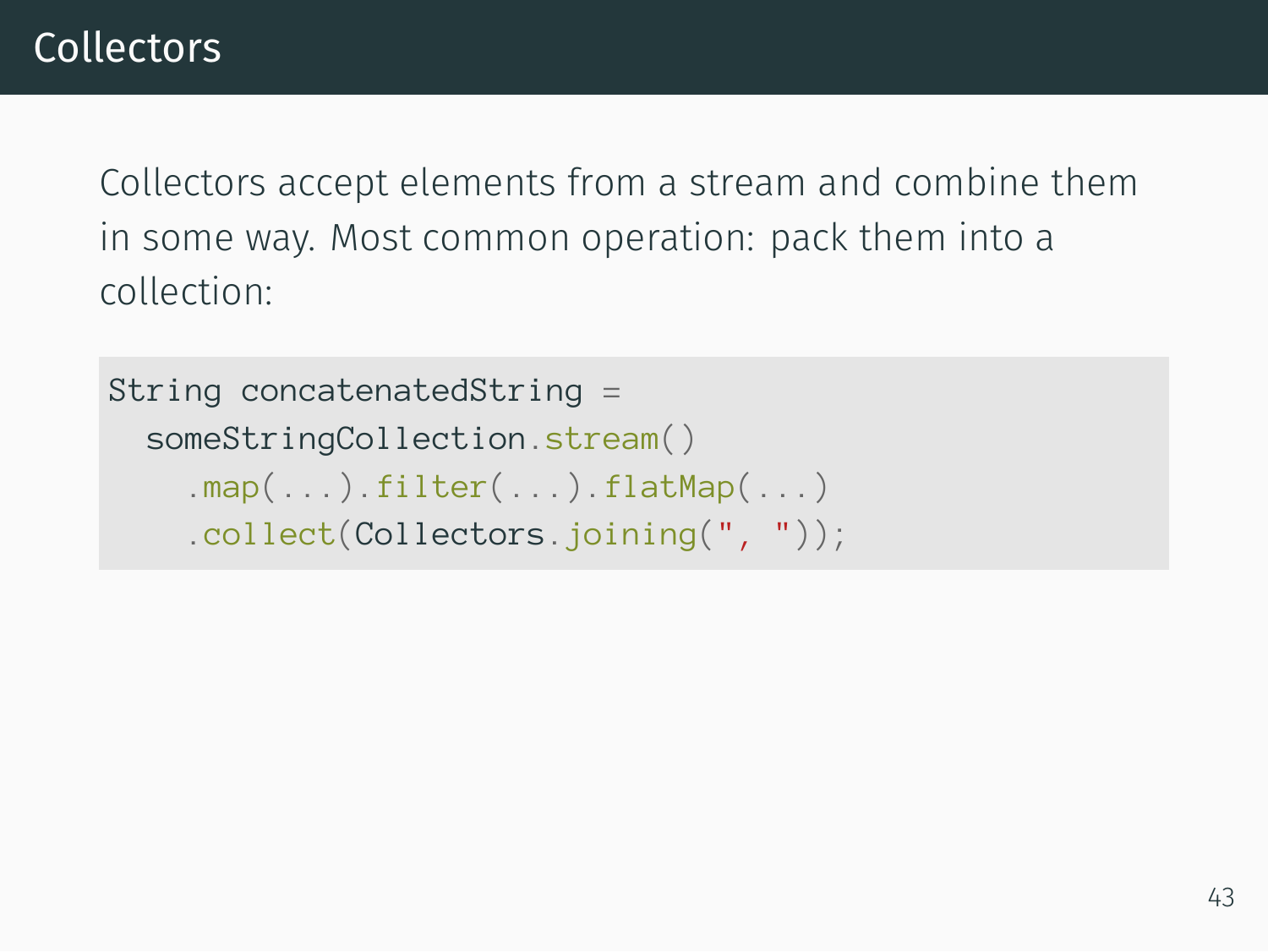Several collectors for maps:

```
// calculating a key for each entry
Map \triangle Integer, Person> personsById =
  persons.stream().collect(
    Collectors.toMap(
      // calculate map key
      Person::getId,
      // calculate map value
      Function.identity()
      // optionally: merge function on duplicate keys
    )
  );
```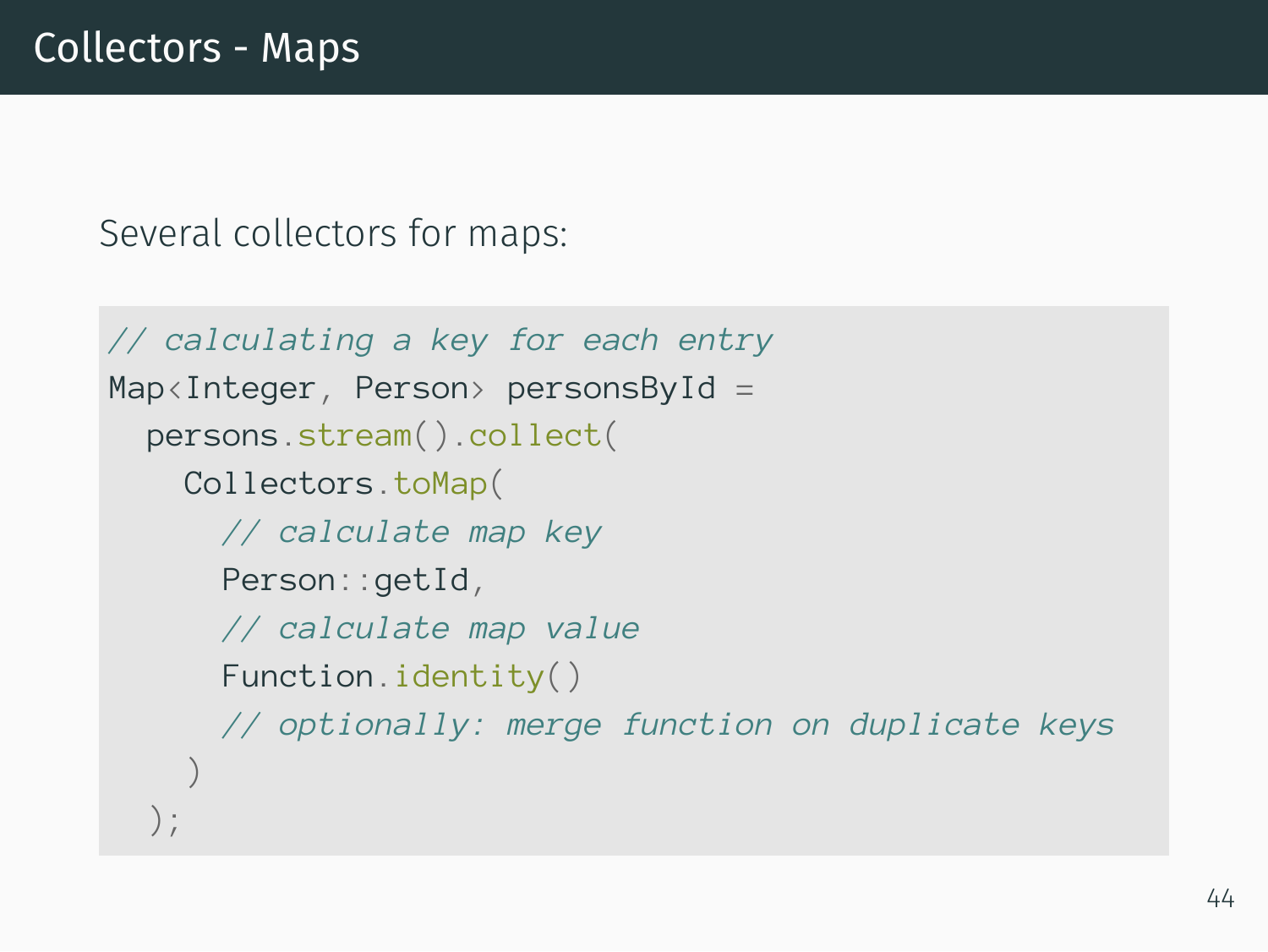Several collectors for maps:

```
// when we expect duplicates we want to keep
Map<String, List<Person>> personsByLastName =
  persons.stream().collect(
    Collectors.groupingBy(Person::getLastName)
  );
```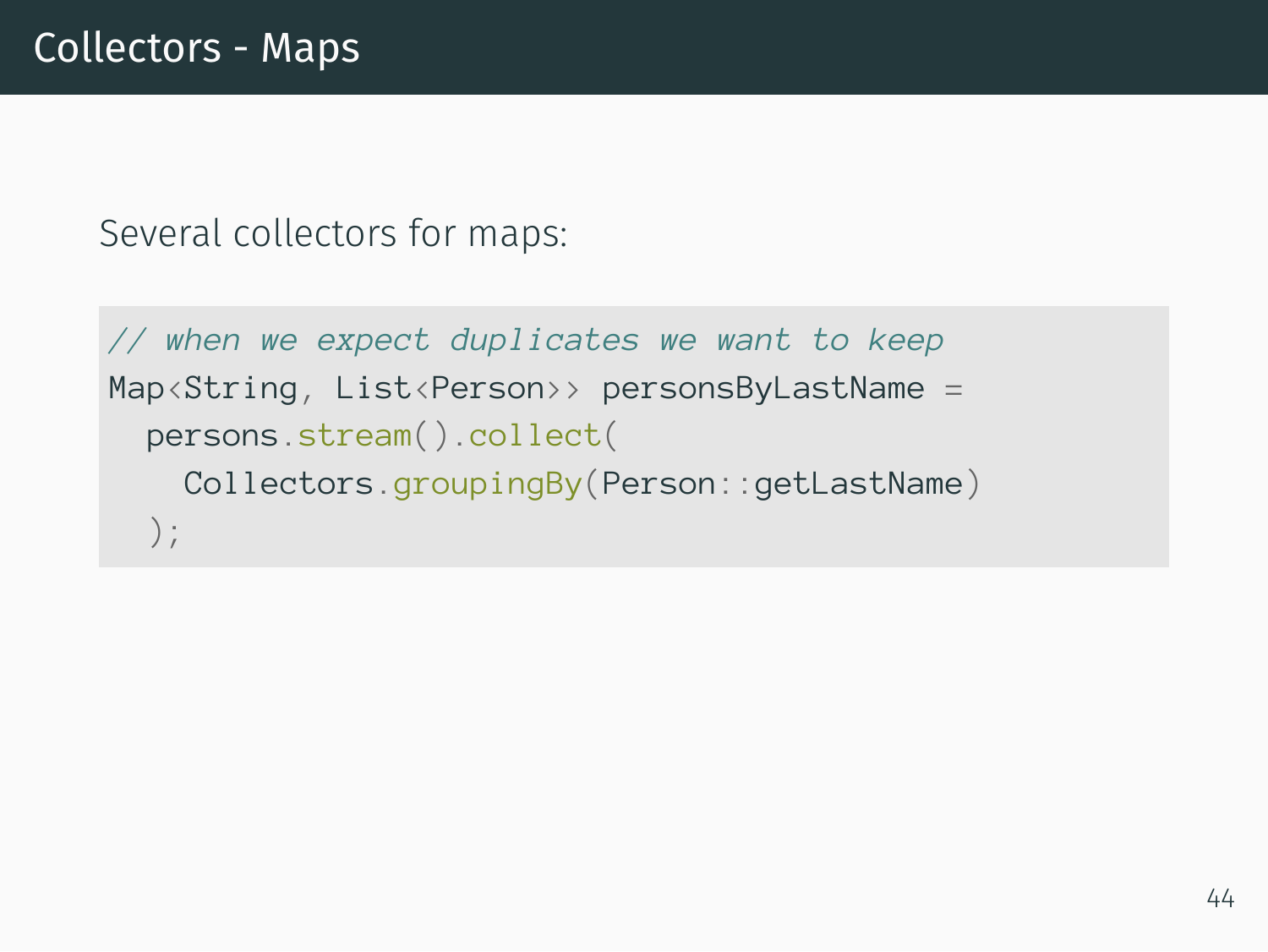Several collectors for maps:

```
// very similar, like groupingBy but with a predicate
Map<Boolean, List<Person>> admins =
  persons.stream().collect(
    Collectors.partitioningBy(Person::isAdmin)
  );
```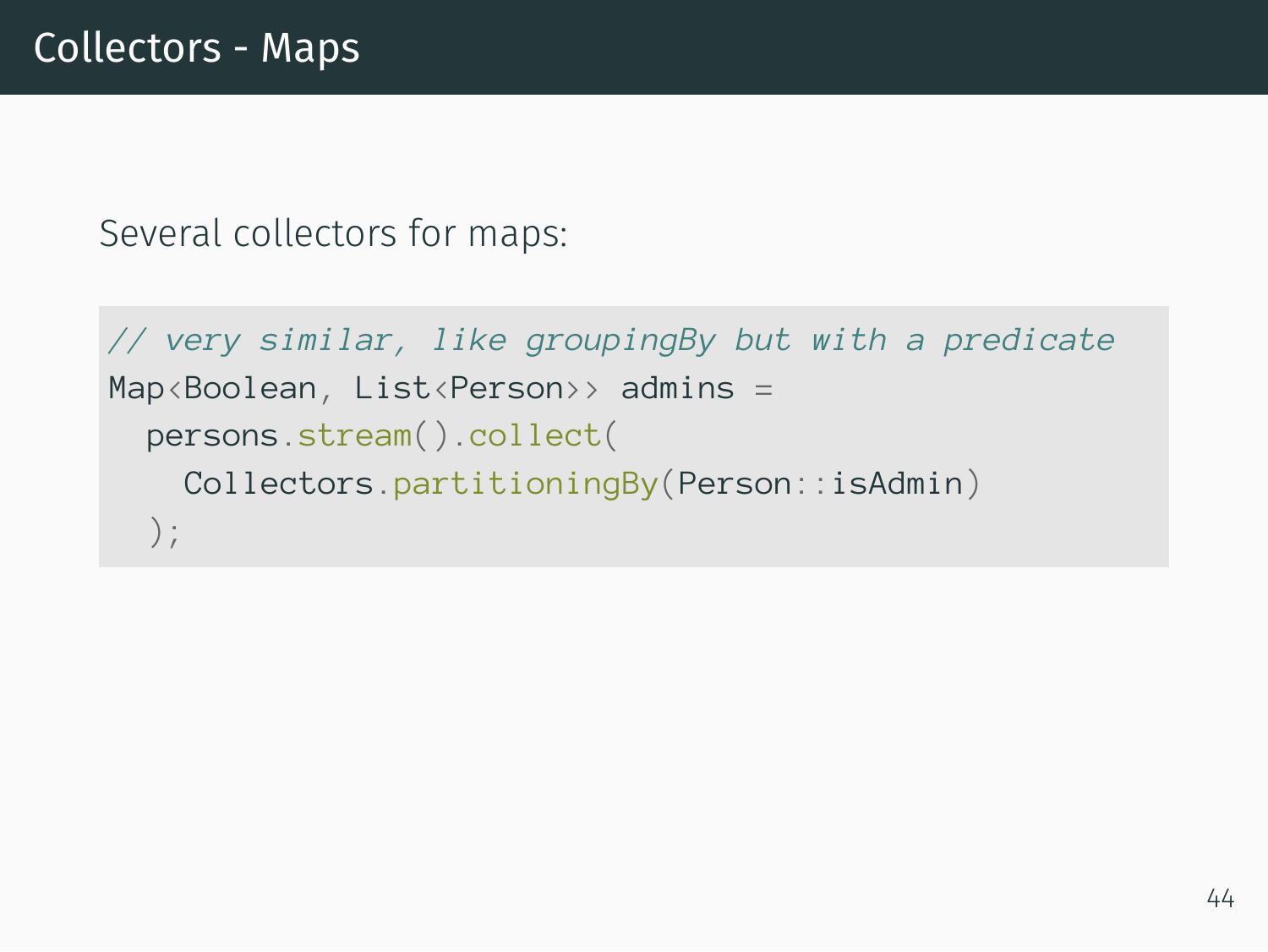Streams don't have to come from a collection:

- infinite Streams: Stream.generate(Supplier<T> s) , Stream.iterate(T seed, UnaryOperator<T> f)
- $\cdot$  initialize with elements: Stream.of(T... elem)
- Streaming with arrays: Arrays.stream(T[] a)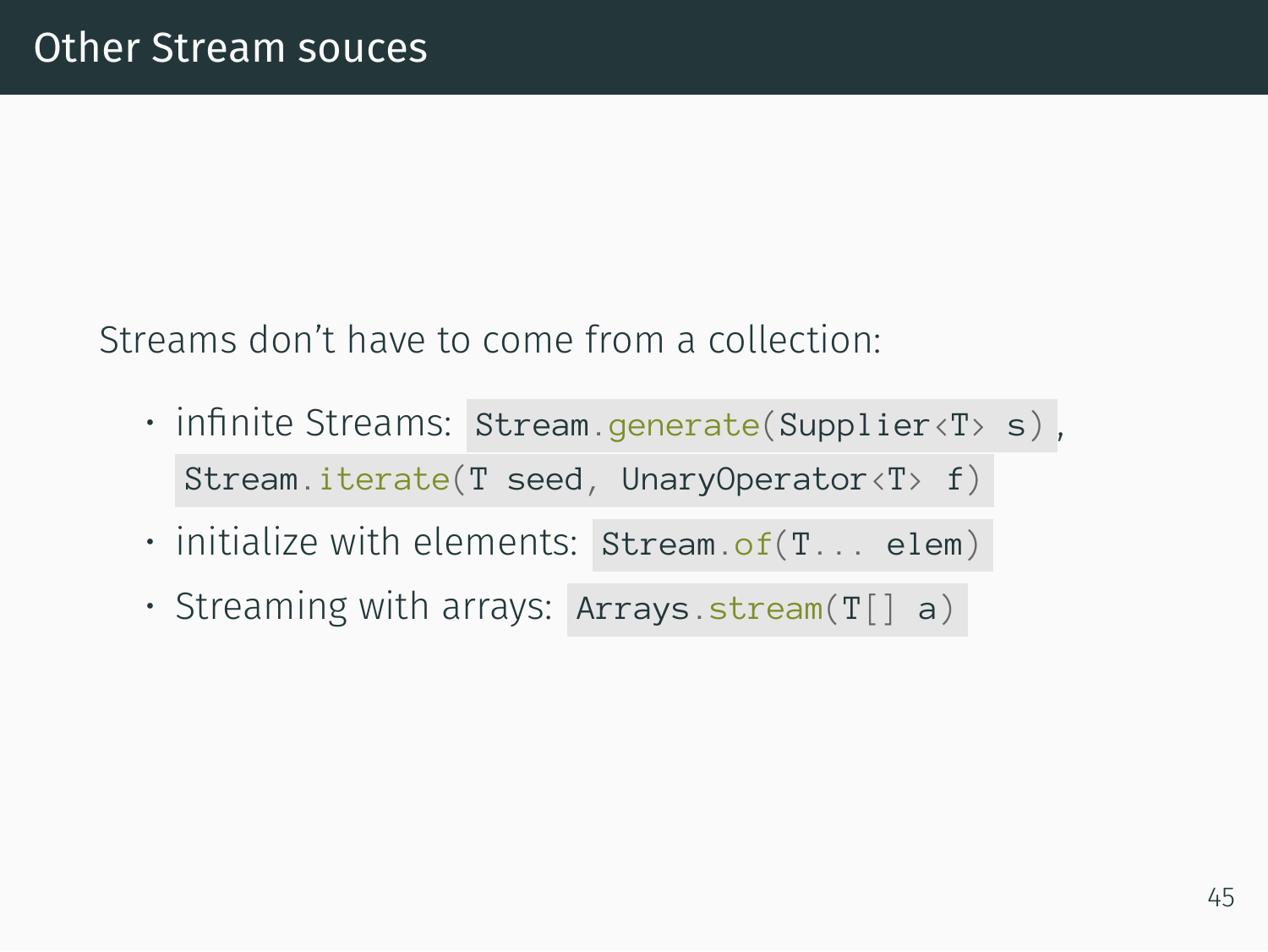# **Outline**

New Features of Interfaces

## *λ* Lambdas *λ*

Anonymous Functions and Method References

java.util.stream

# java.util.Optional

Parallelization with Streams

Other News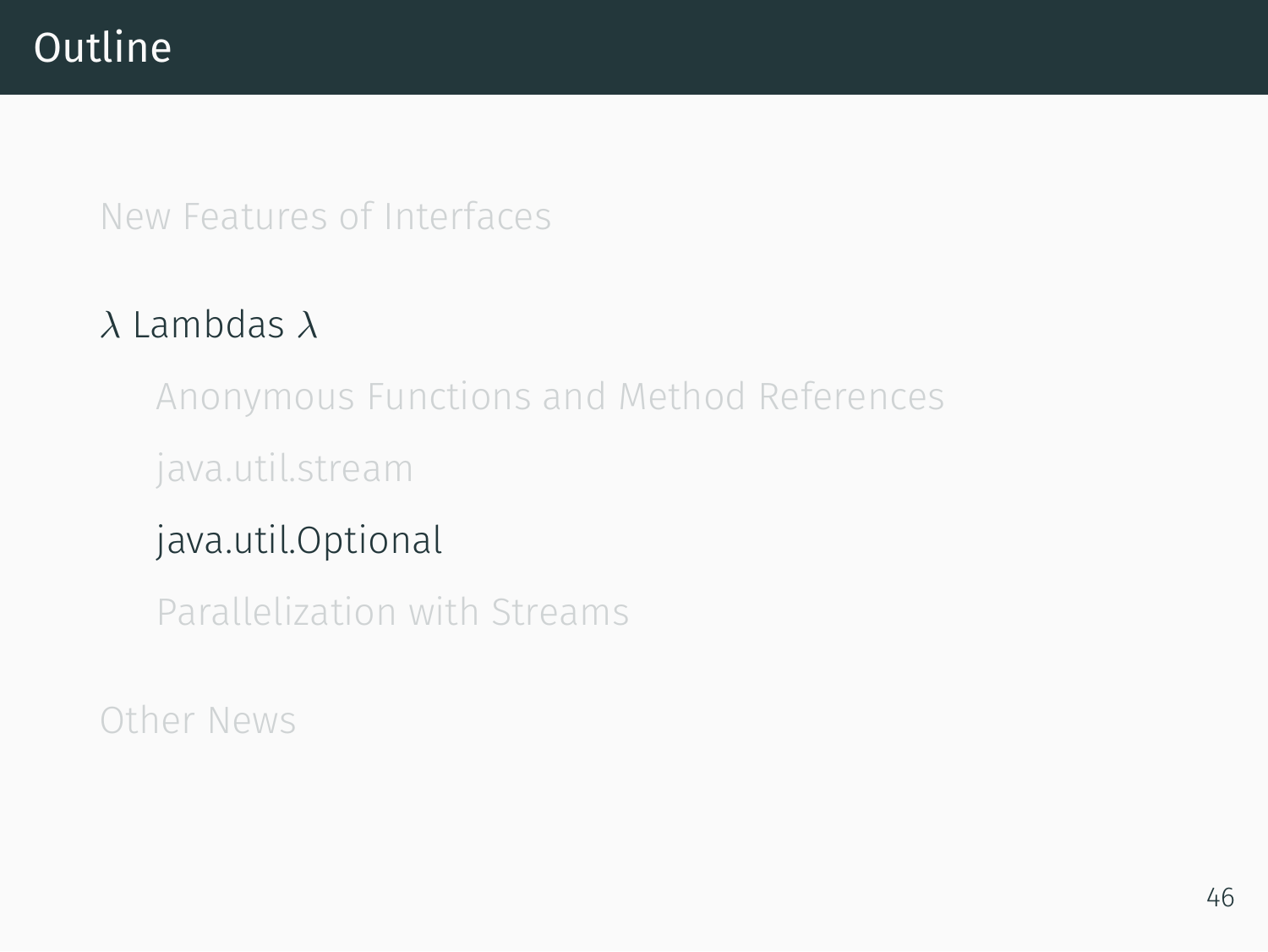- Represents a value that may or may not be there Optional.of(value) , Optional.empty()
- can perform operations on value without explicit check
- if operation on value can also return Optional, no nested checks are required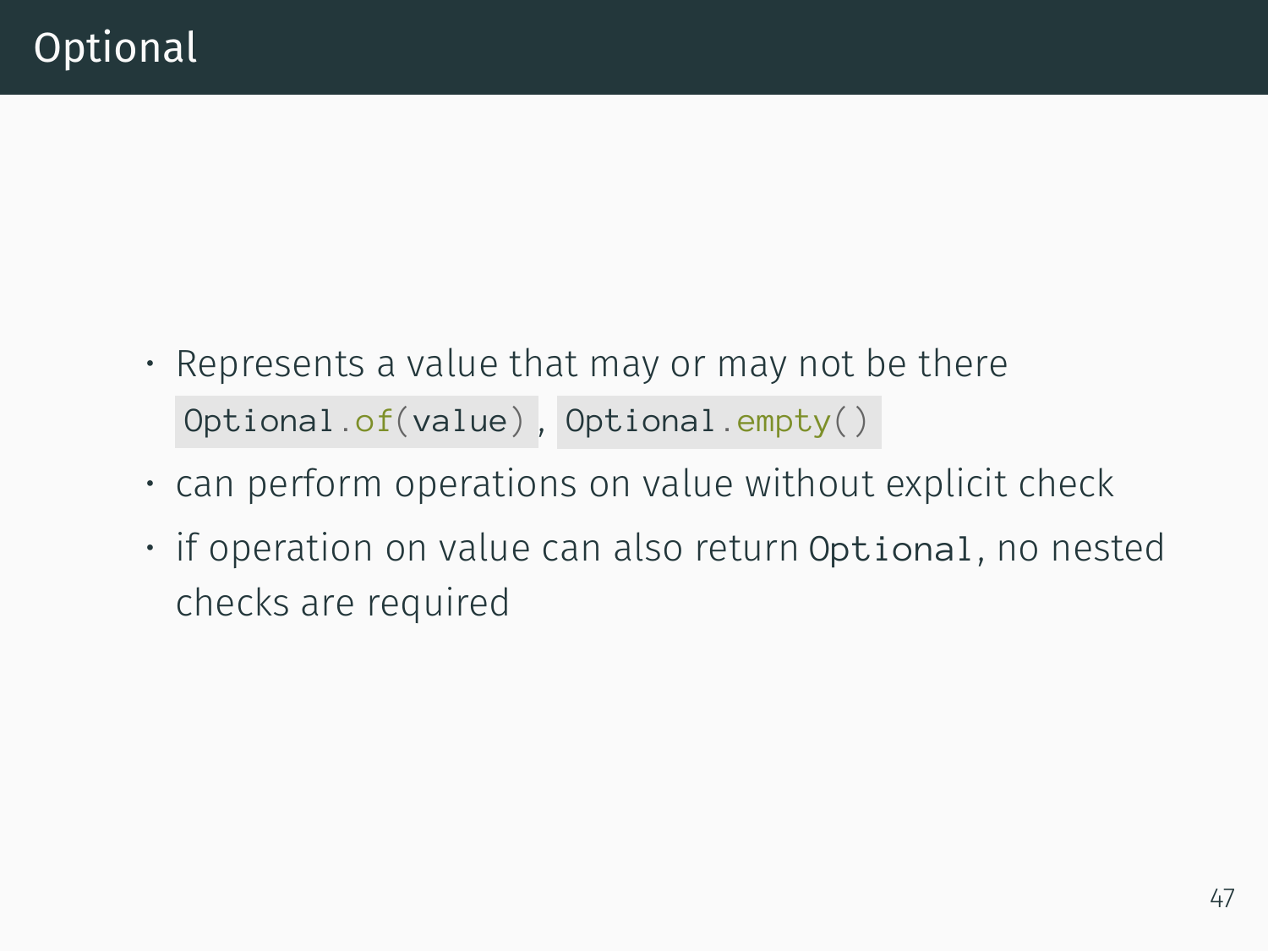# Optional

To retrieve the value:

*// get() throws exception for empty optional. // much like using nulls, but fails early* **if**(optional.isPresent()) optional.get();

*// default value, if the optional is empty* optional.orElse(theDefault);

```
// throw custom exception if empty
optional.orElseThrow(IllegalArgumentException::new);
optional.orElseThrow(() -> new NoSuchElementException(
    "important stuff missing!"
));
```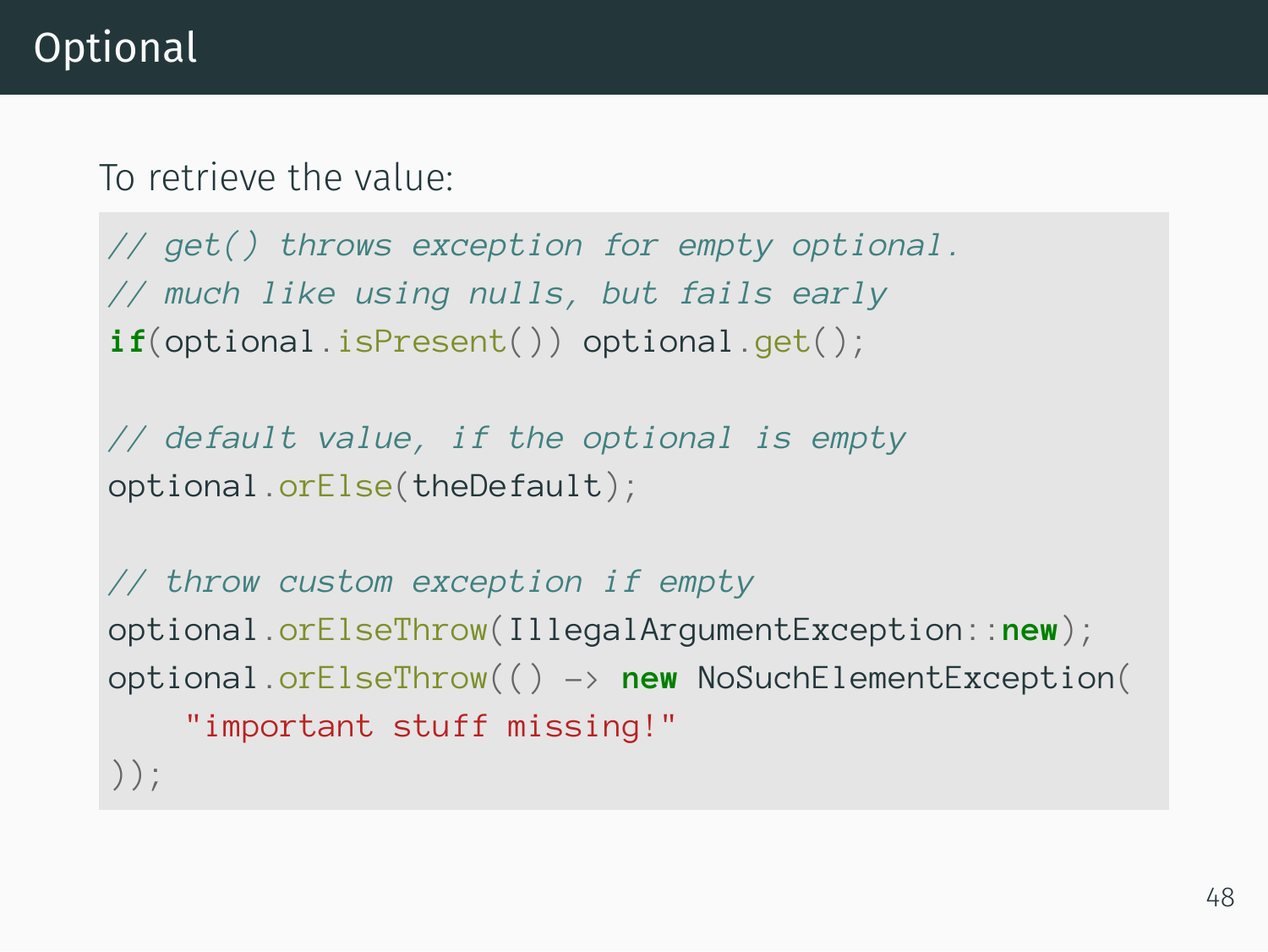Or just pass it to a consumer:

```
optional.ifPresent(val -> {
  System.out.println(val);
});
```
*// shorter* optional.ifPresent(System.out::println);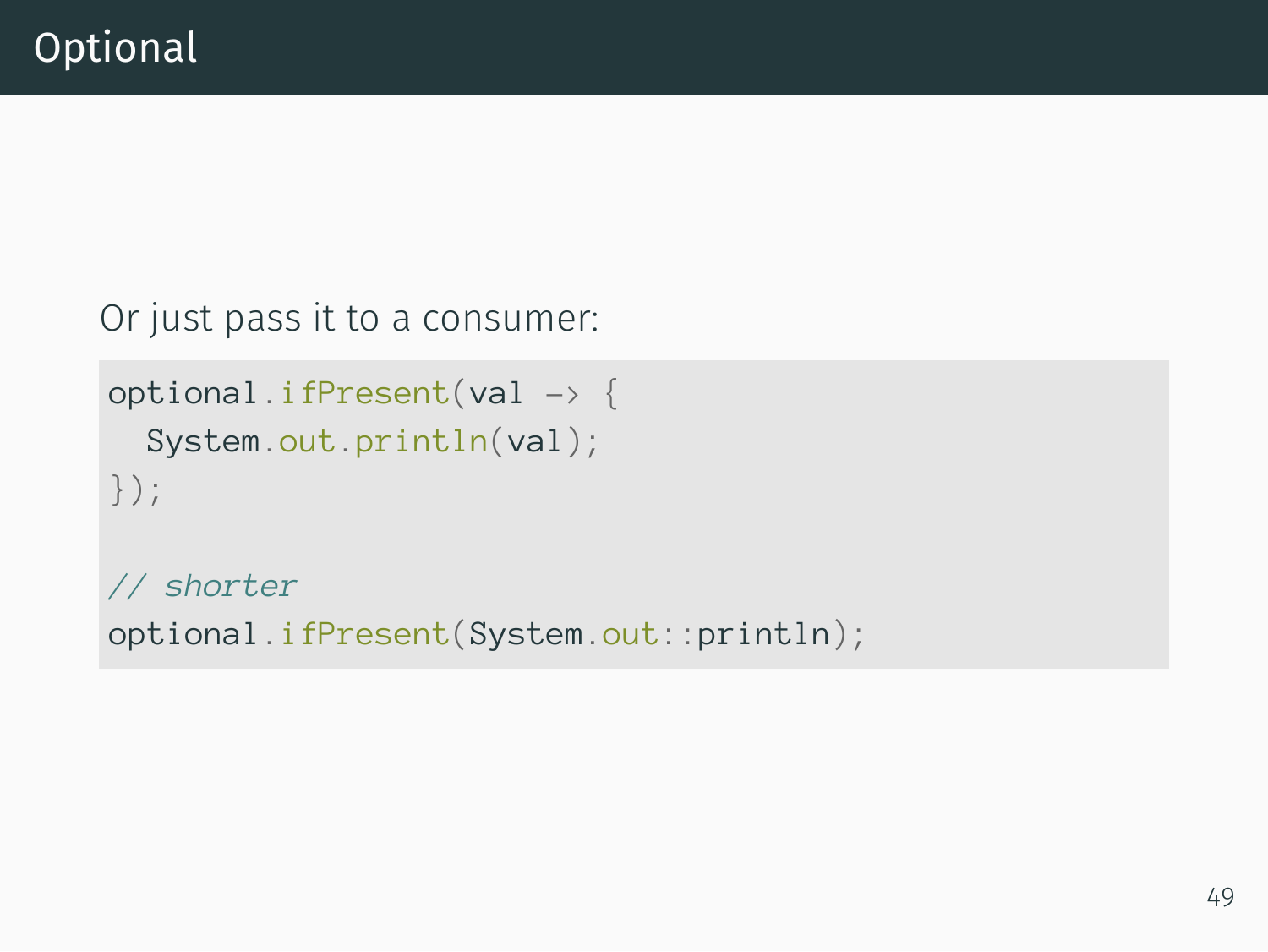# Optional

Working on optionals without "unboxing":

 $Optional \langle String \rangle$  opt $Str = stringStream.findAny()$ ;

*// if Optional has value: apply operation*  $optStr = optStr.map(Striangle:trim);$ 

*// if Optional has value: check predicate. // if that returns false, result is empty optional* optStr =  $optStr.filter(str \rightarrow str.contrib(s)$ ;

*// flatMap handles operations returning optionals*  $optStr = optStr.flatMap(str \rightarrow findMatch(str)$ ;

All operations called on the empty Optional return it unchanged.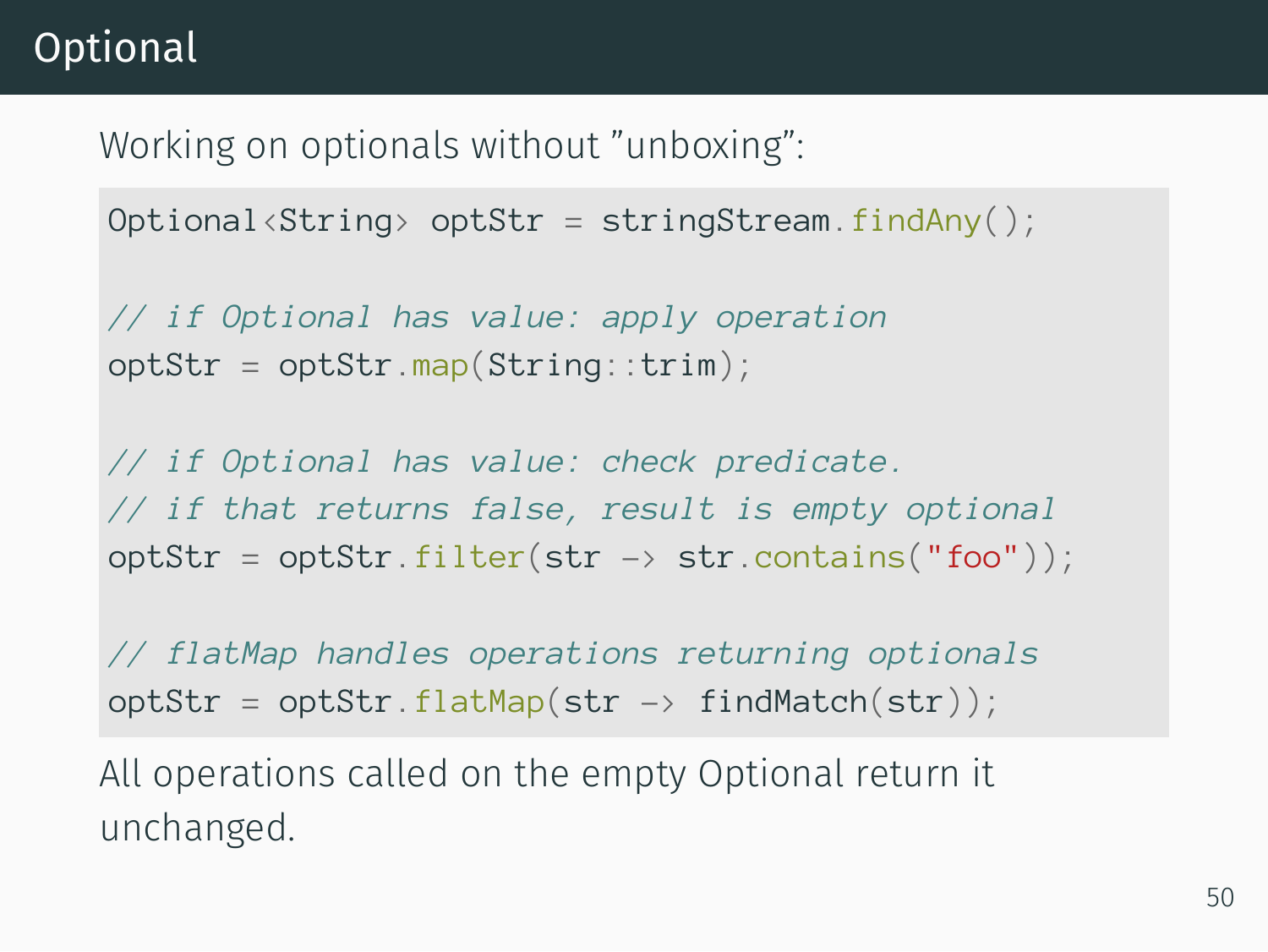## Optional - Usage as return type

Typical example: method that finds value by some property

```
public Part findPart(String id) {
  for(Part p : this.parts) {
    \textbf{if}(p.\text{getId}() \text{.equals}(id)) {
       return p;
     }
  }
  return null;
}
```
Problems:

- caller must look into method, to see if there can be no result
- caller can easily forget to check for nulls
- with several such methods, lots of null checks required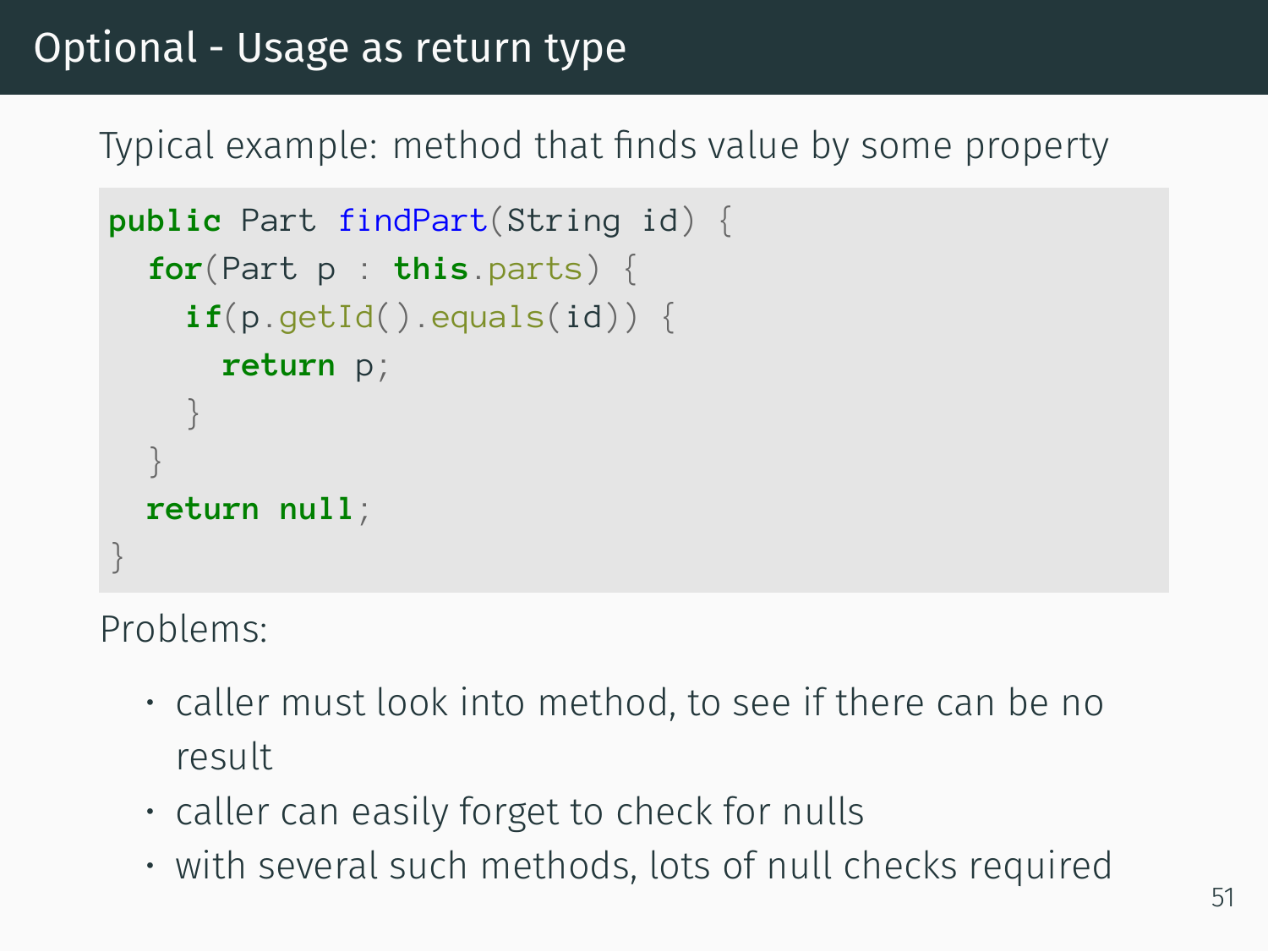Same method using streams and Optional <Part>

```
public Optional<Part> findPart(String id) {
  return this.parts.stream()
    .filter(p \rightarrow p.getId().equals(id))
    .findAny();
}
```
- filter only passes matching elements
- element passed to findAny() *⇒* return optional of element
- no element matches *⇒* filtered stream is empty. findAny() on empty stream *⇒* return empty optional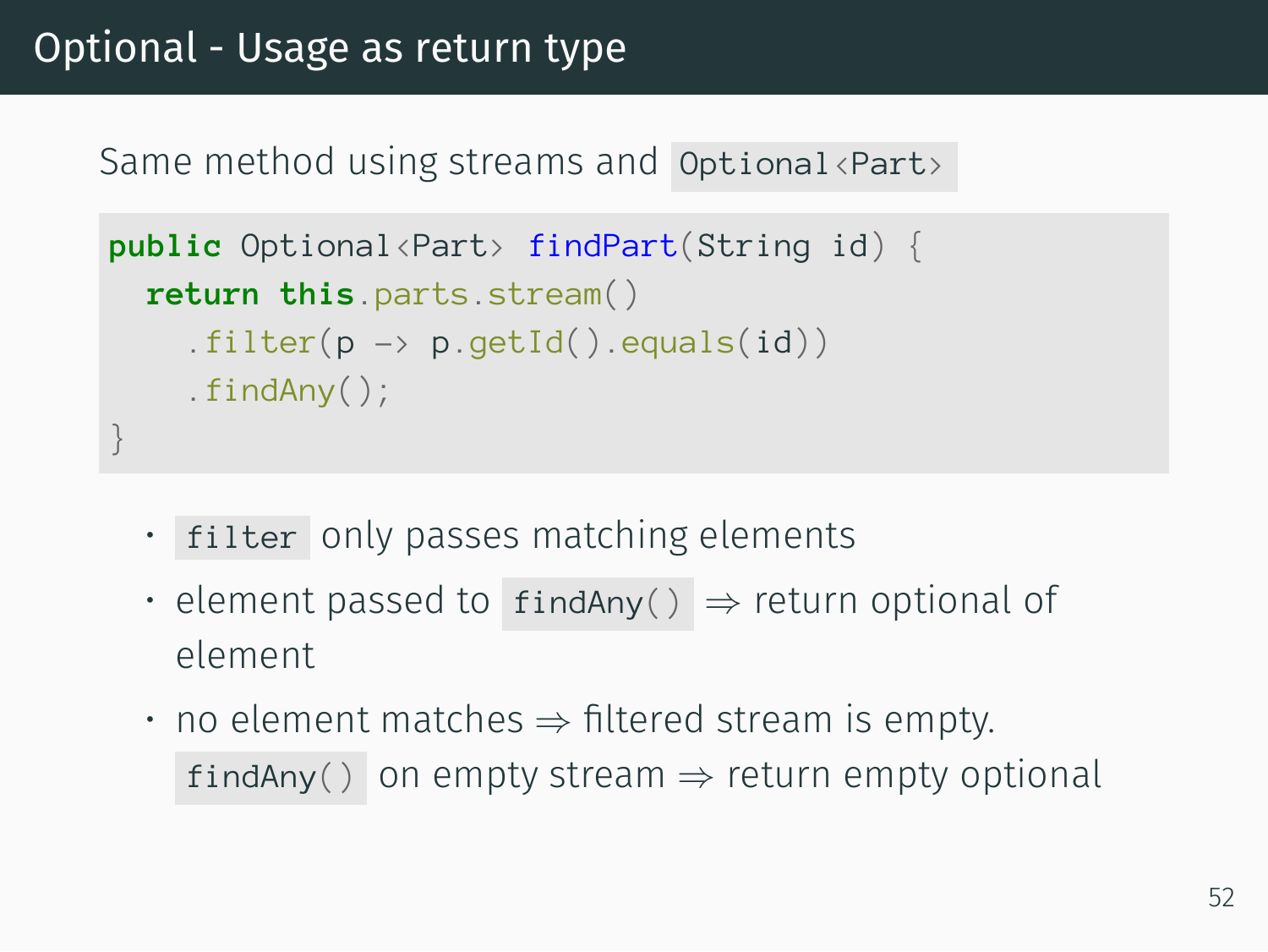```
For results not from a stream, use:
public Optional<Foo> getFoo() {
  if(someBool) return Optional.of(buildTheFoo());
  else return Optional.empty();
}
```
When using an API that may return nulls, but cannot be changed:

```
public Optional<Foo> getFoo() {
 // returns empty optional if argument is null
 return Optional.ofNullable(getFooOrNull());
}
```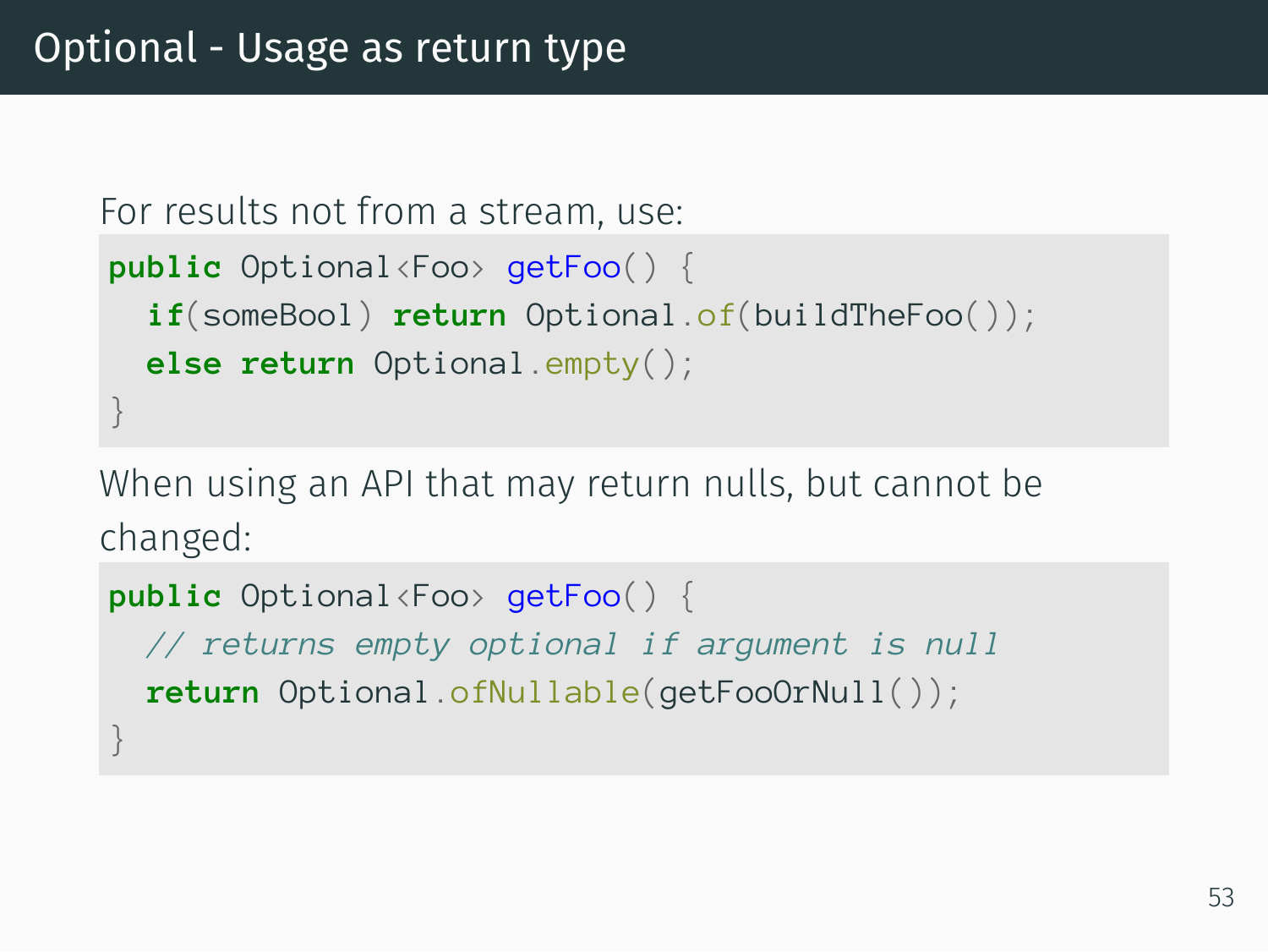# **Outline**

New Features of Interfaces

## *λ* Lambdas *λ*

Anonymous Functions and Method References

java.util.stream

java.util.Optional

# Parallelization with Streams

Other News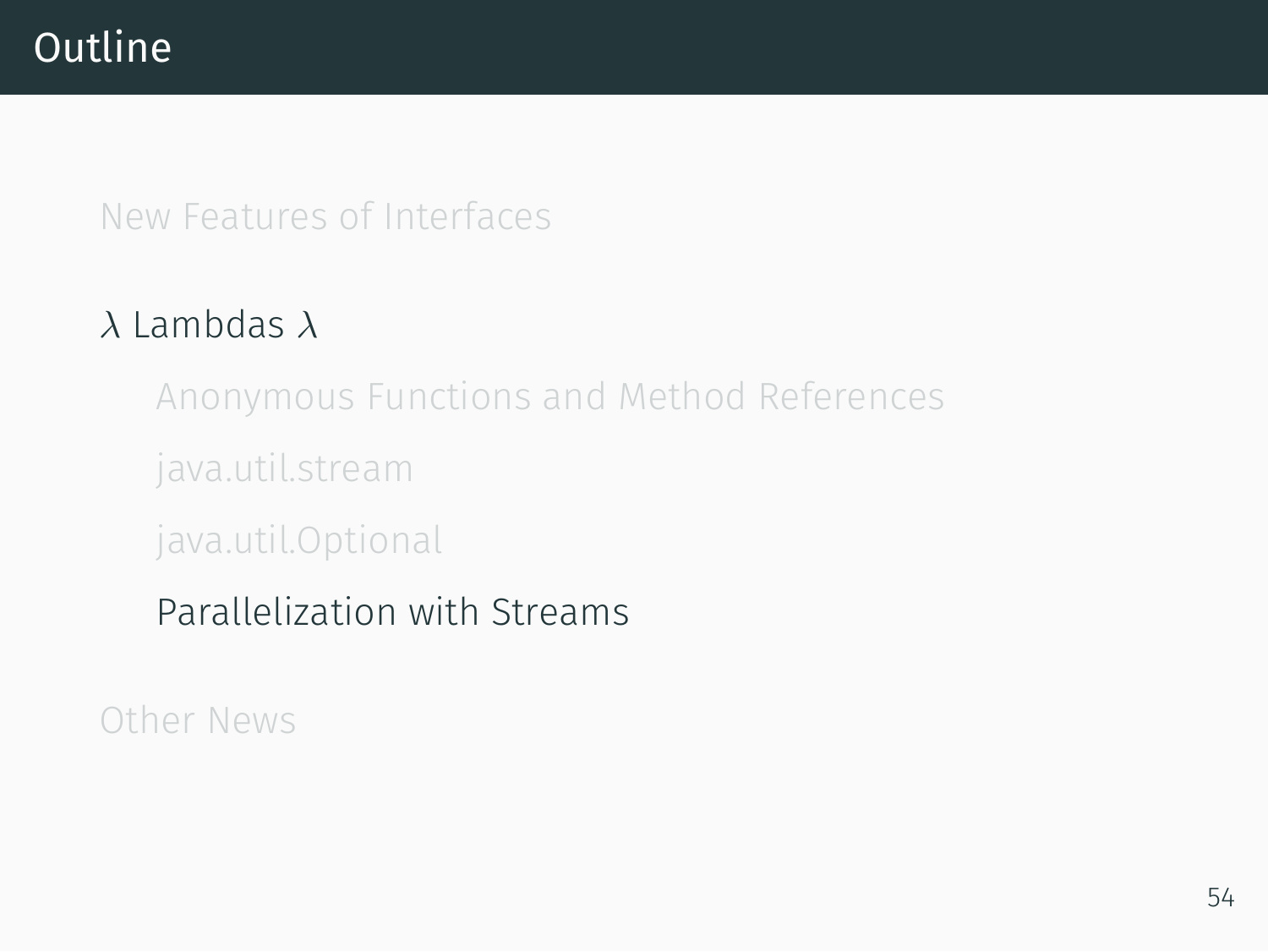Using parallelStream() or calling parallel() will not magically make your code work in parallel.

- parallelization done by splitting the stream
- read the javadocs for stream operations for behaviour in parallel execution
- take special care of not breaking contracts (e.g. don't use stateful lambdas)
- choose terminal and stateful operation carefully (again: read the docs)
	- findAny instead of findFirst if possible
	- use collectors made for parallel operation
	- distinct expensive on ordered steams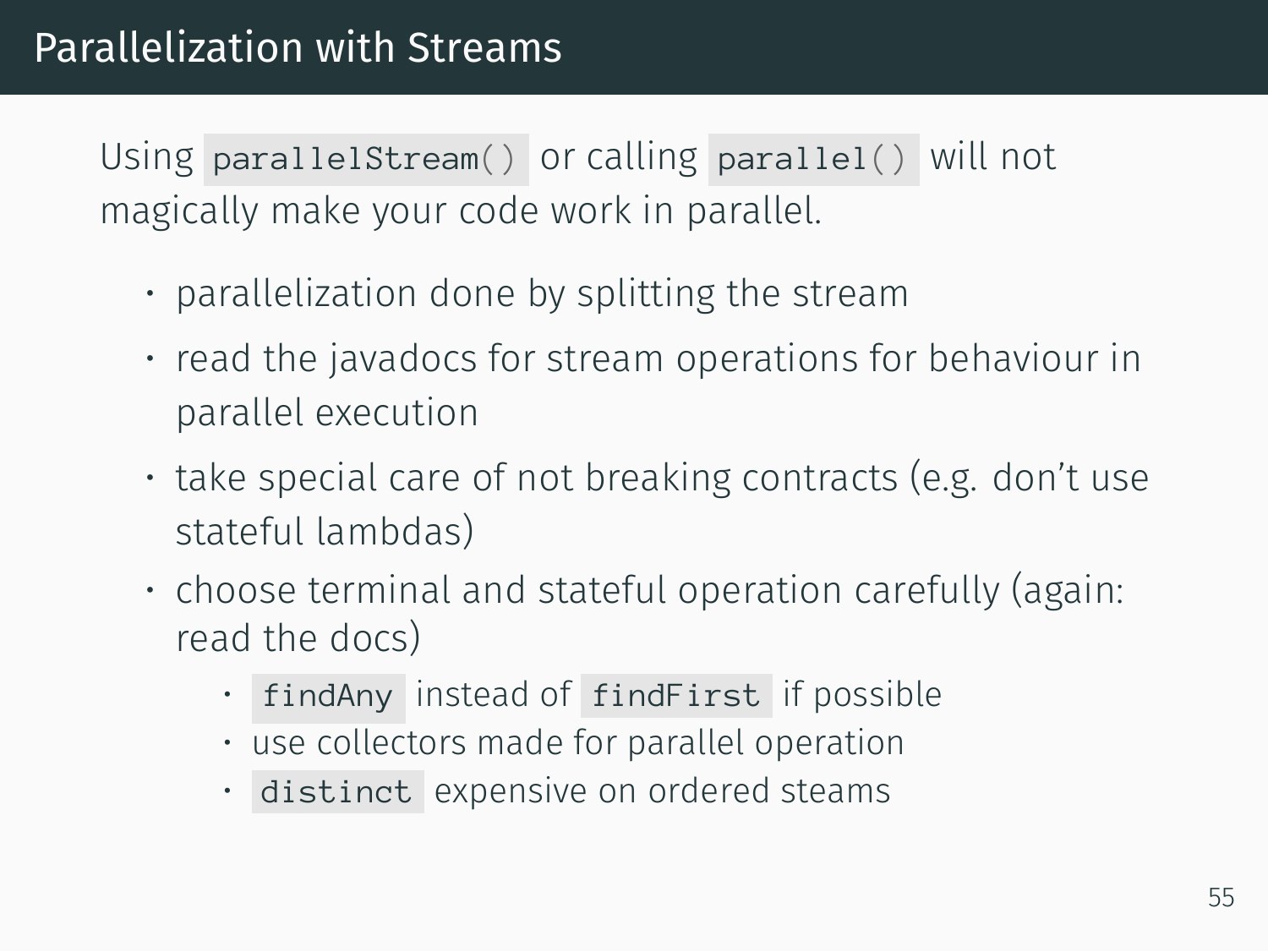Other News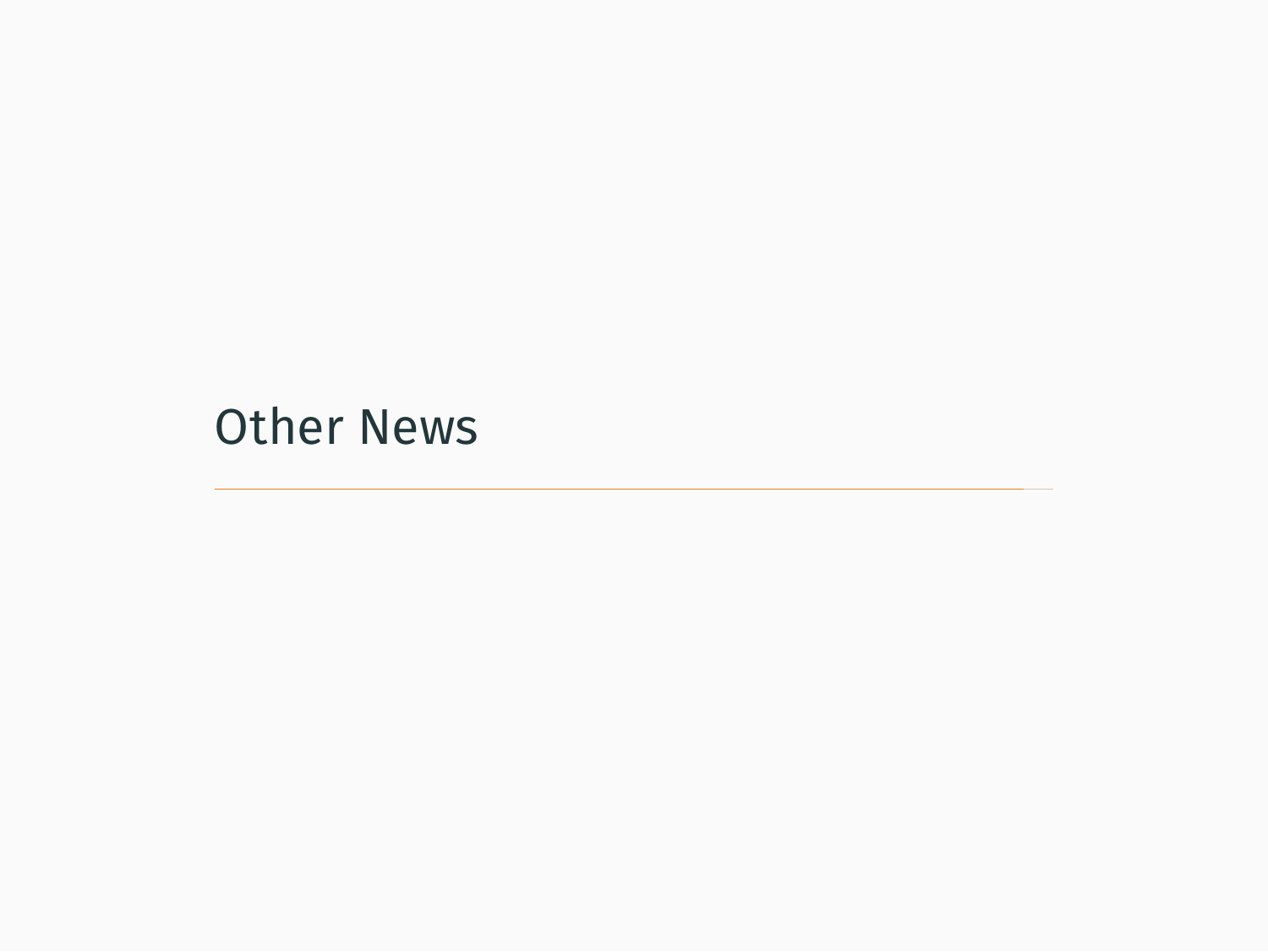- New date API based on joda-time: java.time
- Several new methods on collections and maps (e.g. computeIfAbsent )
- Concurrency API extended for use with lambdas (e.g. CompletableFuture )
- IO/NIO API has several new methods returning streams (e.g. Files.lines )